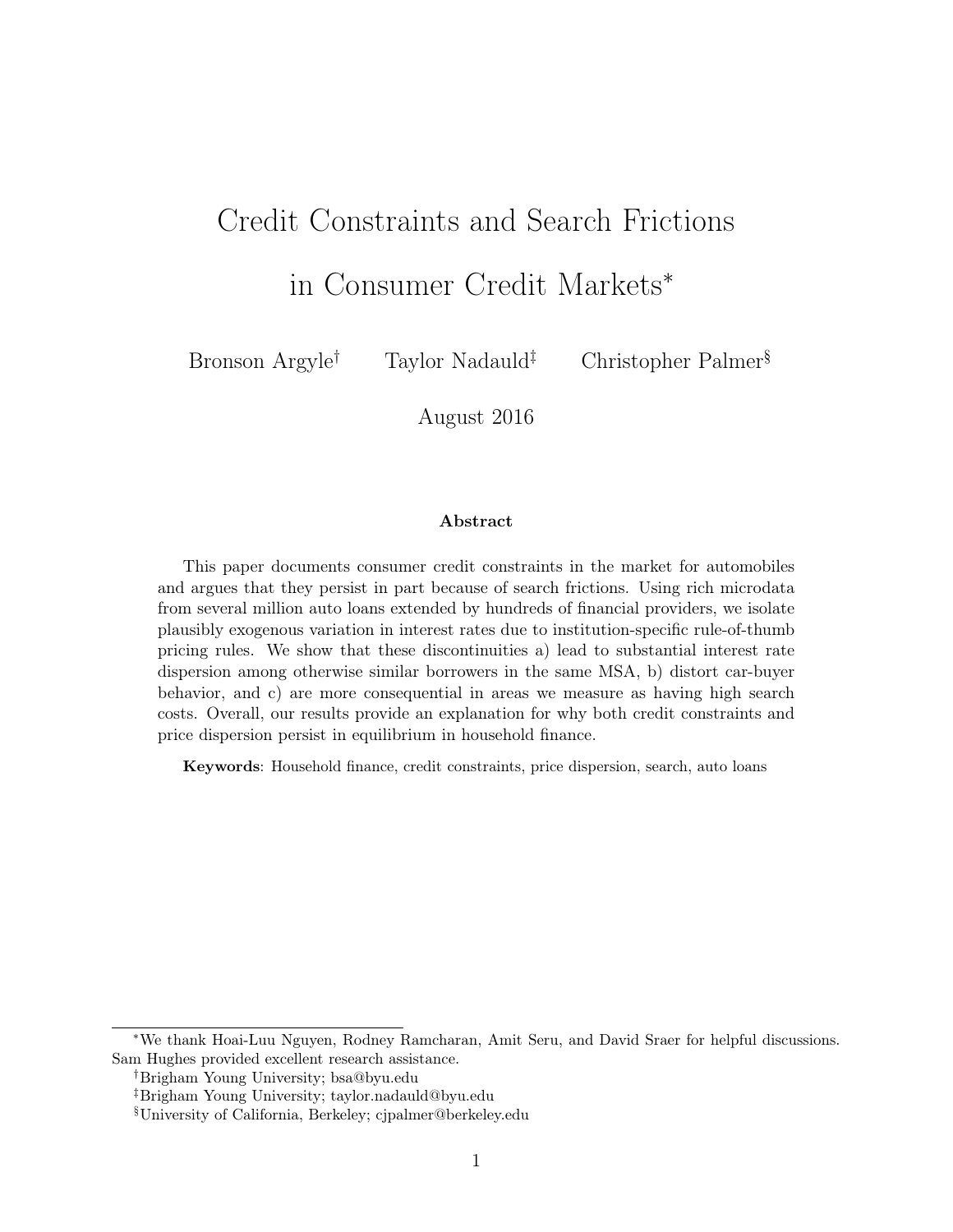# Introduction

Households frequently finance their consumption with consumer credit products such as credit cards, student loans, and mortgages. Household borrowing has increased substantially over time, to the extent that aggregate household debt outstanding now exceeds aggregate corporate debt in the United States.<sup>1</sup> Despite this increase in credit use, ironically, some of the most important open questions in household finance center around whether consumption is constrained by access to credit, and if so, why credit constraints persist in equilibrium? This paper speaks to these two important questions by documenting credit constraints in auto lending markets that distort auto purchasing decisions. We then address the question of why constraints persist in equilibrium, arguing that consumers are unable to find optimal financing terms because searching for the optimal contract is costly.

When frictions in the market prevent consumers from borrowing from future income in quantities or prices that satisfy their Euler equation, consumers are said to be credit constrained. Generally speaking then, credit constraints could be defined as any reason why the Euler equation fails. More specifically, however, the literature has highlighted several examples of credit constraints that cause consumption to be distorted from first best levels. The first example are circumstances where borrowers are not allowed to borrow any amount from future income (e.g. the introduction of subprime loans to borrowers who previously were unable to get any type of mortgage). A second type of credit constraint, more common in the literature, are circumstances where borrowers would like to borrow larger amounts from future income but are constrained in the amount they are able to borrow. For example, Gross and Souleles (2002) document significant increases in consumer debt levels in response to credit card debt limit increases, interpreted as evidence that borrowers are able to borrow from future income but not in utility maximizing amounts.

Our auto loan setting highlights a third type of credit constraint. These are circumstances

<sup>&</sup>lt;sup>1</sup>As of the first quarter of 2016, aggregate household debt outstanding was \$14.3 trillion, while the non-farm corporate sector had \$8.3 trillion debt outstanding (Federal Reserve Flow of Funds Table D.3).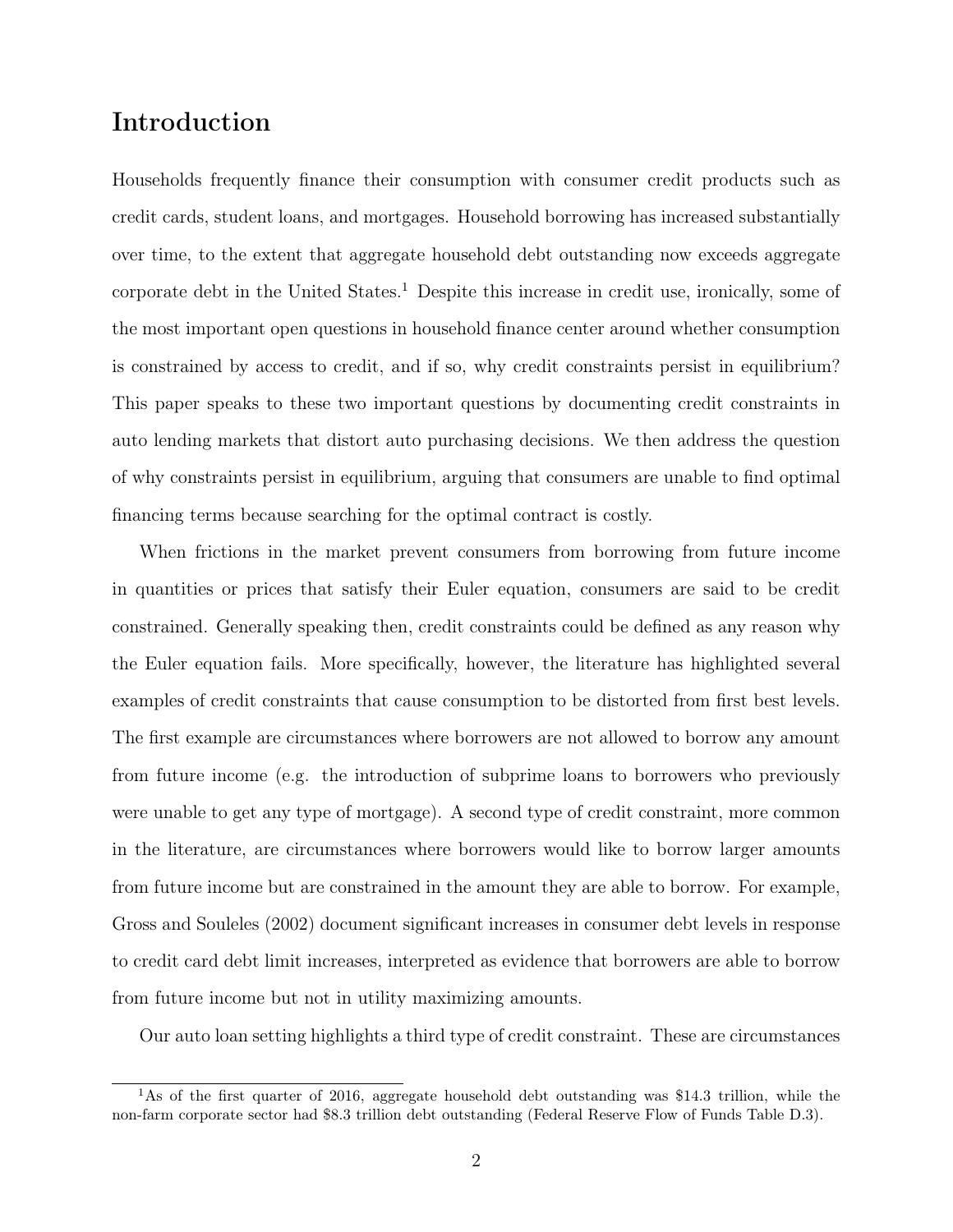where consumers cannot borrow at interest rates that allow them to borrow from future income in amounts that satisfy their demand. Though borrowers are not explicitly limited in the amount they can borrow, interest rates that are higher than the market-clearing riskadjusted rate ultimately limit the dollar amount they can borrow, distorting consumption away from first best. Our empirical strategy features a setting where otherwise identical borrowers are exogenously offered substantially different interest rates. Assuming that borrowers with similar observables have similar auto consumption preferences, we argue that borrowers offered higher interest rates are credit constrained because higher offered interest rates limit the amount they are able to borrow, ultimately altering the type of car they purchase.<sup>2</sup> Throughout the remainder of the paper, then, our use of the term credit constraints refers to a set of borrowers that are psuedo-exogenously offered and accept higher interest rates as compared to interest rates that are offered to a set of otherwise similar borrowers.

We demonstrate the existence of credit constraints, how they distort consumption, and provide a rationale for their persistence using data on approximately 5.6 million auto loans extended by 326 different financial institutions in all 50 states. We document three main empirical facts. First, the segment of the auto lending market we study does not feature risk-based pricing; we observe large loan-rate and loan-term discontinuities at various institution-specific FICO thresholds. Second, consumer purchasing decisions are distorted by the resulting interest rate dispersion around these lending thresholds. Third, we show that constrained borrowers could find loans that would alleviate constraints but borrowers' propensity to search for loans with better terms is lower in areas likely to have higher search costs. Taken together, we argue that these three facts support a search frictions-based explanation for the persistence of credit constraints in the market for auto loans.

Our conclusions rely crucially on our ability to differentiate loan supply from loan demand. Our identification strategy exploits empirically identified discontinuities in offered

<sup>2</sup>The difference, then, between this and the other definitions of credit constraints, is that the credit constraints arise from a personal budget constraint that binds because offered interest rates are higher than the market-clearing risk-adjusted rate, instead of a borrowing cap imposed by an external institution.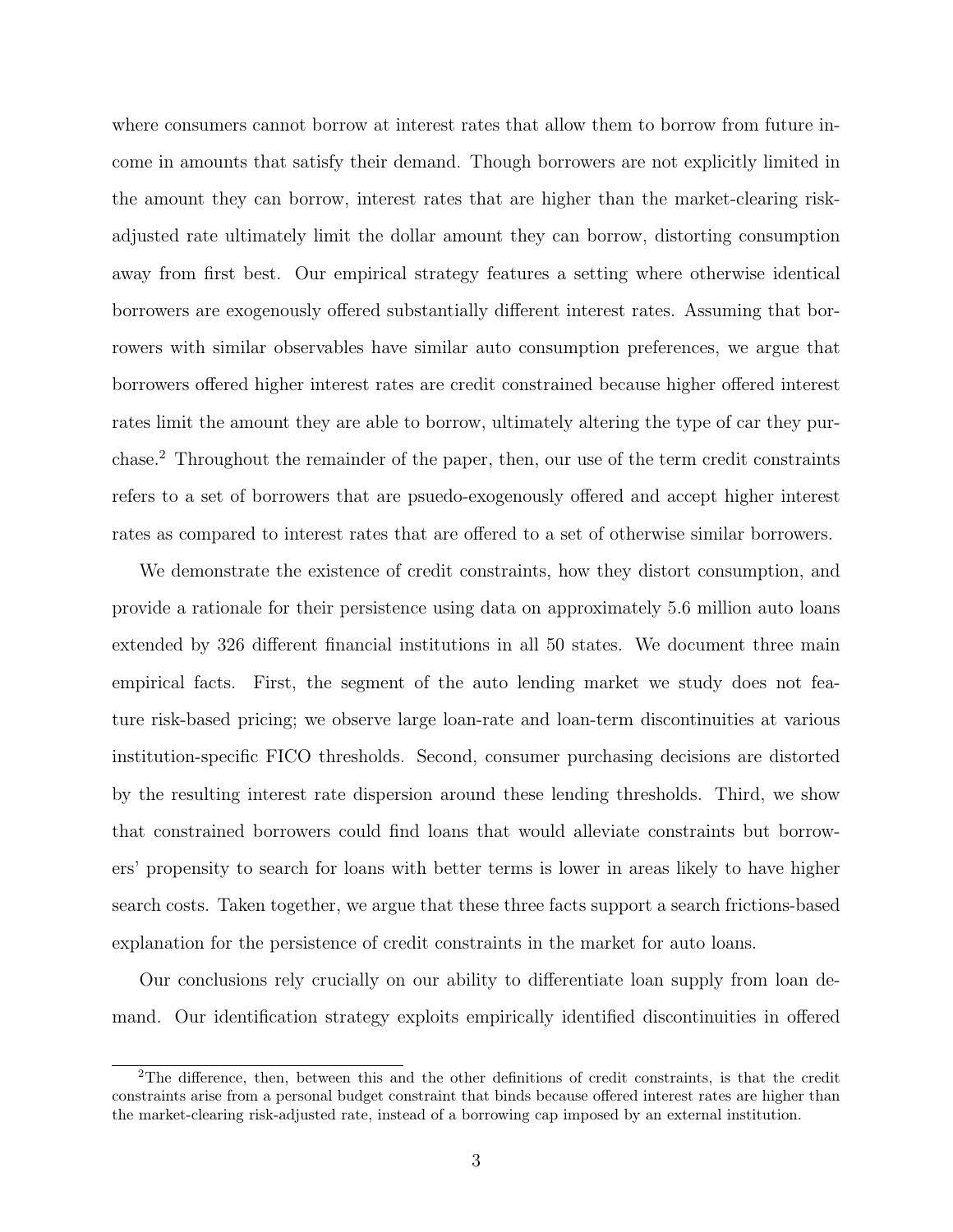loan terms around FICO thresholds across lending institutions. FICO thresholds appear to exist in 173 of the 326 lending institutions in our sample, and the location of the thresholds along the FICO spectrum varies across institutions. We document in first stage results that borrowers just to the right of FICO thresholds are offered longer loans at lower interest rates. On average, borrowers just to the right of an institution's FICO threshold originate loans with 1.47 percentage point lower interest rates for 1.4 longer months as compared to otherwise similar borrowers just to the left of a FICO threshold. Figures 1-2 provide instructive examples. The observed FICO thresholds differentiate the effects of changes in loan supply from demand under the assumption that changes in loan demand are not likely to be uniquely correlated with discrete, quasi-random FICO thresholds that vary across institutions even in the same MSA.

These documented credit supply thresholds give rise to compelling second stage results. Borrowers quasi-randomly offered easier credit spend \$978.86 more on the cars they purchase. These borrowers also purchase cars that are more than 4.8 months newer, on average. Borrowers to the left of FICO thresholds are otherwise identical when applying for loans; they apply for similar loan amounts, with the same frequency, and report statistically identical ex-ante debt-to-income ratios. Ex-ante similarities on these observable dimensions suggest that borrowers on the wrong side of an arbitrary FICO threshold presumably would also like to purchase a more expensive and newer car, but are not offered credit terms that would allow them to afford the car.

Though the documentation of credit constraints of this type is still relatively novel to the literature, identifying frictions that contribute to the persistence of credit constraints is potentially more novel. In an otherwise frictionless world, borrowers similar in credit risk should obtain similar loan terms. Yet, we show that for constrained borrowers on the left side of lending thresholds, there exists within the same MSA loan terms that strictly dominate the constrained borrowers' loan terms. The magnitude of realized differences in loan terms is striking; differences in interest rates for similar borrowers average close to 200 basis points.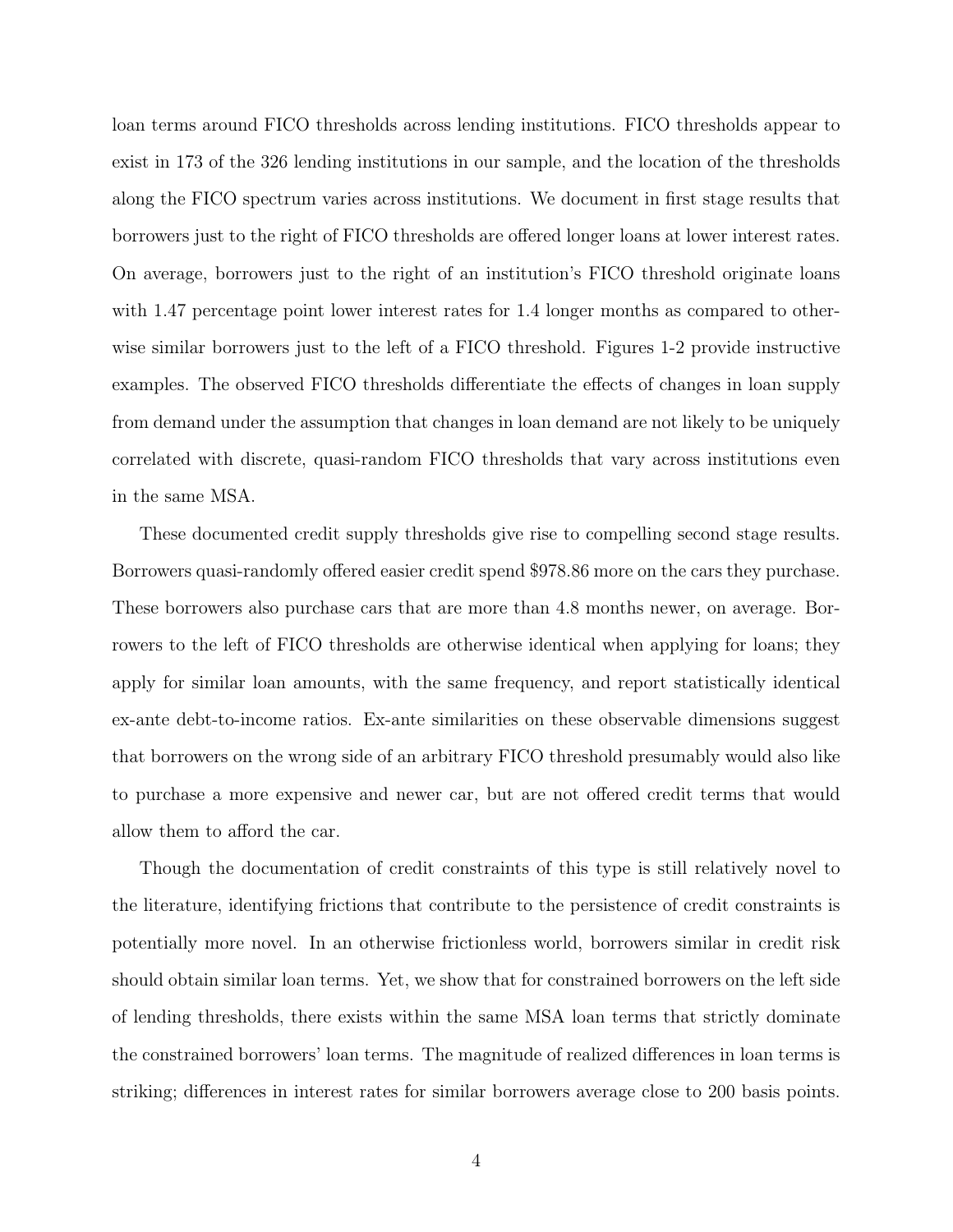These results indicate that credit is indeed being offered at terms more favorable to a set of similar borrowers in the same city at the same time. The persistence of variation in loan terms around FICO thresholds indicates that frictions do exist such that, in equilibrium, otherwise similar borrowers are accepting loans on vastly different terms.

Our proposed search cost explanation for differences in equilibrium rates among similar borrowers is on account of the following evidence. We show that borrowers on the wrong side of FICO thresholds reject offered loans in patterns that are correlated with the number of financial institutions conceivably available to supply credit to borrowers. We measure borrowers propensity to search by calculating the fraction of borrowers that are offered loans and accept them, on either side of FICO thresholds, a term we define as the loan "take up" rate.<sup>3</sup> We then evaluate whether differences in borrowers search propensity is correlated with measures of search costs. Using the physical branch locations of every bank and credit union in the United States, we calculate the density of financial institutions within a 20 minute drive from each borrower. We find that differences in the difference of loan takeup rates around FICO thresholds are substantially larger for borrowers with the highest driving-time densities. That is, borrowers on the wrong side of a threshold are more likely to reject offered loans and search for a different loan if they live in a locale with more lending institutions close by. In contrast, differences in take up rates around lending thresholds are much smaller in areas with very few lending institutions. Borrowers that would presumably have to exert more effort to search for a loan with better terms are more likely to accept the terms they are offered. In a set of robustness checks, we verify that borrowers' ex-ante and ex-post observables are not correlated with our measure of search costs. Taken together, we interpret the evidence as suggesting that search costs represent a meaningful market friction that allows for the persistence of borrower credit constraints.

The empirical result that many borrowers in our sample could have found better loan

<sup>3</sup>As would be expected, borrowers on the wrong side of FICO thresholds, and thus offered worse terms, accept offered loans less frequently than their otherwise similar counterparts on the right side of FICO thresholds. Importantly, borrowers do not apply for loans at differential rates across the FICO thresholds.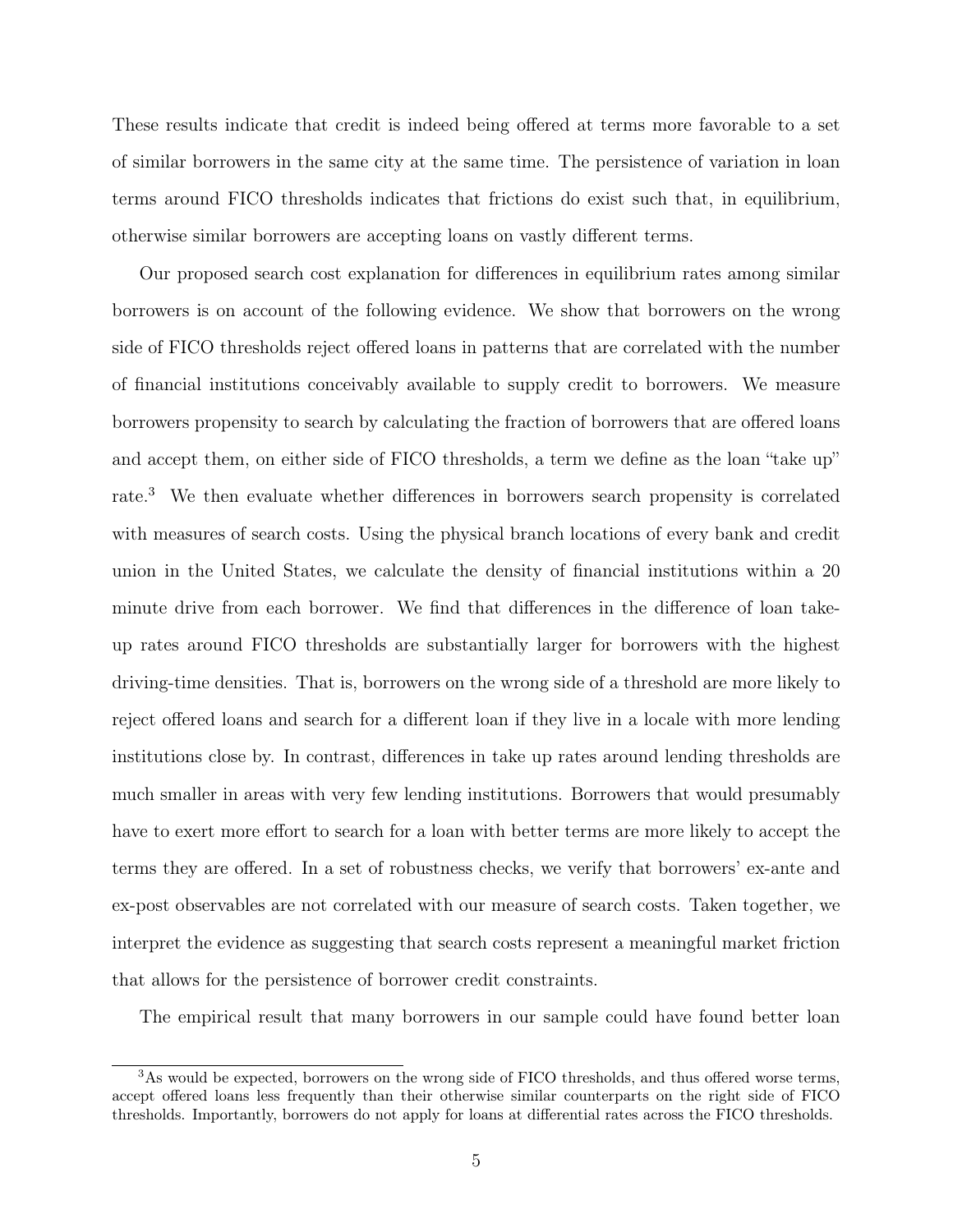terms at the same time in the same MSA is also consistent with explanations outside of search costs. The most natural alternative is a classic adverse selection hypothesis. Though borrowers might be similar on observables around FICO thresholds, borrowers on the borders of FICO thresholds might be different along soft information dimensions, leading institutions to ration credit. Two pieces of evidence suggest that soft information is not driving our results. First, borrowers on either side of FICO thresholds do not default on loans at statistically different rates. Second, we exploit a unique feature of the data that allows us to observe borrower FICO scores at loan origination and then again at time periods after origination. These data indicate that borrowers' FICO scores do not change by differential amounts through time around FICO thresholds. If borrowers on the wrong side of FICO thresholds were systematically worse along soft information dimensions, presumably this would ultimately be made manifest in declining FICO scores through time as borrowers missed payments on any credit obligation. Finally, in a very limited sample, we are able to directly observe the same borrower applying for multiple loans. The incidence of multiple loan applications is also correlated with the measure of driving distance from nearby lending institutions.

## Related Literature

Two broad types of evidences on credit constraints are most common in the literature; increases in consumer spending in response to one-time liquidity shocks and changes in consumption patterns around exogenous changes in financing conditions. Papers documenting consumption increases in response to temporary liquidity shocks include Adams, Einav, and Levin (2009), Johnson, McClelland, Parker, and Souleles (2013), Mian and Sufi (2011a), Japepelli and Pistaferri (2010), and Agarwal, Liu, and Souleles (2007). Gross and Souleles (2002b) document changes in consumption on account of financing conditions by showing that consumer debt levels in response to declining interest rates were the largest among borrowers that carried debt levels near binding credit limits. A reduction in the supply of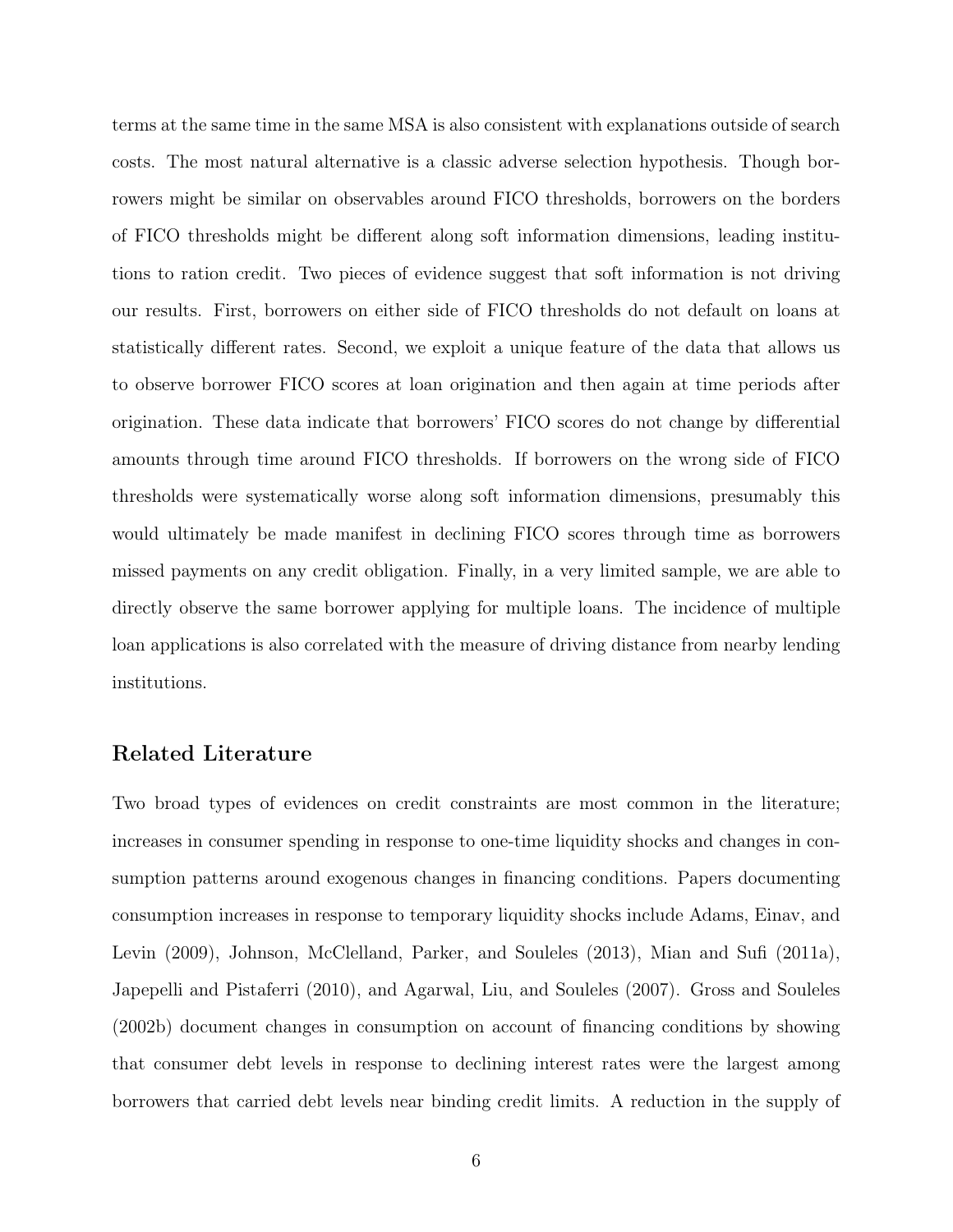finance during the financial crisis also appears to have reduced spending among the most ex-ante leveraged borrowers (Mian, Rao, and Sufi (2013), Mian and Sufi (2014a), and Baker (2014)). Our paper adds to the financing-induced changes in consumption literature by documenting how car consumption decisions are influenced by quasi-random variation in offered interest rates, evidence that borrowers behave as though they are credit constrained via the interest rate channel.

This paper is among the first however to argue for search costs as an explanation for the persistence of credit constraints. Mulitple studies have shown that search costs explain price dispersion, but not in settings where price dispersion is associated with credit constraints. For example, Stango and Zinman (2015) document price dispersion in the U.S. credit card market, driven by variation in shopping intensity. Hortacsu and Syverson (2004) document large dispersion in the fees of very similar mutual funds that are driven by information/search frictions. Sorenson (2000) documents dispersion in prices of prescription drugs that are driven by search costs. However, as argued by Zinman (2014), compelling explanations in the literature for the existence and persistance of credit constraints remain few. The most notable exception is Adams, Einav, and Levin (2009), who document credit constraints in auto markets and provide evidence of adverse selection and moral hazard as the cause. Our proposed search cost explanation need not be mutually exclusive to an adverse selection explanation. Though we attempt to rule out adverse selection as an explanation for the specific set of results we observe, we consider search costs as friction number two, alongside adverse selection (Adams, Einav and Levin (2009)), on the list of empirically documented frictions contributing to credit constraints. Usury laws are another possible friction contributing to credit constraints. Though theory suggests that prices could and should perform their standard role in clearing credit markets, even for the riskiest of borrowers; in practice, usury laws impose a ceiling on rates that would be required to compensate lenders for the most extreme risk. The credit quality of borrowers in our sample likely fall outside the scope of a usury law explanation.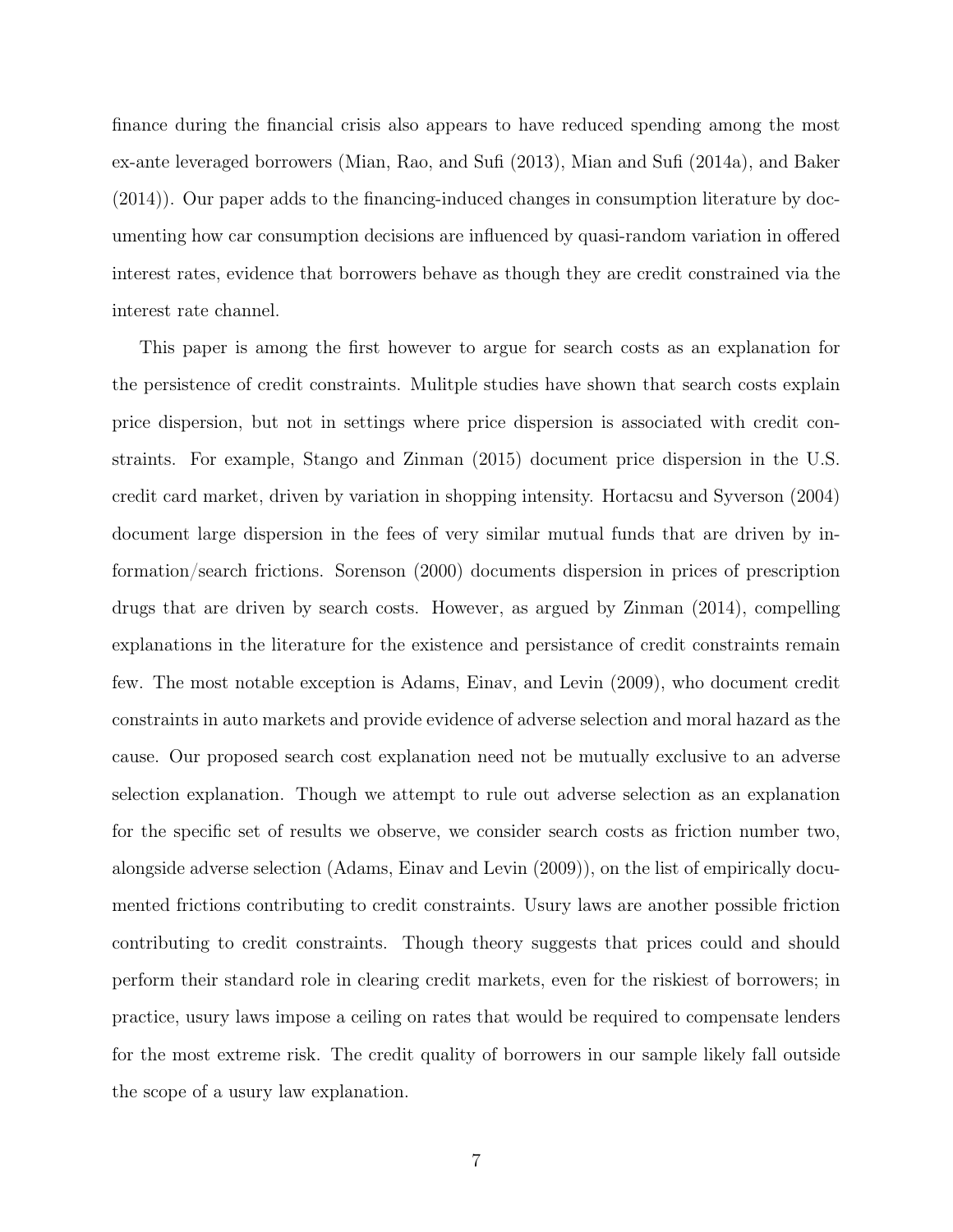#### A Taxonomy of Credit Constraints

A discussion of credit constraints necessarily begins with the Permanent-Income Hypothesis (PIH) as the benchmark. In the frictionless world of the PIH, consumers borrow from future income in amounts and at interest rates that satisfy budget constraints, allowing for utility maximizing consumption. We motivate our taxonomy of credit constraints with the standard utility maximization problem. Consumers maximize expected lifetime utility by solving solving the optimization problem,

$$
\max \sum_{t} \frac{u(c_t)}{(1+\delta)^t} \tag{1}
$$

$$
s.t. \sum_{t} \frac{c_t}{(1+r^*)^t} \le \sum_{t} \frac{y_t}{(1+r^*)^t} + (1+r^*)A_t \tag{2}
$$

where  $y_t$  is income,  $A_t$  represents total consumer assets, and  $r^*$  represents the marketclearing, risk adjusted cost of borrowing. Maximizing utility with respect to lifetime consumption yields the standard Euler equation,

$$
u'(c_t) = \frac{1 + r^*}{1 + \delta} u'(c_{t+1}).
$$
\n(3)

Having outlined the classic frictionless consumer optimzation problem, we are now able to consider three forms of credit constraints. In an extreme form of credit constraints, consumers are unable to access credit in any form. That is, they face an additional constraint that limits consumption to be less than the sum of current income and assets, as follows,

$$
c_t \le y_t + A_t \ \forall \ t. \tag{4}
$$

In a less-extreme version of credit credit constraints, borrowers can access credit but only up to an exogenously defined limit. Under these conditions, consumption is constrained to be less than the sum of current income, total assets, and the pre-specified borrowing limit  $(B_t)$ , as follows,

$$
c_t \le y_t + A_t + B_t \ \forall \ t. \tag{5}
$$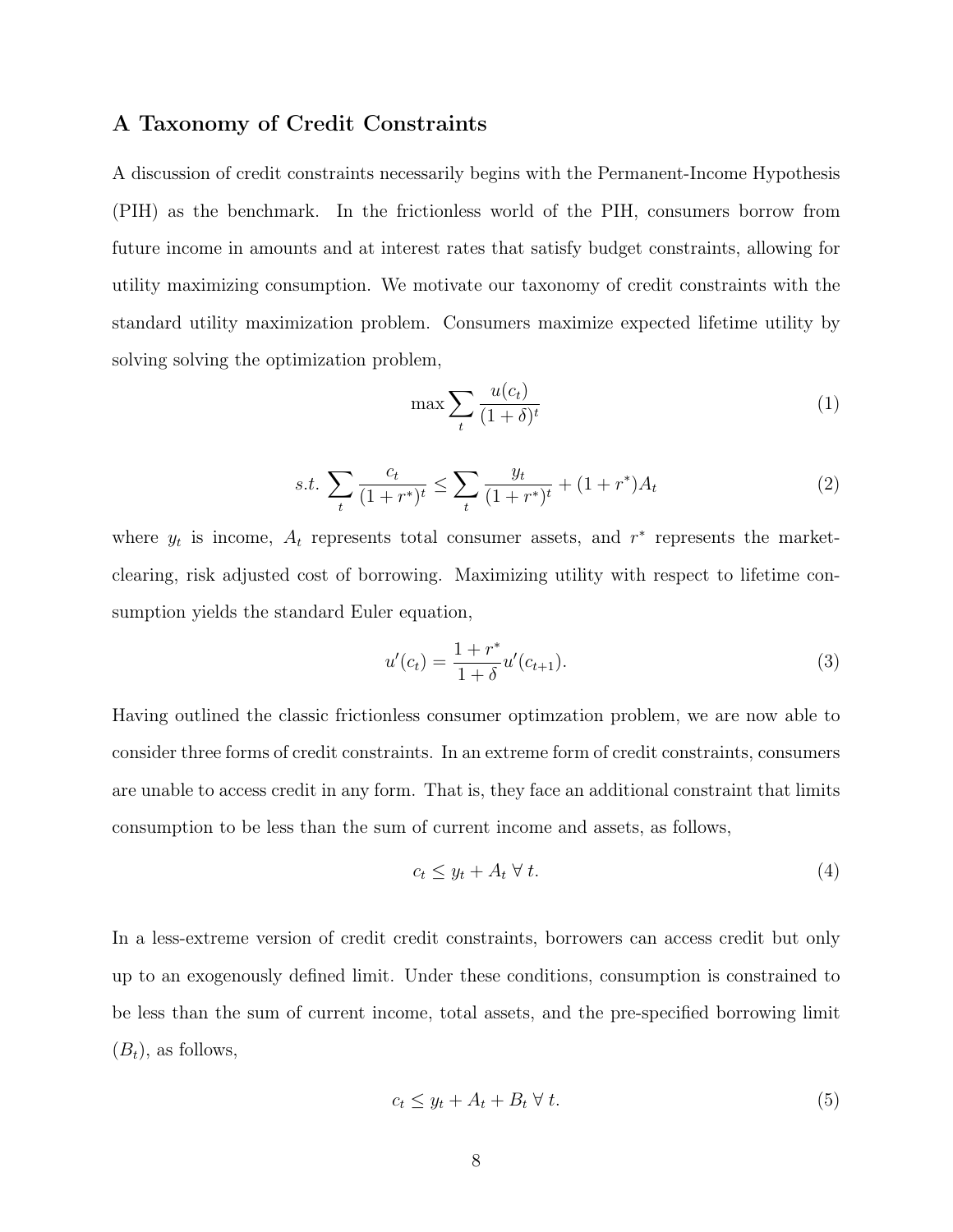In our setting credit constraints are characterized by a friction that affects the offered interest rate. Equation (3), the utility maximizing first-order condition, requires access to borrowing/saving technologies at the break-even rate of  $r^*$ . We define consumers to be credit constrained if they are unable to access credit at  $r^*$ . If actual rates are offered at the level  $r > r^*$ , then borrowers will not be able to borrow in the amount that satisfies the Euler equation. An offered  $r > r^*$  thus constrains the amount of consumption via the interest rate channel in the budget constraint.

## 1 Data

We analyze the loan contract terms and auto purchasing decisions of 5.6 million individual borrowers in the United States from 326 retail lending institutions. The loan data are provided by a technology firm that provides data warehousing and analytics services to retail oriented lending institutions nationwide. Roughly two thirds of the lending institutions represented in the data set are credit unions ranging between \$100 million and \$4 billion in asset size. The remainder are finance companies of unknown total asset size. On a loanweighted basis, 83.2% of the loans were originated by credit unions and the remaining 16.8% originated from finance companies. Loans originated by finance companies are generally of lower credit quality. Borrowers from all 50 states are represented in the data, but the five largest states in the data are Washington (770,334 loans), California (476,791 loans), Texas (420,090 loans), Florida (314,718 loans), and Utah (292,523 loans). The dataset contains information over three dimensions of a loan's life; loan applications, loan originations, and ex-post performance and monitoring. We have loan application data for approximately 2.2 million loans from 46 different institutions. The available loan application data report FICOs and DTIs at the time of application and whether the borrower was approved for a loan, denied, whether the borrower withdrew the application, or whether the loan was originated. For loans that were originated, the data include information on loan amounts, loan terms,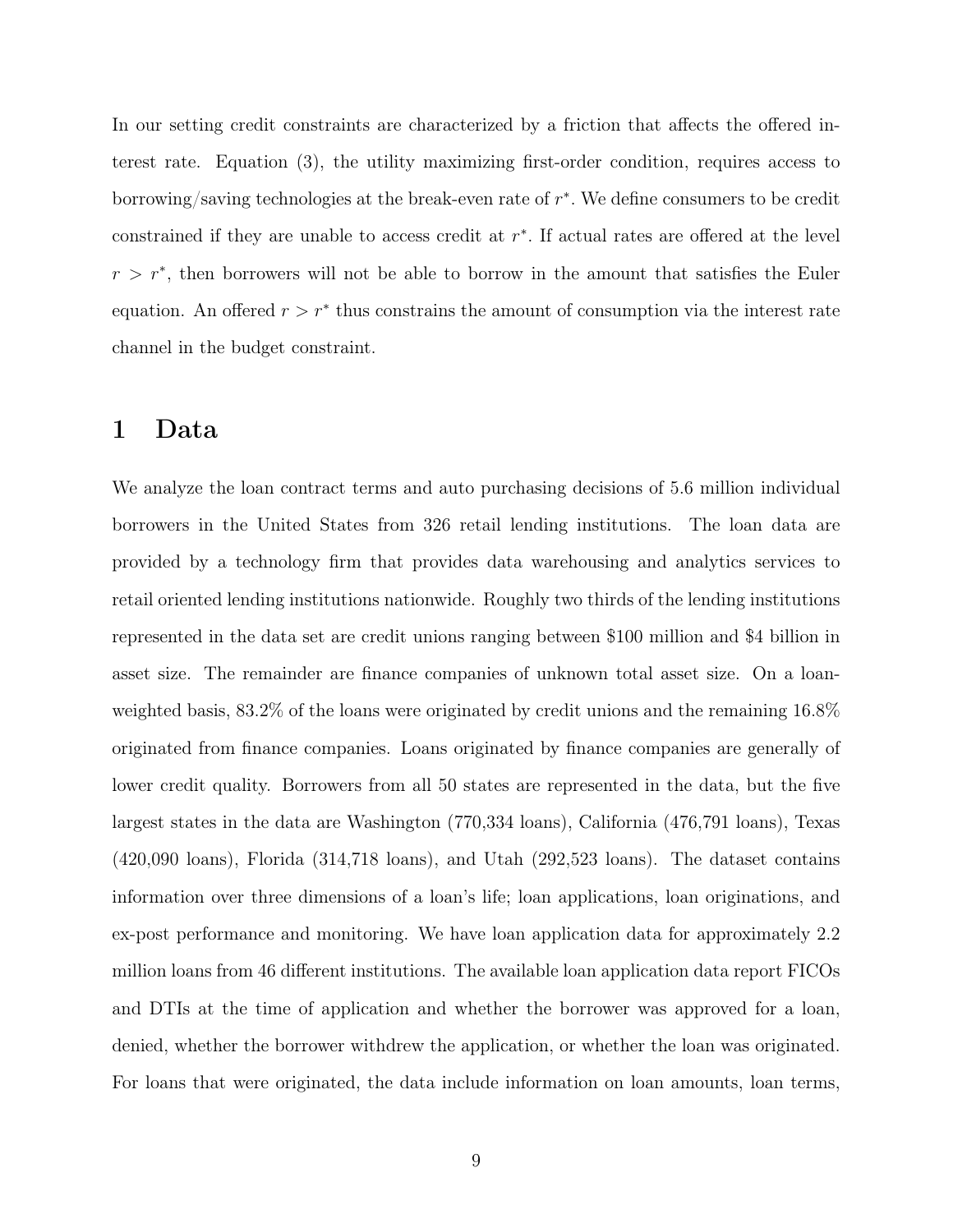auto purchase amounts, and whether the loan came through a direct or indirect origination channel.<sup>4</sup> Direct loans represent 87.5% of the loans in the sample. Finally, with regards to ex-post loan performance, lending institutions also report the number of days a borrower is delinquent. Table 1, panels A, B, and C present summary statistics on loan applications, loan originations, and measures of ex-post performance and monitoring, respectively. As reported in Panel A of Table 1, the median loan application size is \$18,093 from borrowers with median FICO scores of 658 and DTI ratios of 27.3%. The percentage of loans approved is 45.7%, with 73.3% of the approved borrowers subsequently originating a loan. Throughout the paper we refer to the number of loans originated scaled by the number of applications approved as the loan "take-up" rate. We exploit variation in the loan take-up rate in Section 3.3.

Panel B of Table 1 reports summary statistics on loan originations, revealing several interesting patterns. The unconditional average loan size is \$19,706 over the full sample. Loan terms average 65.3 months over the full sample, also increasing over the sample period. Interest rates average 5.03% in the sample and exhibit interesting cross-sectional variation. Interest rates in the upper quartile average 9.24% compared to lowest quartile averages of 2.3%. Panel C tabulates measures of ex-post loan performance. Defining default as a loan that is at least 90 days delinquent, default rates average 2.35%. In untabulated results, default rates for borrowers with sub-600 FICOs average 7.1%, compared to a default rate of 2.8% for borrowers with FICOs between 600 and 700, and 1.7% average default rates for over-700 FICO borrowers. Lending institutions periodically check the credit score of their borrowers subsequent to loan origination, creating a novel feature of our data. Panel C of Table 1 reports summary statistics for  $\Delta FICO$ , capturing changes in borrower FICO scores from the time of origination to the most recent FICO pull. The time between FICO pulls varies by institutions, but institutions that pull updated FICO scores do so at least once

<sup>4</sup>Direct loans are defined as loan originations that happen directly through the lending institution. Indirect loans occur when borrowers apply for a loan through an auto dealership and the dealership sends the loan application to various lending institutions.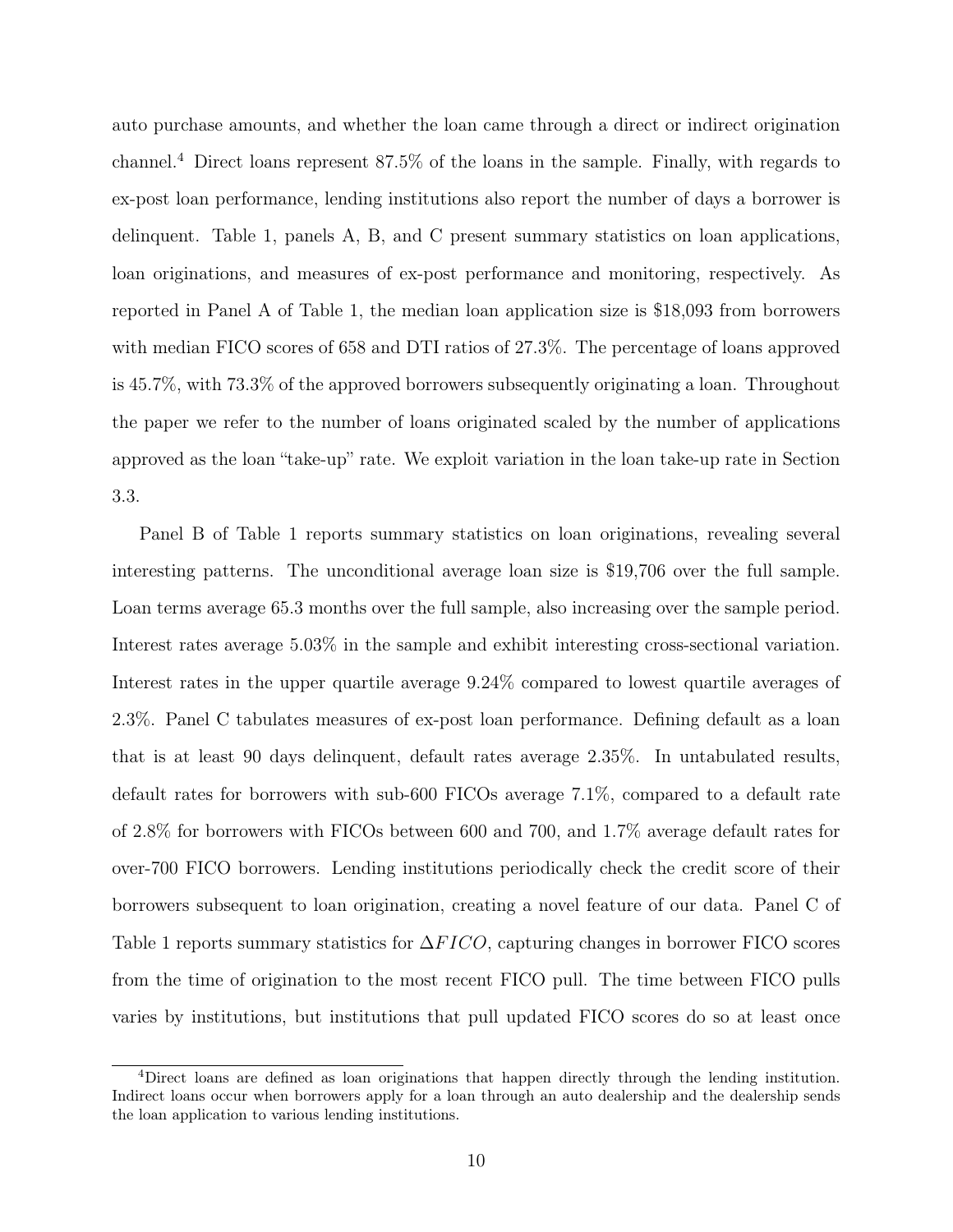a year. Thus, conditional on having an updated FICO score, the amount of time passed between the original FICO and the current FICO is equal to the loan age. Updated FICO scores indicate that borrowers with FICO scores above 700, on average, experienced a 1.9% reduction in FICO score since origination, whereas borrowers with FICO scores below 600, on average, realize a 5.4% increase in FICO score.

### 1.1 External Validity of the Data

The bulk of our auto loan data come from credit unions, prompting questions about the external validity of the data. Popular perception is that credit union usage is concentrated in an older demographic. Our data confirm this fact. Over 41% of borrowers in our sample were between 45 and 64 years old at loan origination. In contrast, census data indicates 34% of the general U.S. population are between the ages of 45-65. Borrowers in our sample are also less racially diverse than the general public. Over 73% of our sample is estimated to be white (as of 2015), as compared to a census reported  $64.5\%$  percent white (as of 2015) in the general population.<sup>5</sup> Borrowers in our data report median FICO scores at origination of 715 (Table 1, Panel B) over the full 2005-2016 sample period. The NY Fed Consumer Credit Panel (NYFed CCP), a representative 5% sample of U.S. borrowers, reports median FICO scores for originated auto loans to be 695 over the sample period.<sup>6</sup> Almost  $70\%$  of the loans in our sample were originated between 2012 and 2015, with median FICO scores of 714. In comparison, the NYFed CCP reports median FICO scores of 696 over the same period. In summary, our sample contains borrowers that are slightly older, less racially diverse, and of a higher average credit quality than national averages. These sample biases should not limit our ability to draw inference given that the biases in our sample likely tilt towards borrowers less likely to be credit constrained.

<sup>&</sup>lt;sup>5</sup>Borrowers do not report race at the time of loan origination but most lenders in our sample estimate race ethnicity in an effort to comply with fair lending standards required by the Consumer Financial Protection Board (CFPB).

<sup>&</sup>lt;sup>6</sup>The NY Fed consumer credit data report quarterly median FICO scores over our sample period. The reported 695 median FICO is actually the median of the quarterly medians that span our sample period.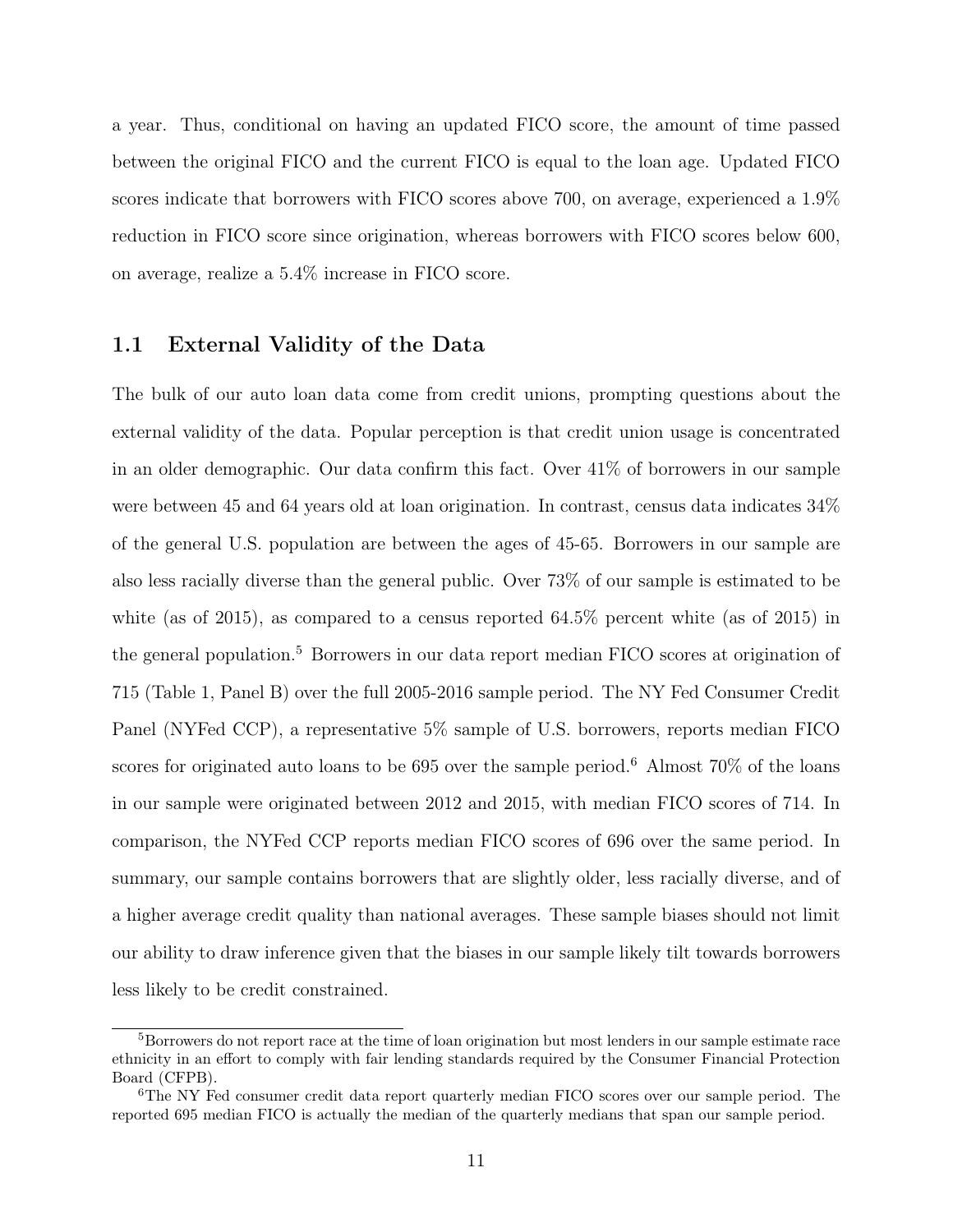A second data validity issue involves the distribution of loan originations through time. As reported previously, over 70% of loan originations in our sample occurred between 2012 and 2015, despite a sample period that runs from 2005-2016. The massive increase in loans through time reflects the increase in the client base of our data provider through time rather than auto credit origination in general. Auto loan originations in the general population have increased through time, from an aggregate outstanding balance of \$725 M in Q1 2005 to just over \$1 trillion in Q1 2016, but not at the rate reflected in our database. We view the non-representative time series of our data as less relevant to any inference we attempt to draw given that we rely on a cross-sectional RD approach for identification.

# 2 Identification

Lending institutions make auto lending decisions using a combination of hard and soft information on borrower credit quality. Hard information generally consists of quantifiable credit metrics such as FICO scores, debt-to-income ratios, and bankruptcy history, among others. Soft information, loosely defined as information related to the likelihood of a borrower's future willingness or ability to repay a loan that cannot be easily quantified, is, by definition, unobservable to the econometrician.<sup>7</sup> Any econometric analysis that specifies loan outcomes as the dependent variable is subject to the critique that equilibrium loan outcomes are influenced by unobservable soft information, thereby limiting the scope for inference. Our setting is no exception. While our dataset consists of millions of equilibrium lending outcomes, our ability to draw inference is hindered by the strong possibility that unobserved soft information played a critical role in observed loan terms. We address this critique, and other potential omitted variables, by exploiting observed discontinuities in offered loan terms across various rule-of-thumb FICO thresholds. Unlike the 620 rule of thumb setting exploited in Keys, et al. (2010) in the case of mortgage lending, no industry standard rule-of-thumb thresholds exist in auto lending (i.e., not all institutions adhere to a standard FICO cutoff

<sup>7</sup>See Petersen (2004) for a careful treatment of hard and soft information in financial markets.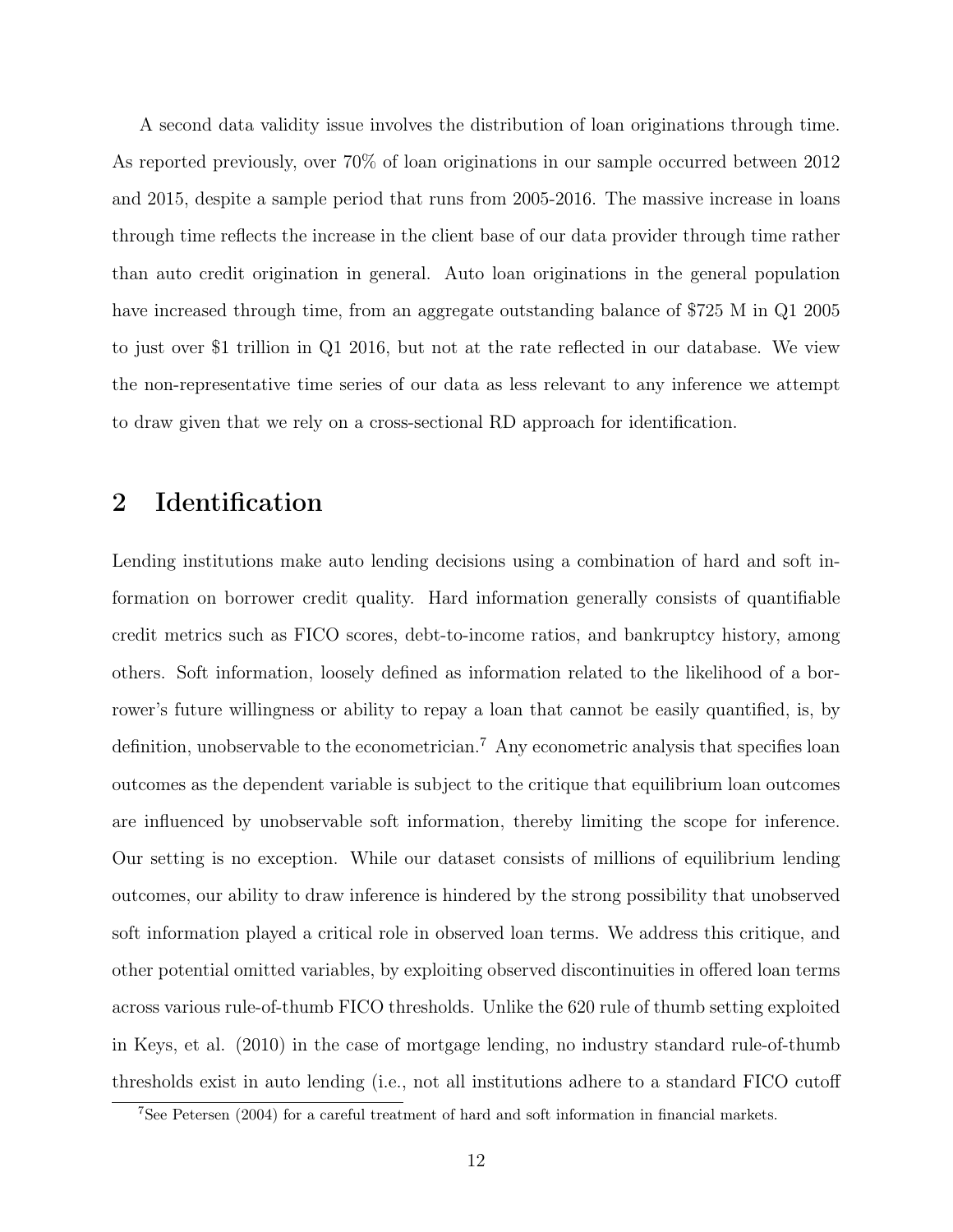of 620). While there exists no threshold common to all lenders, the existence of a given threshold at some point across the FICO spectrum is prevalent for most lenders in the data. Multiple lending institution executives revealed in separate conversations the fact that they offer higher interest rates and shorter loan terms as a function of a given FICO threshold.<sup>8</sup> Also in contrast to Keys, et al (2010), the rule of thumb FICO thresholds observed in our data have little to do with secondary markets given that many auto loans are retained by the lending institutions in our dataset. Rather than reflecting demand for securitization or loan salability, the rule of thumb thresholds reflect risk managers' assessments that borrowers on either side of the threshold represent meaningfully different credit risks.

To illustrate the effect of FICO thresholds on equilibrium interest rates, Figure 1 presents interest rate plots for 3 different institutions. The figures plot point estimates and confidence intervals arising from a mutivariate regression where realized interest rates are regressed on a set of indicator variables for 5-point FICO bins. The 5-point FICO bins begin at a FICO score of 501 where the first bin includes FICO scores in the 501-505 range, the second bin includes 506-510 FICOS, etc., up through FICO scores of 800. The estimated coefficients on the FICO bins represent the average interest rate on loans contained in the bin, relative to the estimated constant. Panel A of Figure 1, estimated on one institution in our data with approximately<sup>9</sup> 12,000 borrowers, illustrates the large breaks in average interest rates for borrowers with FICO scores around FICO cutoffs at 600, 660, and 700. The breaks in interest rates at the FICO cutoffs are large (representing jumps of over 2%). Average interest rates for borrowers in the 595-599 FICO bin are .025 higher than the average interest rate for borrowers in the 600-604 FICO bin and differences in average interest rates between the two bins are statistically significant at the .001 level. Panels B and C illustrate similar ruleof-thumb FICO breaks for unique institutions with approximately 6,000 and 25,000 loans, respectively. One important observation arising from the anecdotal plots is the fact that the

<sup>8</sup>As an example, one executive pointed to a FICO score of 610 as the explicit cutoff that determines the loan terms offered perspective borrowers. Applicants below a FICO score of 610 were offered higher rates and loan terms below 60 months in contrast to applicants with FICO scores above 610.

<sup>&</sup>lt;sup>9</sup>The exact number of borrowers is unreported to protect institutional anonymity.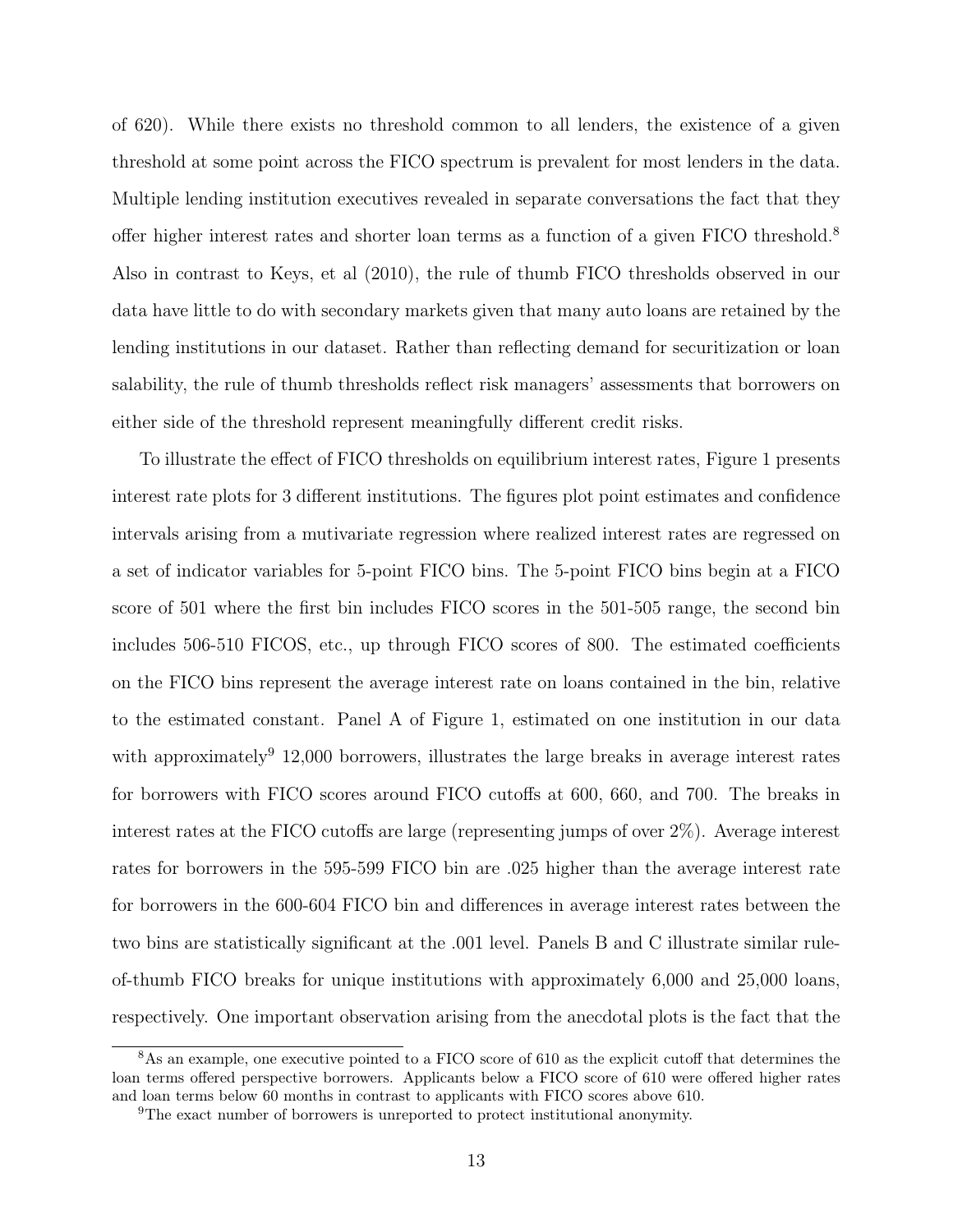breaks occur at different FICO scores across different institutions. This is supportive of the fact that the rule-of-thumb breaks are not driven by secondary market considerations, but are reflective of idiosyncratic risk management policies across institutions.

Interest rates are not the only loan policy that is influenced by rule of thumb thresholds. Loan terms are also discontinuous across FICO thresholds. In Figure 2 we plot point estimates and standard error bands for a set of loan term, 5-point FICO bin regressions. The institution represented in Panel A, with approximately 162,000 loans in the portfolio, has loans in its portfolio with longer terms for borrowers just to the right of the 630 FICO threshold. Panels B and C illustrate similar loan term discontinuities around different rule-of-thumb FICO thresholds for institutions originating approximately 42,000 and 36,000 loans, respectively. The plots presented in Figures 1 and 2 are illustrative of rule-of-thumb thresholds that exist at different institutions throughout our sample.

In order to standardize our analysis to include every institution that employs rule of thumb thresholds, we empirically identify the existence of discontinuities at each institution (if they exist at all) in our sample through the following criteria. We first estimate the interest rate-FICO bin regressions within each institution in our sample and harvest the coefficients from each FICO bin. Within each institution, in order to establish the existence of a meaningful interest rate discontinuity we require that interest rate differences across consecutive bins be larger than 50 basis points and be estimated with p-values that are less than 0.1%. We further refine the set of discontinuities by requiring that an identified discontinuity cannot lie within 20 FICO points of another identified discontinuity within the same institution. Implementing this screen limits any potential contamination that could occur if borrowers simultaneously fall into a treated sample at one observed threshold but serve as a control in a sample with a different threshold. We examine each potential threshold visually to ensure that the identified discontinuities are well behaved around the candidate thresholds. Finally, in an effort to maximize the statistical power in our RD design, we require that each candidate threshold contain 100,000 loans within the span of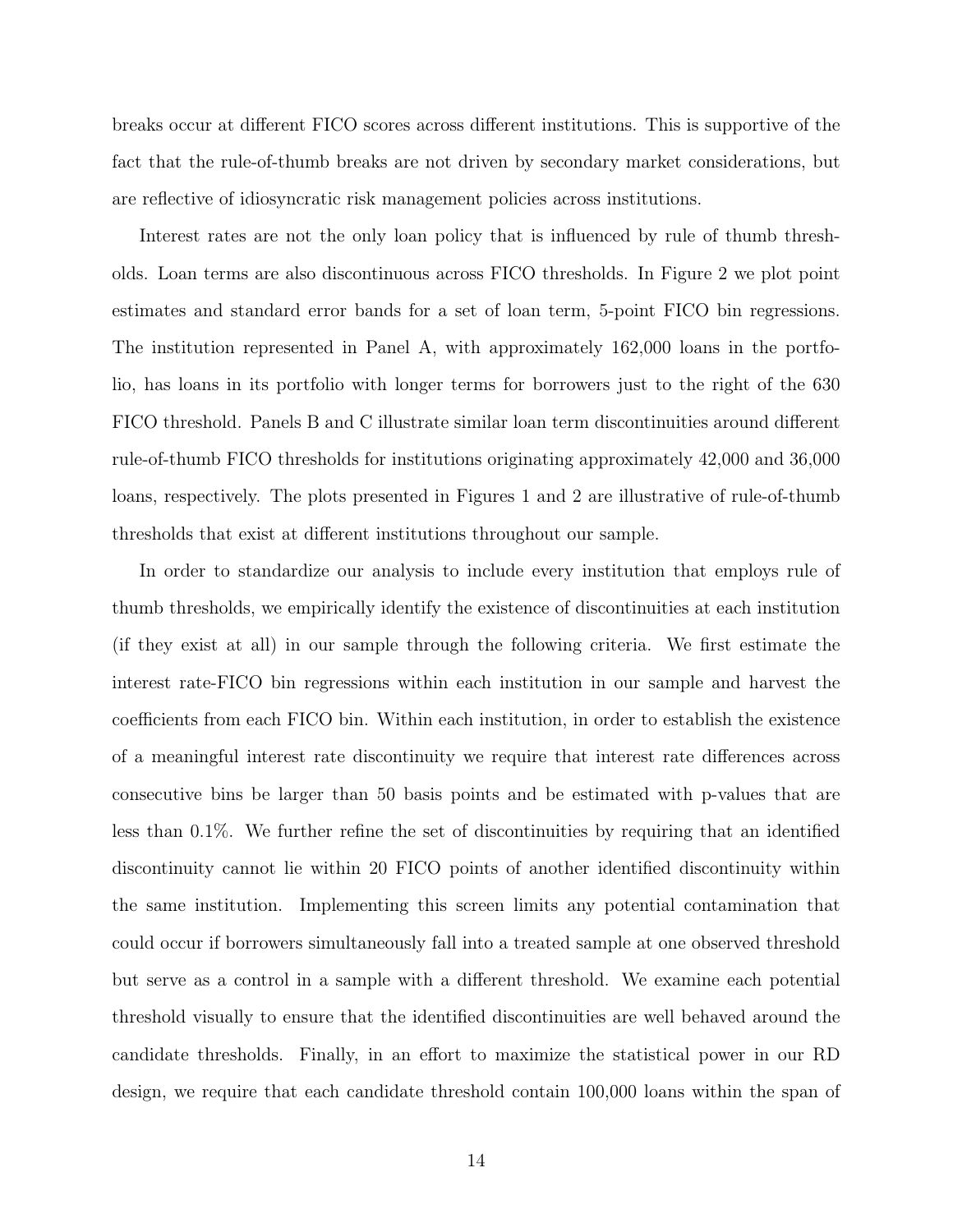38 FICO points around the candidate threshold. The 38 FICO points represent 19 points on either side of a threshold that do not bump up against a different threshold that could exist within 20 FICO points. Implementing each of these restrictions ultimately results in large and meaningful discontinuities in interest rates and loan terms at FICO scores of 600, 640, and 700 across 173 institutions and  $489,993$  loans.<sup>10</sup> Table 2 reports a battery of summary statistics for the lending thresholds sample. A comparison of the full sample summary statistics (Table 1) with the threshold-specific sample (Table 2) reveals that the threshold sample is similar to the full sample along observables.

As mentioned in Section 1, loans can be originated through direct applications with a lending institution or through an indirect auto dealership channel. One concern with indirect loans is the possibility that dealerships are aware of the existence of rule-of-thumb thresholds at the institutions where they most frequently send loans. As a result, borrowers from an indirect loan application on the favorable side of a rule-of-thumb threshold are likely not random as compared to borrowers on the wrong side of a threshold. For this reason we exclude all indirect loan applications throughout our entire analysis. The sample criteria requiring 100,000 loans within 38 FICO points of a threshold is met after removing all indirect loan applications.

### 2.1 First Stage: Validating the RDD Approach

In order to formalize the existence of, and to estimate the size of discontinuities at the proposed FICO thresholds of 600, 640, and 700 we present a series of diagnostics designed to test whether our data meet the requirements of a RD analysis. RD design relies on two key assumptions. First, the RD approach assumes that the probability of borrower treatment with respect to loan terms is discontinuous at FICO thresholds of 600, 640, and 700. Second, and perhaps more importantly, valid RD requires that any borrower attribute (observed or

 $10$ Relaxing the requirement of 100,000 loans within 38 FICO points around the threshold results in a larger set of identified thresholds. The two most populated thresholds outside of our selected three thresholds are at 680 and 660 which contain approximately 90,000 and 80,000 loans, respectively.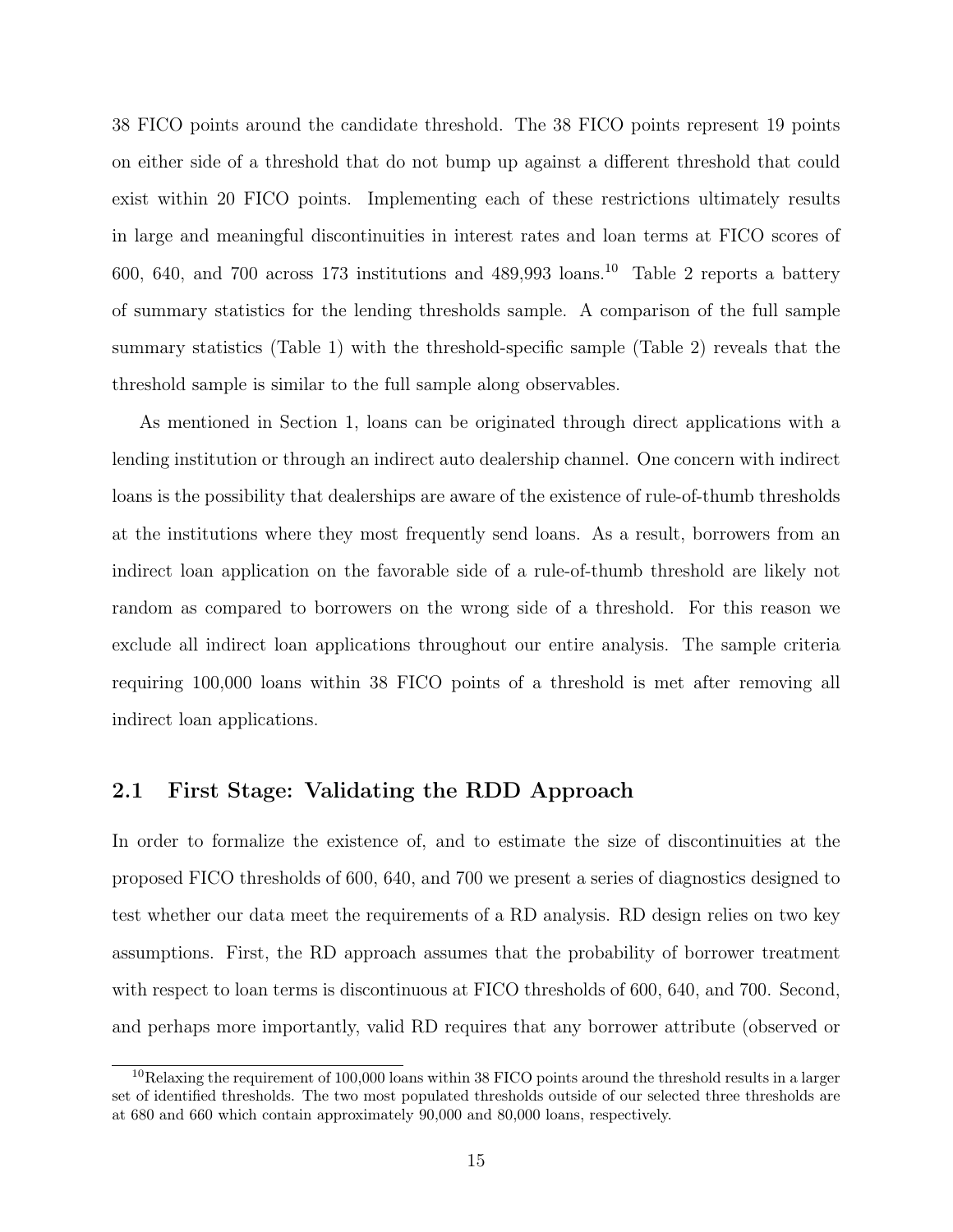unobserved) that could influence loan outcomes be continuous across the rule of thumb FICO thresholds. Referred to most frequently in the literature as the smoothness condition, this assumption requires that borrowers on either side of a FICO threshold are otherwise similar, such that borrowing outcomes on either side of a threshold would be continuous, absent the treatment induced by policy differences enacted at the threshold. We begin our analysis by presenting a series of plots. Figure 3A plots interest rates on the vertical axis against borrower FICO scores along the horizontal axis, where FICO scores are restricted between 581 and 619. Each dot in the plot represents the average interest rate for borrowers with a given FICO score within the 581-619 range. The plots demonstrate smoothness in interest rates with respect to FICO scores until the FICO 600 threshold, at which point interest rates jump in discontinuous fashion. We repeat the plot using similar 38 point FICO ranges for the 640 and 700 FICO thresholds in panels B and C of the same figure. These plots confirm the existence of large interest rate discontinuities at these thresholds. The magnitude of the discontinuities are smaller at higher FICO thresholds, as might be expected.

In Figure 4 we plot the value of other borrower characteristics around these FICO thresholds in order to evaluate the smoothness condition. Importantly, these plots are constructed with loan application data in order to ensure that borrowers are similar at FICO thresholds along characteristics at the time of application. Panel A plots borrower debt-to-income ratios against FICO scores while Panel B plots application loan amounts. Panels C and D plot applicant age and gender. These plots indicate smoothness in ex-ante borrower characteristics around FICO thresholds. Borrowers on either side of FICO thresholds do not appear meaningfully different in terms of their debt capacity, their willingness to borrow, or along demographics. Finally, Panel E plots the number of applicants within each FICO bin. The plot indicates no statistically significant jump in the number of applications around the thresholds.<sup>11</sup> Smoothness in the propensity to apply for loans around FICO thresholds is

<sup>11</sup>We note one unusual spike in applications at FICO 600 but the spike does not constitute a violation of parallel trends because application frequencies appear constant through the full distribution of FICO scores. A violation in the smoothness condition for a valid RD would require a consistent shift in the level of applications for all FICO scores to the right of the threshold.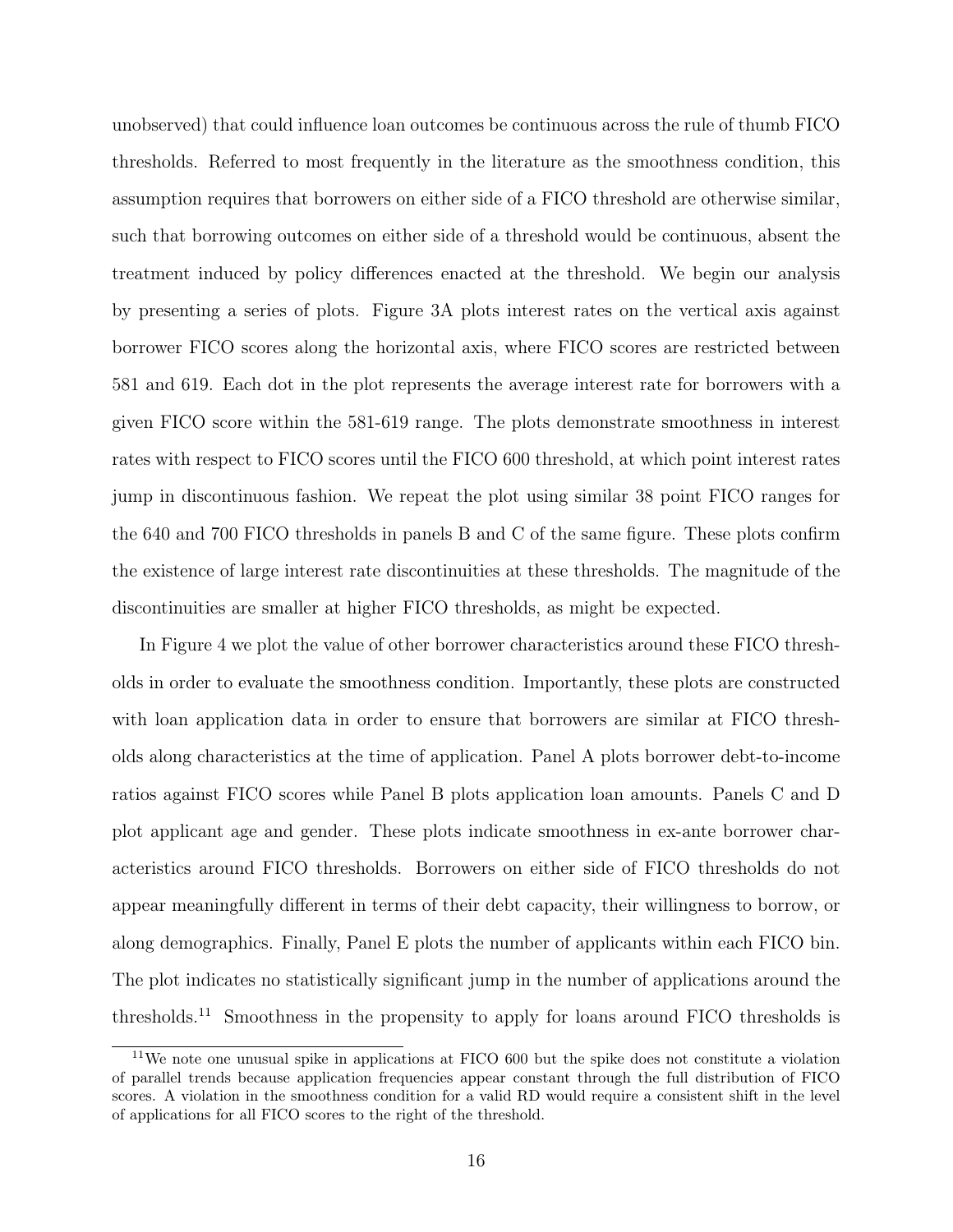especially important as it illustrates that borrowers are likely not aware of the existence of the FICO thresholds when they apply. We formalize the results inferred by the plots by estimating a battery of RD regressions, specified as follows:

$$
y_{cit} = \delta_c + \delta_t + \beta \mathbb{I}_{normfico_{cit} \geq 0} + \gamma normfico_{cit} + \psi normfico_{cit} \times \mathbb{I}_{normficocit \geq 0} + \varepsilon_{cit} \tag{6}
$$

where  $y_{cit}$  is the outcome for loan i originating from lending institution c in quarter t and  $\mathbb{I}_{normficocit\geq0}$  is in indicator variable equal to one if the normalized FICO score (norm $fico_{cit}$ ) is above the threshold. Our baseline regression specification pools each of the three discontinuities into one dataset and thus one discontinuity by normalizing the data around each threshold. As in the plots, our estimate bandwidths are specified at 19 FICO points on either side of the threshold. Our baseline specification controls for polynomials of order 2, though our estimates are strongly robust to any higher order polynomial specification. Our estimates further control for lending-institution fixed effects and quarter-of-origination fixed effects. Standard errors are clustered at the FICO level.

Table 3 presents results. Interest rates to the right of the FICO cutoff are estimated to be 1.47 percentage points lower than borrowers just to the left (column (1)). Loan terms to the right of the cutoff are 1.38 months longer than otherwise similar borrowers to the left (column (2)). Table 4 reports more formal tests of the smoothness condition using the loan application data, available for a subset of lending institutions. The estimates indicate no statistical difference in requested loan amounts for borrowers on either side of the threshold (column (1)). In column (2) we present estimates of differences in debt-to-income ratios around the thresholds. Ex-ante debt-to-income ratios of borrowers on either side of the thresholds are statistically indistinguishable. Finally, the number of borrowers applying for loans on either side of the threshold is also not statistically different (column (3)).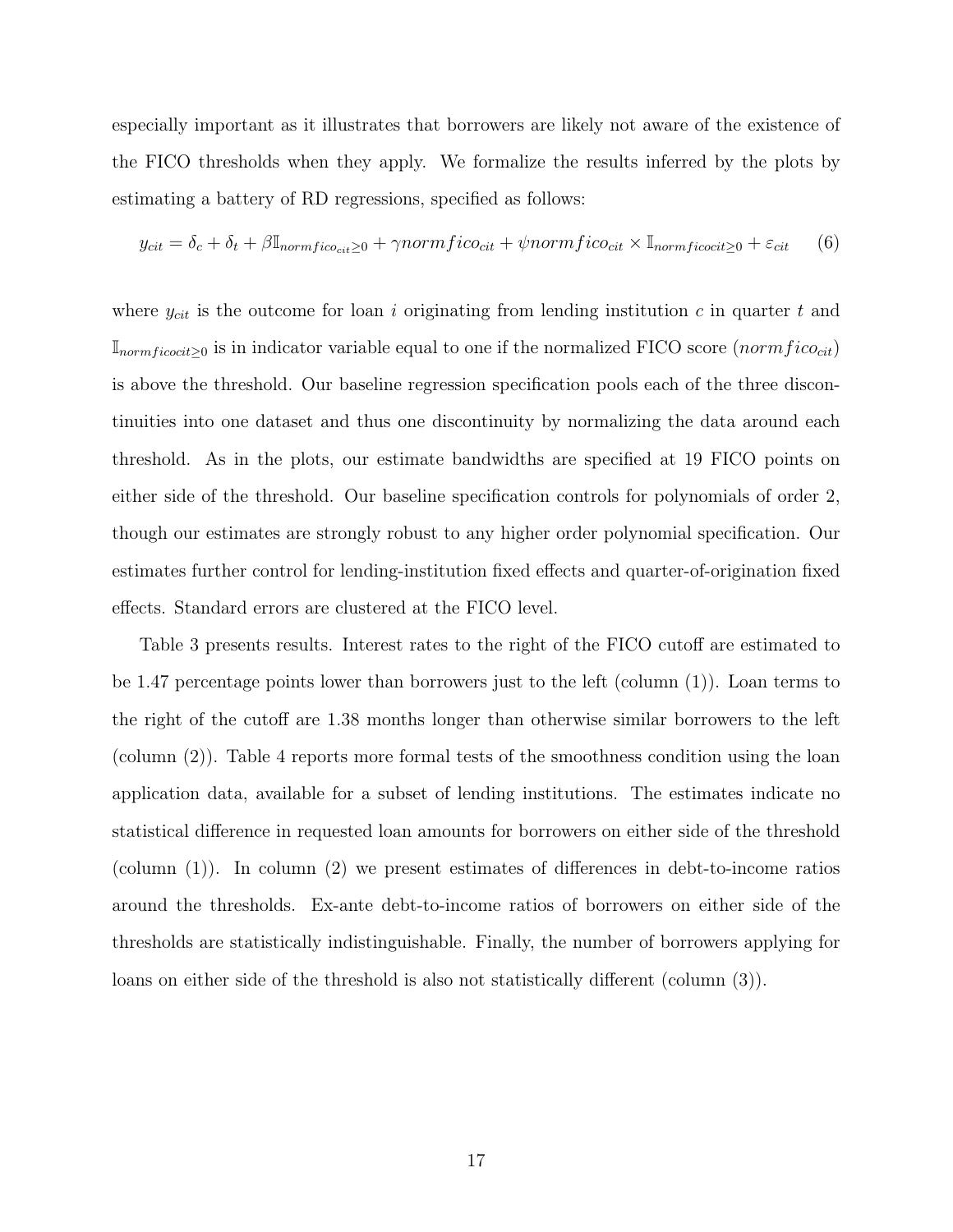# 2.2 Second Stage: Do Credit Constraints Alter Consumption Decisions?

In this section we evaluate whether borrowers behave as though they are credit constrained. While credit constraints are difficult to directly observe, we can infer their existence by evaluating the auto purchasing decisions of borrowers on either side of the documented FICO thresholds. Given the empirical result that, ex-ante, borrowers are similar around FICO thresholds, we start with the null hypothesis that borrowers around FICO thresholds would also have similar demand for cars, conditional on obtaining the same set of financing terms. Exploiting a useful feature of the data, namely our ability to observe the exact amount that each borrower spent on a car, we test whether borrowers spend differently around the observed FICO thresholds. Figure 5 plots car purchase amounts around the normalized FICO threshold. Purchase amounts are smooth leading up to the FICO threshold and then jump discontinuously at the threshold. Using the same RD design as previously employed, we formally test for statistical differences in purchase amounts. As before, we control for lending institution and quarter-of-origination fixed effects, polynomials of order 2, and a bandwidth of 19 around the normalized FICO threshold. Table 5, column (1) presents the results. Borrowers quasi-randomly offered more favorable terms spend \$978.86 more on the cars they purchase, on average. Column (2) presents results with loan amounts as the dependent variable. Realized loan size increases \$1,479.67 around the threshold, on average. The fact that loan sizes increase by larger amounts around the threshold than purchase amounts indicates that, ex-post, borrowers on the right side of the cutoff are allowed higher loan-to-value ratios. This result is confirmed in column (3) of Table 5, which indicates that ex-post LTV ratios are slightly higher, 2.7 percentage points on average, for borrowers to the right of FICO thresholds.

Detailed data on loan amounts and loan terms allow us to calculate the implied monthly payment of borrowers on either side of the thresholds. In column (4) of Table 5 we test whether ex-post monthly payments are different around the thresholds. On average, larger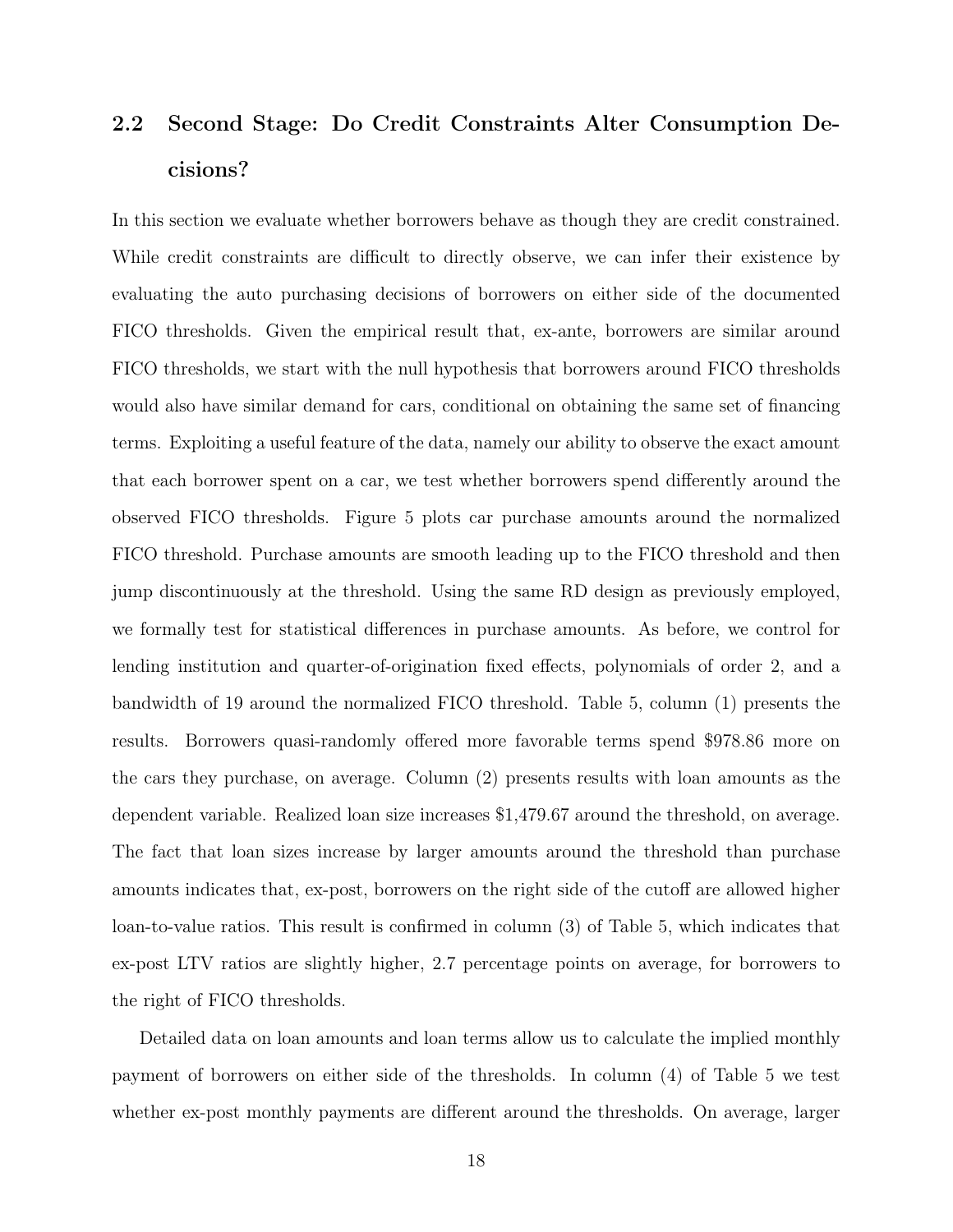loan amounts swamp the effects of longer terms, resulting in \$9.67 a month higher loan payments for borrowers to the right of the threshold. Higher ex-post LTV ratios and slightly higher monthly payments, which imply higher ex-post DTI ratios, warrant further consideration. One concern with these results is the possibility that borrowers on either side of the FICO thresholds are different ex-ante in their ability to service debt – a violation of the smoothness conditions required for valid RD. We interpret these results differently. Given that ex-ante DTI ratios in the loan application data are continuous around the thresholds, we interpret these results as further evidence of the easing of credit terms for borrowers on the right side of FICO thresholds. That is, ex-post, borrowers on the right side of thresholds are offered lower rates, longer terms, and allowed higher ex-post LTV and DTI ratios.

Otherwise similar borrowers spending different amounts on the cars they purchase as a result of the financing terms they are offered is potentially evidence in favor of the existence of credit constraints via the interest rate channel. An alternative explanation is the possibility that dealers somehow exploit borrowers' ability to service larger debt amounts by charging more for the exact same car that otherwise similar borrowers on the wrong side of FICO thresholds purchase.<sup>12</sup> We address this possibility by controlling for year-make-model fixed effects in our RD regressions.<sup>13</sup> Table 6, column  $(1)$  reports results when controlling only for make-model fixed effects. Borrowers to the right of FICO thresholds continue to spend \$887 more on cars, even in the presence of make-model fixed effects. In column (2) we include year-make-model fixed effects and find no statistical differences in the car purchase price. In column (3) we present results with vehicle age as the dependent variable and find that, controlling for make-model fixed effects, borrowers with easier access to credit purchase 4.8 month newer cars, on average.

The evidence presented in Tables 5 and 6, indicate that financing terms influence auto purchasing decisions. Borrowers offered easier credit spend more on cars and originate larger

 $12$ Note that although we constrain our sample to include only direct loan applications, borrowers still frequently purchase from dealerships with direct loans.

 $13$ Year-make-model fixed effects are made possible by vehicle VINS provided in our data set.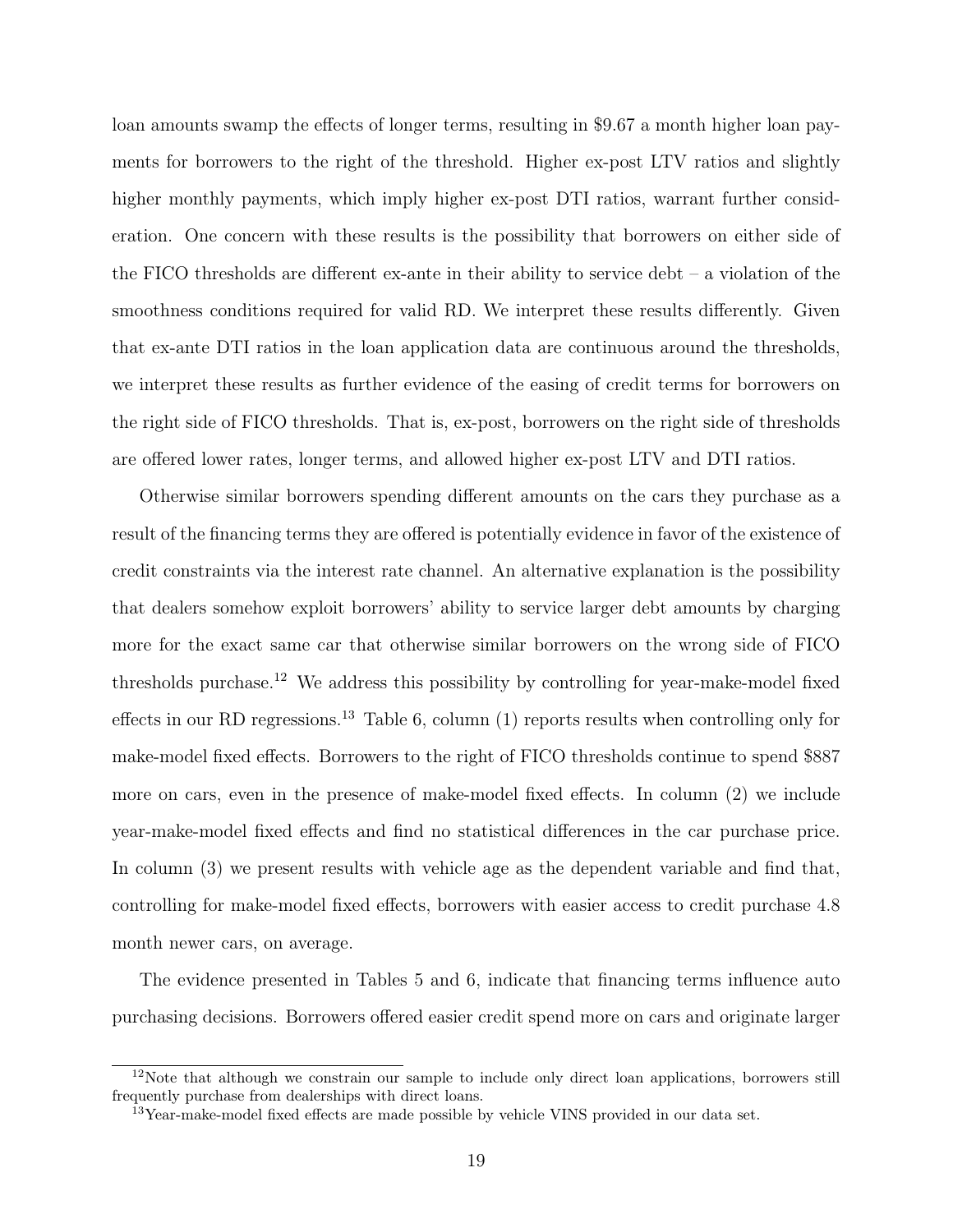loans. Further still, results with make-model and year-make-model fixed effects suggest that borrowers offered easier credit terms choose to purchase slightly newer cars at slightly higher prices, but that borrowers pay the exact same amounts for the exact same car. The lack of a difference in car pricing outcomes with year-make-model fixed effects is also evidence that there is no private information or selection around buyers' savvy or skill in car buying decisions. Differences in pricing outcomes among otherwise similar borrowers is determined solely by financing terms.

### 2.3 Evaluating Alternative Explanations: Adverse Selection

In this section we analyze the possibility that borrowers to the left of thresholds are not offered credit on similar terms as borrowers to the right because of information asymmetries. Adams, Einav, and Levin (2009) attribute credit constraints in the auto market to adverse selection. Adverse selection could explain the persistence of credit constraints in our setting as well, in the following, classic adverse selection way. Although ex-ante, borrowers around thresholds apply for loans with equal propensity, differences in ex-post take up rates could reflect private information held by borrowers, rationally internalized by lenders. Knowing they are of poor quality along soft dimensions, borrowers on the left side of thresholds rationally recognize that the terms they are offered by lenders are not optimal but also realize they are likely the best terms they will be offered given their unfavorable soft attributes. Lending institutions also recognize that borrowers that choose to accept the unfavorable terms are indeed lemons, as anticipated, and so the arbitrary thresholds serve their purpose in creating an equilibrium that separates high quality borrowers from low quality borrowers, with the appropriate pricing differences offered to each borrower type.

We test for the possibility that adverse selection drives the observed equilibrium in our data by comparing ex-post borrower performance around the FICO thresholds. We formulate three specific tests. First, we specify as a dependent variable in our RD setting the number of days a borrower is delinquent. Again, we use the standard bandwidth, polynomial order,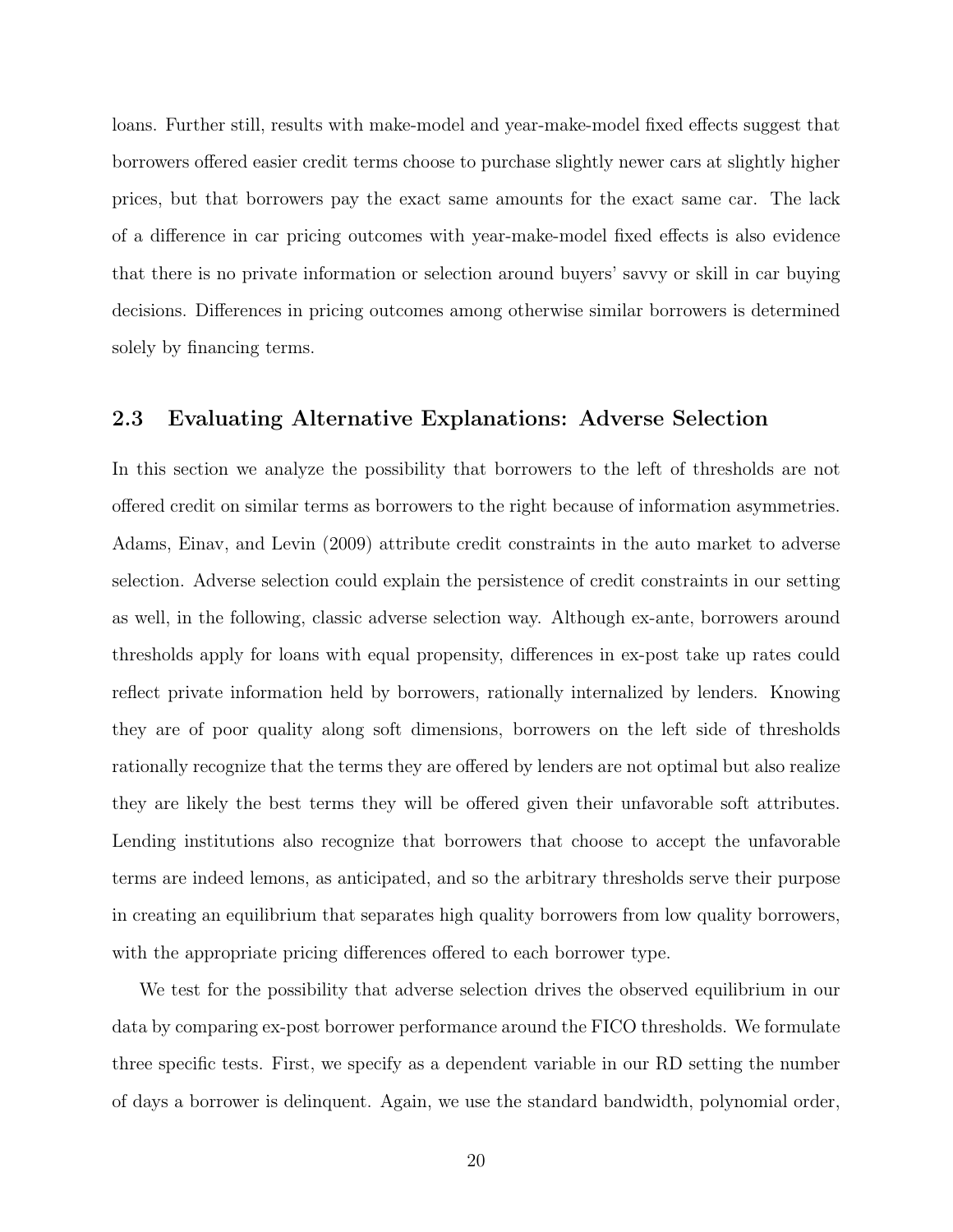and fixed effects, and present results in column (1) of Table 7. Estimates indicate that borrowers on either side of the threshold do not exhibit statistical differences in delinquency. Our second test is to form a binary indicator of loan default, defined as borrowers' delinquent in excess of 90 days, a standard default metric in evaluating loan performance. Estimates using the institution-reported charge off (column (2)) and our measure of default (column (3)) also indicate no differences in default rates around the thresholds.

A novel feature of our dataset allows for a third test of adverse selection as an explanation for our observed results. As a means of monitoring borrowers, many lending institutions in our dataset pull credit scores on borrowers after loan origination. Ex-post credit score pulls occur as frequently as every six months, and, in a few cases, as infrequently as once post-origination. The most common convention for the subset of institutions that pull credit ex-post is to pull credit scores once a year. Ex-post credit scores allow us to calculate changes in credit scores over time. Adverse soft information, though unobserved at the time of loan origination, should impact credit scores through time if borrowers are unable to perform on their credit obligations. Using the sub-sample of institutions that pull credit ex-post, we calculate the difference between credit scores at origination and the most recently observable credit score, and specify this variable, change in credit, as the dependent variable in our RD framework. Results presented in column (4) of Table 7 show no statistical differences in credit score changes for borrowers around the threshold.

Taken together, the evidence on borrower delinquency, defaults, and ex-post changes in credit scores indicate that borrowers to the left of FICO thresholds do not represent meaningfully different credit risks as compared to otherwise similar borrowers to the right of thresholds. While adverse selection is likely at play in some form for lending decisions across the full spectrum of borrowers, adverse selection does not appear to be a primary determinant of the acute differences in lending behavior around the observed FICO thresholds.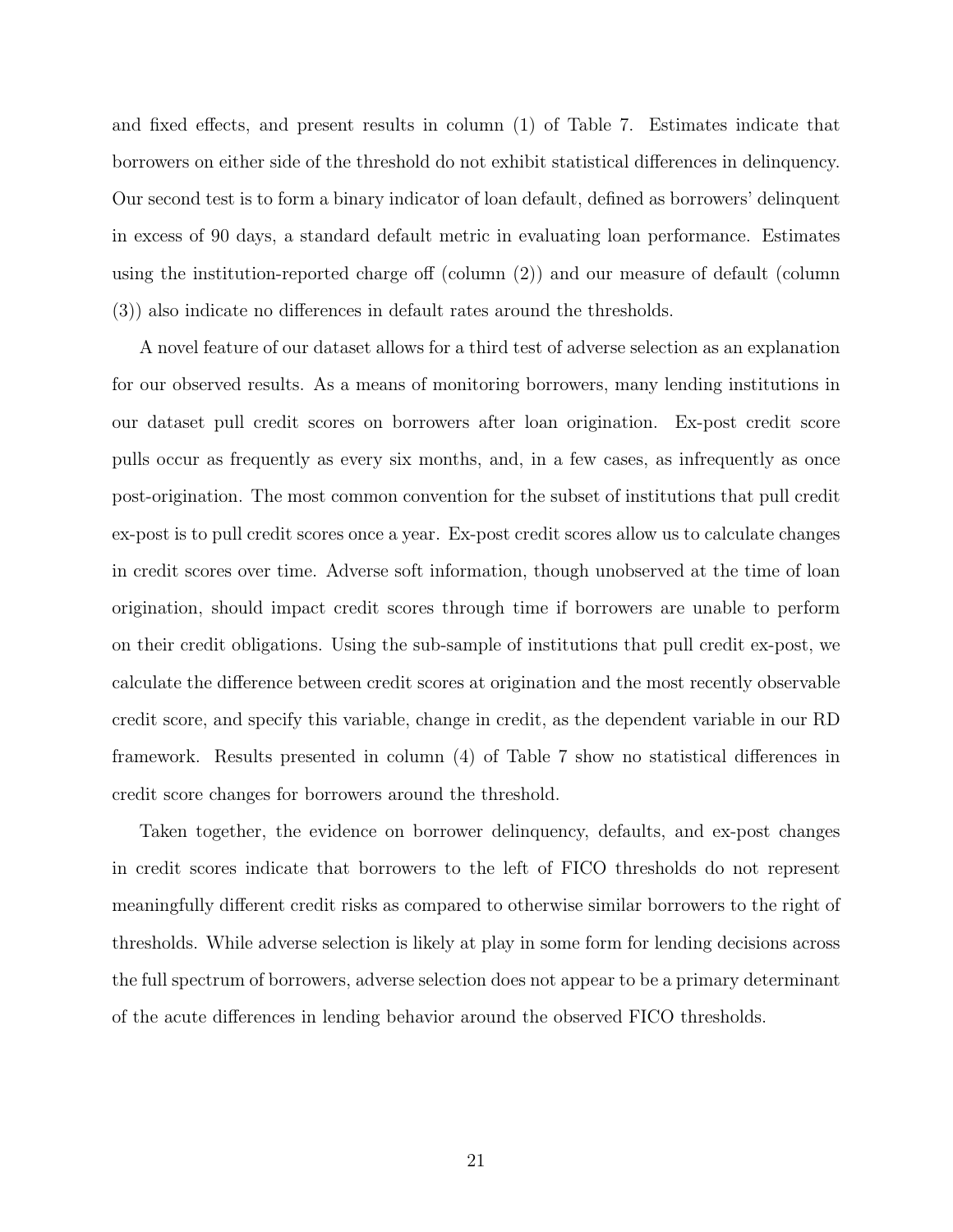## 3 Credit Constraints and Search Costs

# 3.1 Why Credit Constraints Persist? Motivating a Search Cost Hypothesis

Results presented thus far demonstrate that discontinuities in offered loan terms result in a form of credit constraints that alter consumption decisions. The persitance of interest-rate induced credit constraints in equilibrium is a puzzle, however. In frictionless markets, borrowers of similar risk should be offered similar rates. Indeed, Zinman (2014) argues, "for all of the advances in risk-based pricing, mechanism design, nonlinear contracting etc., prices are still quite far from clearing consumer credit markets." We propose search costs as an explanation for persistence in credit constraints. Our hypothesis is motivated by recent work in household finance suggesting that borrowers are reluctant to shop for loans. For example, Hall and Woodward (2012) document that mortgage borrowers overpay for mortgage origination services due to a reluctance to shop for mortgages. Likewise, Zinman & Stango (2015) document price dispersion in the credit card market that varies with borrower shopping intensity. In this section we explore whether a search cost explanation for persistence in credit constraints has support in the data.

Theories of search costs suggest that when search costs are high, agents find it too costly to solicit the full distribution of offered prices. As a result, equilibrium prices reflect the distribution of offered prices and the random draw that agents get from the offered price distribution. For example, consider a financial institution that offers an interest rate on auto loans that is high relative to competitors, conditional on borrower quality. If search is costly, consumers that arrive randomly to solicit a loan are more likely to accept the offered rate, despite the existence of better available rates. Lenders can expect to make loans in the presence of search costs despite not offering the lowest rates among their competitors because of the possibility that a randomly arriving customer will not exert the effort required to find better rates (see Sorensen (1999) for a model). Lowering of search costs, or an increase in the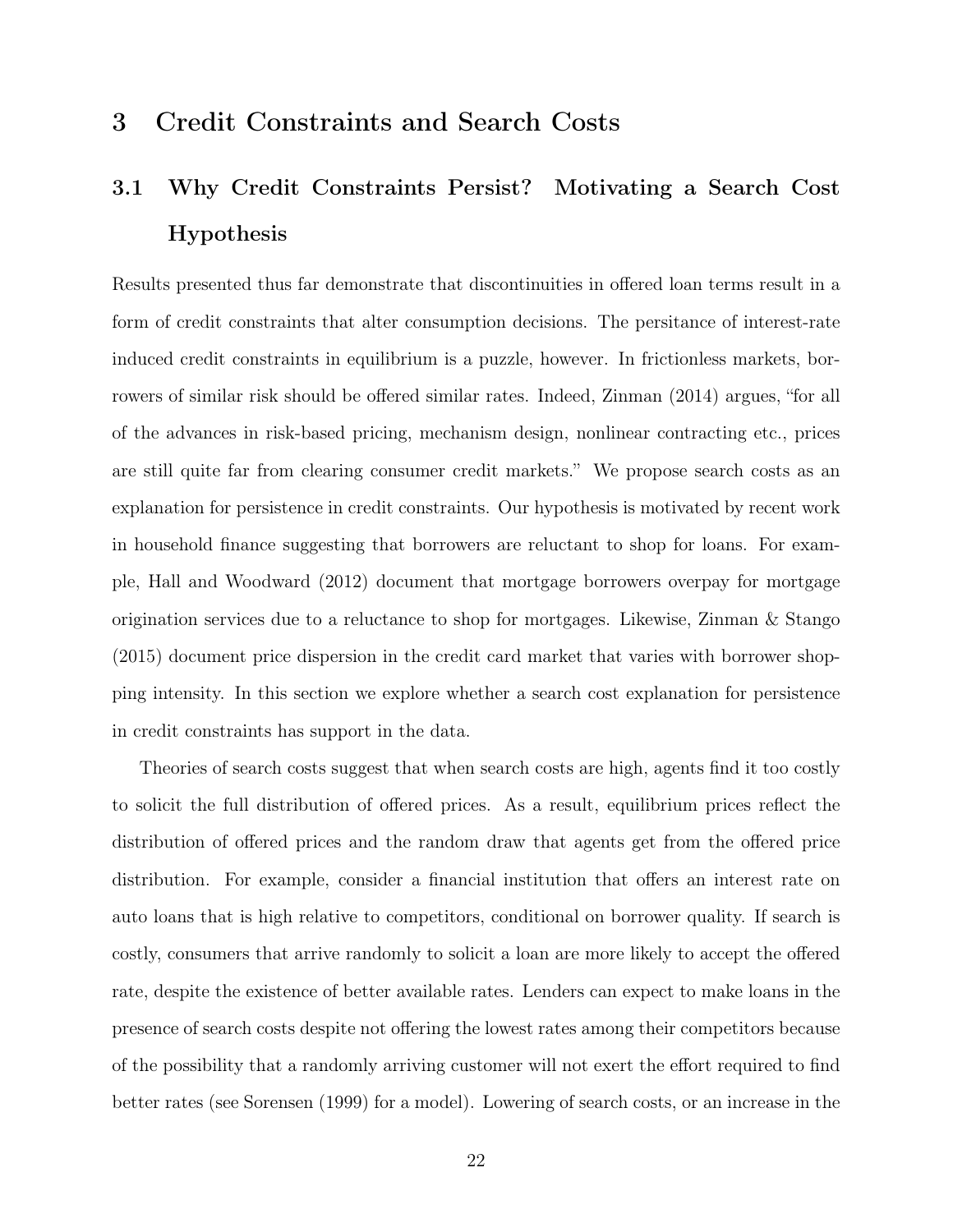gains to search will result in lower price dispersion as consumers increase their propensity to search, thus tracing out a more complete distribution of available prices. In a similar spirit, if consumer search costs are reduced, lenders will be forced to offer more competitive rates knowing that consumers are more likely to search out competitors rates.

One natural prediction of search cost models is that price dispersion will exist in equilibrium. Borrowers will not always originate a loan with the best available loan terms because it is costly for borrowers to search out the optimal loan. In the following sections we test these ideas in the data, in two ways. First, we document whether price dispersion exists for borrowers on the wrong side of lending thresholds, i.e., whether constrained borrowers could have found better loans. Second, we evaluate whether borrowers' propensity to search for better loan terms is correlated with measures of search costs.

#### 3.2 Are loans with better terms available to constrained borrowers?

To assess whether constrained borrowers, borrowers on the left side of FICO thresholds, could have found a loan with more favorable terms, we calculate the difference from the lowest available rate (DLAR) for borrowers with FICO scores just to the left of observed FICO thresholds. To construct the DLAR, we first bucket borrowers by MSA and with FICO scores between 595-599, 635-639, and 695-699, respectively. We further refine the match to require that borrowers in the same MSA and 5 point FICO bucket purchased cars within a \$1,000 price range. The \$1,000 auto purchase bins are non-overlapping, beginning from \$2,000 to \$2,999, up to a maximum purchase amount of \$100,000. We further pool borrowers into 5% debt-to-income bins. To control for time variation in interest rates, matched borrowers require that all auto purchases occurred within 2 quarters of each other. Table 8 tabulates summary statistics of DLARs for constrained borrowers. The average (median) DLAR for borrowers with FICO scores from 595 to 599, 635-639, and 695-699 is 3.36% (2.98%), 2.5% (2%), and 1.6% (1.3%), respectively. That is, for borrowers with FICO scores between 595 and 599, the difference between the constrained borrower interest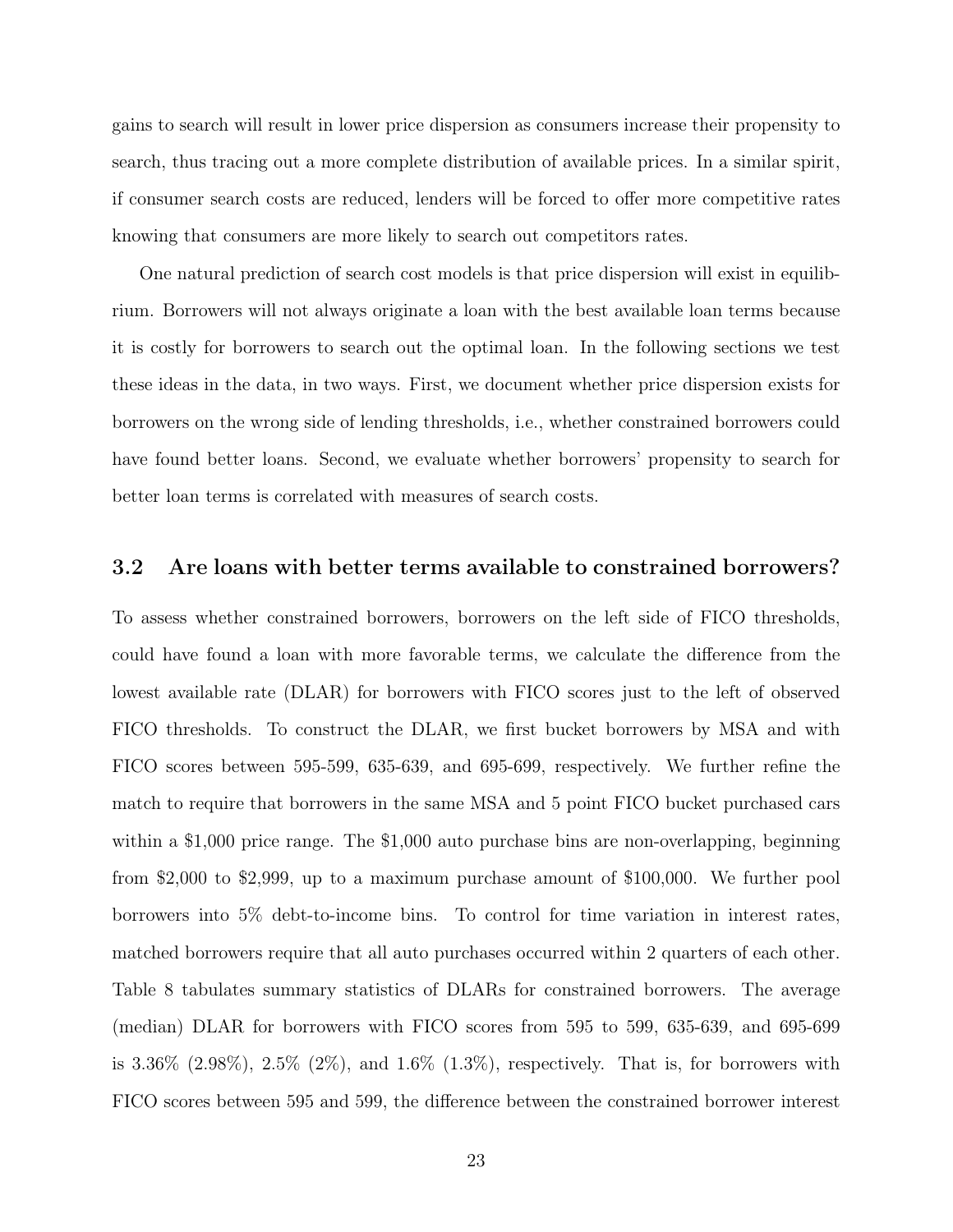rate and the lowest available rate obtained by a matched peer was 3.36%, on average. The standard deviation of DLAR across these cells is 2.5%, 2.1%, and 1.4% with an average number of borrowers in the cell of 2.46, 2.99, and 3.99, respectively. Kernel densities for DLARs to the left of the 600, 640, and 700 thresholds are shown in Figure 6.

The summary statistics tabulated in Table 8 indicate that borrowers to the left of lending thresholds had significantly better interest rates available to them. Earlier results indicated that ex-post default rates and subsequent changes in FICO scores are indistinguishable around FICO thresholds, indicating that adverse selection is not the primary cause for differences in offered rates around thresholds. Indeed, the summary statistics appear to be consistent with the hypothesis that one potential reason credit constraints persist is because borrowers are not able, or are unwilling, to exert the effort required to find loans that would allow them to consume the amount of car they would demand, finance permitting.

#### 3.3 Creating measures of loan search

Having shown that constrained borrowers could have found loans with better terms, in this section we evaluate more directly whether borrowers' propensity to search is correlated with search costs. This analysis requires the construction of two measures; a measure of search propensity and a measure of search costs. We measure search propensity as the fraction of borrowers that reject an offered loan. Presumably borrowers that applied for, and then reject an offered loan, reject the loan in favor of searching for a different loan. Using loan application data, we calculate and define the loan "take-up" rate as the number of originated loans in a 5 point FICO bin scaled by the number of offered loans in the same 5-point bin. While borrowers could reject loans for different reasons, of course, including the decision not to originate any loan, we view differences in the decision to reject an offered loan around lending thresholds as a reasonable proxy for differences in borrowers' propensity to engage in further loan search. Using reported FICO scores at the time of loan application, we estimate differences in take up rates around FICO thresholds.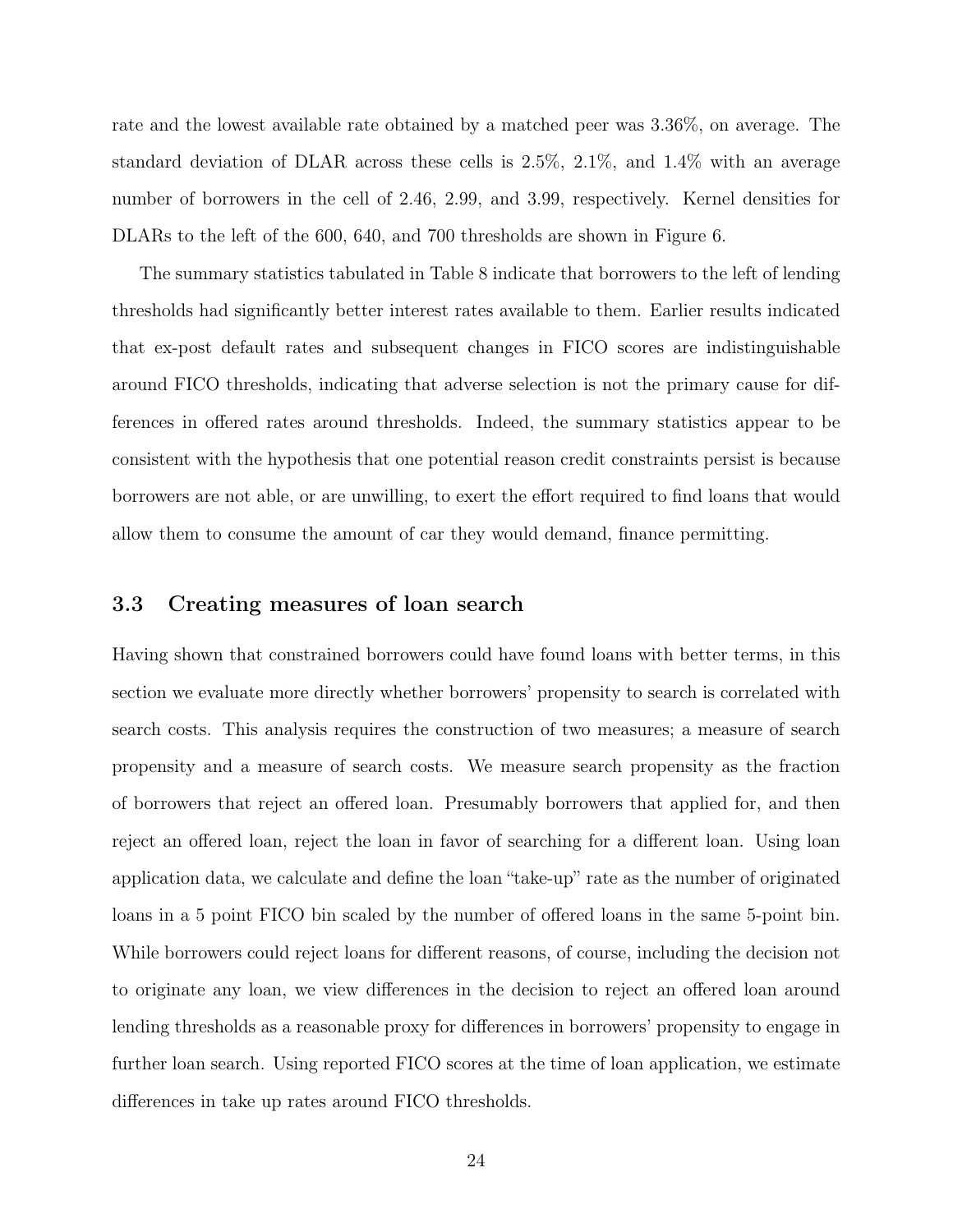Having defined our measure of search propensity, we now describe one potential measure of search costs. We identify the physical location of every bank branch and credit union branch in the United States. We then create a measure of driving-time density for an individual borrower by summing the number of physical branch locations within a 20 minute drive of the borrower, similar to the approach employed by Degryse and Ongena (2005). The calculation of actual driving times relies on posted speed limits along driving routes, and abstracts from traffic conditions. Aside from traffic conditions, a second assumption required in our analysis is that driving routes calculated as of the writing of this paper existed at the time a loan was originated. Naturally, we calculate driving distances and trip durations for only those institutions which existed at the time of loan origination.

Interesting summary statistics categorize the nature of our driving time and distance analysis. The median borrower in our applications dataset lives within a 20 minute drive of 63 lending institutions. Borrowers in the 25th percentile of driving distance live a 20 minute drive from 20 institutions, as compared to 148 institutions for borrowers in the 75th percentile. In the applications dataset, just under 4% of applicants in our sample live in an area with 1 or fewer lending institutions within a 20 minute drive. In contrast, 65.8% of applicants live within a 20 minute drive of at least 100 different lending institutions (see Argyle, Nadauld, and Palmer 2016b for a more thorough analysis of credit deserts in the  $U.S.$ ).<sup>14</sup>

The driving-time density measure is designed to capture the effort, proxied by physical distance, for each borrower to search out a lending institution that is within a reasonable distance from their home. If search costs influence the propensity to search, differences in loan take up rates around FICO thresholds should be higher in areas with higher drivingtime density, for the following reason. If a borrower lives in an area with higher driving-time density, borrowers in that area to the left of FICO thresholds, i.e. those offered unfavorable loan terms, would be more likely to reject the unfavorable loan terms in favor of searching

<sup>14</sup>We discuss the issue of digital search in section 3.5.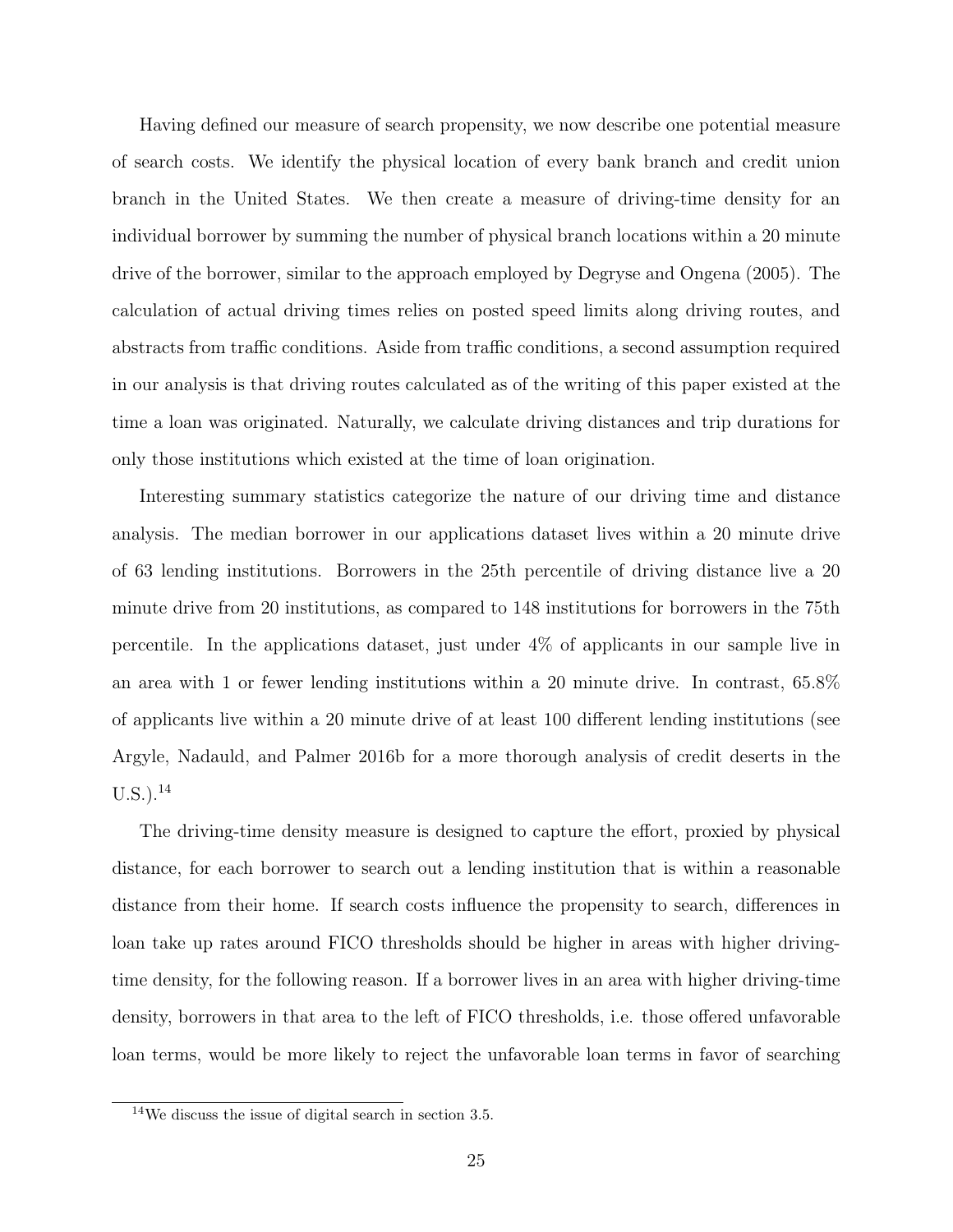for better terms elsewhere. Importantly, our empirical specification measures differences in loan take up rates around FICO thresholds. We then compare differences in loan take-up rates for borrowers in high versus low driving-time density areas.

Using our standard RD framework, we specify loan take-up rates as the dependent variable and estimate differences in the take-up rate around FICO thresholds. We estimate the RD regressions separately for borrowers in the top and bottom half of search cost and report results in Table 9. As reported in column 2, take-up rates for borrowers to the left of FICO thresholds are 14.2 percent lower than take-up rates for borrowers to the right of FICO thresholds in the high search cost areas, i.e. those areas with LOW driving-time density. In contrast, differences in take-up rates around FICO thresholds are 19.6 percent in the low search cost areas (Column 3). These results indicate that borrowers in high search cost areas are more likely to accept loan terms that are less favorable than they might otherwise obtain, given the cost associated with finding better terms is presumably high.

One obvious concern with measuring search costs with driving-time density is that driving-time density may not uniquely measure borrower search costs. Driving-time density, as constructed, might also measure competition among lenders. In an effort to differentiate between search costs and lending competition, economic concepts that are inherently similar, we construct empirical measures of lending competition within MSAs. We calculate the share of originated mortgage loans by HMDA lenders within a given MSA, a commonly accepted measure of lending competition, and use the origination shares to construct an MSA-level Herfindal index. In an effort to differentiate between search costs and competition we divide loans into LOW and HIGH competition halves based on our constructed Herfindahl index. We then sort within a competition half along search costs and perform our take-up regression on each of the four regressions in the double sort. Table 10 tabulates the results. For LOW competition MSAs, lower search cost loans report differences in take-up rates around lending thresholds of 0.193. In comparison, HIGH search cost loans in the same competition bin are associated with take-up rate differences of 0.12. Looking at the HIGH competition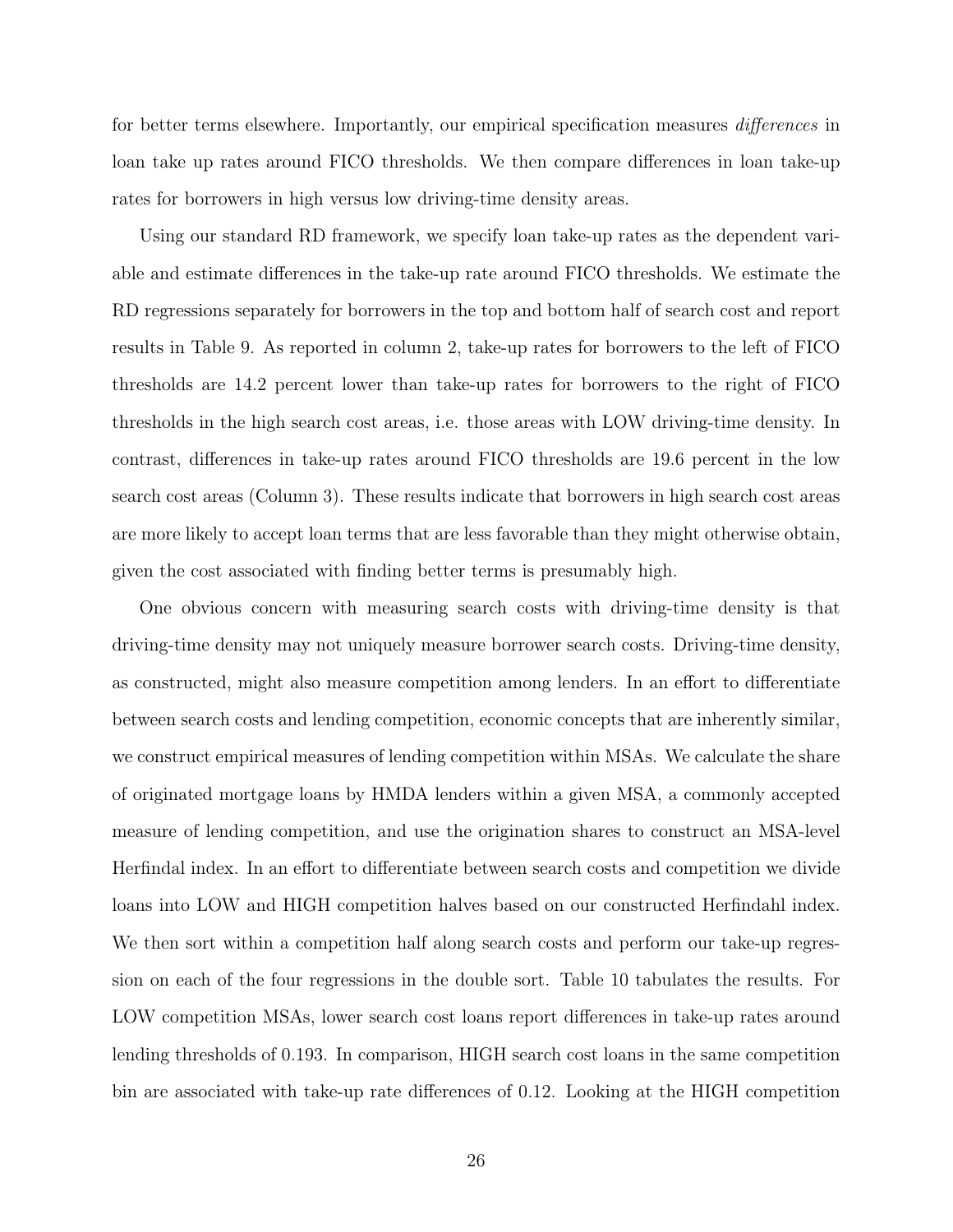bin, we find similar results with lower search costs (higher search costs) resulting in a takeup differential of 0.478(0.272). This result is consistent with higher search costs limiting borrower's propensity to search for a better loan when offered unfavorable terms on account of being on the wrong side of lending thresholds. Estimates of differences in take-up rates are qualitatively similar across competition bins. These results indicate that, although competition likely plays an important role in equilibrium outcomes, we are capturing something orthogonal to competition with the lending density measure.

### 3.4 Direct Evidence of Loan Search

In this section, we present a more direct measure of loan search by calculating the average number of applications per vehicle purchase. We evaluate whether the propensity of an individual borrower to search for an auto loan, as measured by the number of filed loan applications per borrower, varies with our proxy for search costs. Using our loan application data, we attempt to measure how many unique applications were filed by a borrower prior to purchasing a car. We assume that loan applications originating from the same longitudelatitude-applicant birthdate are from the same individual and that loan applications occuring within 90 days of each other are for the same vehicle. We divide borrowers into search cost quartile, using the driving-time density as a proxy. Table 11 reports that applicants in high search cost areas (column 1) apply for 1.08 loans/vehicle purchase, on average. In contrast, applicants in low search cost areas (column 2) apply for 1.101 loans/vehicle purchase, on average. These averages are statistically significantly different from each other at the 1% level. In untabulated results, borrowers in areas with fewer than 2 lending institutions within a 20 minute drive apply for 1.06 loans per purchase, compared to 1.10 for borrowers with at least 100 instutions within 20 minutes. We also note that an unreported regression confirms a positive and strongly significant relationship between loan applications per purchase and lending institutions within a 20 minute drive. These results are consistent with the hypothesis that borrowers facing high search costs search less and accept worse rates than borrowers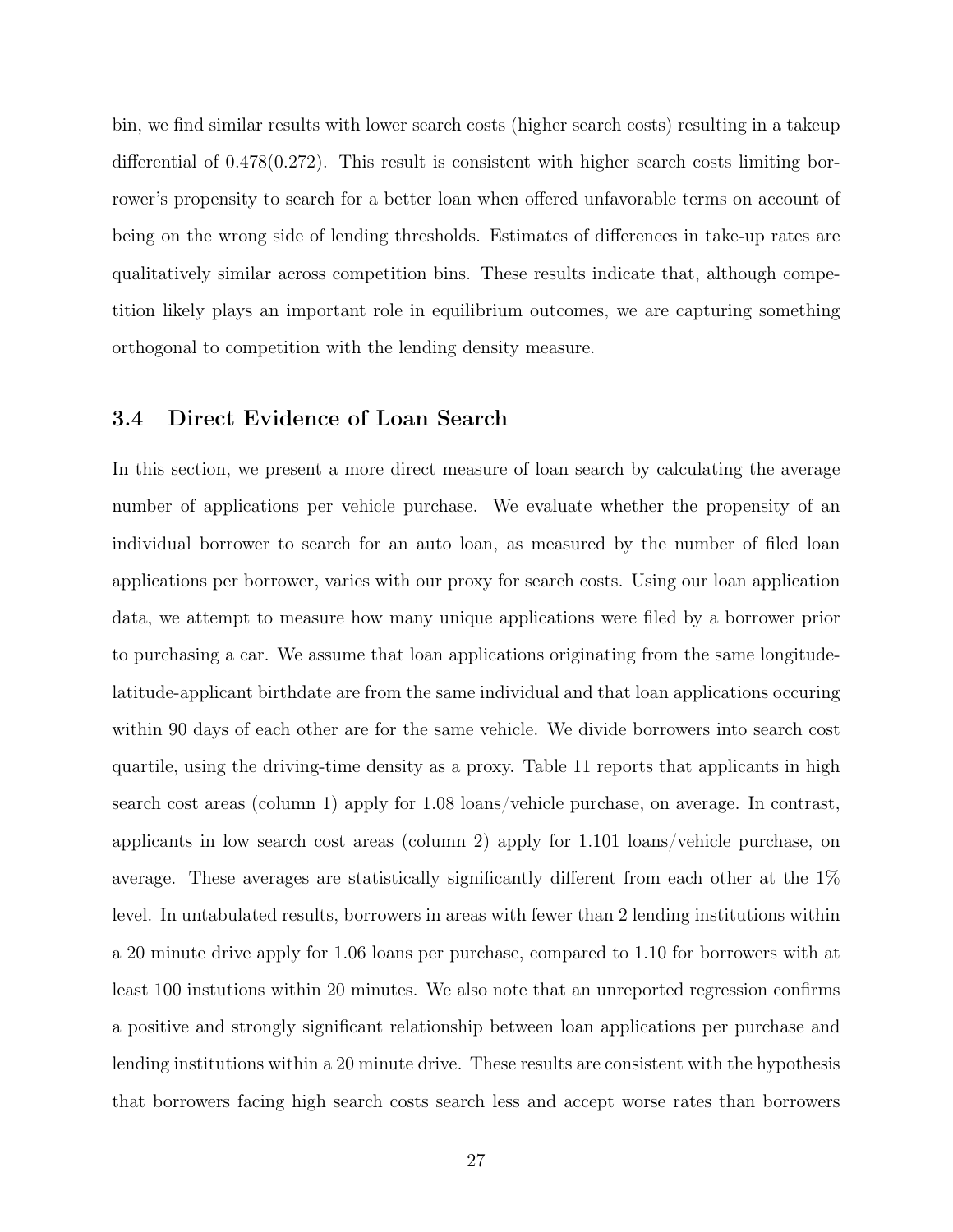facing relatively low search costs.

### 3.5 Digital Search

Many consumers now search for loans on the internet, potentially rendering lending density and driving distances moot in measuring search costs. Technology trade journals, and common sense, point towards an increase in internet loan originations over our sample period. We view our results with respect to lending density and driving times as even more noteworthy given the increased propensity for borrowers to search for loans online. One potential explanation for the ability of physical search measures to explain variation in loan search propensity is the fact that our sample is skewed towards older borrowers. Another possibility is that, although borrowers can be easily pre-approved on the internet, the actual closing of loans (signing documents, transfer of title, etc.) still most frequently occurs at physical locations. Though our data include only direct loan applications, borrowers most frequently close these loans at the physical location of the lending institution or at car dealerships.

#### 3.6 Exclusivity of Credit Unions

One of the important results in this paper is the empirical fact that, for constrained borrowers, lower interest rates were frequently available in the same geography at the time a loan was originated. One critique of this result is that because many of the loans in our sample were originated by credit unions, it is not immediately obvious that a given borrower could have joined the credit union offering the lower rate. This is because credit unions frequently have membership requirements dictated by members' common bond. As an example, if the lowest available interest rate that we assume could have been offered a constrained borrower was offered by a firefighters credit union, then borrower search costs would not only involve the effort required to find the low rate, but also the effort required to become a firefighter. Our primary estimation sample is comprised entirely of credit union's whose primary membership requirement is geography. This fact is not surprising given that our sample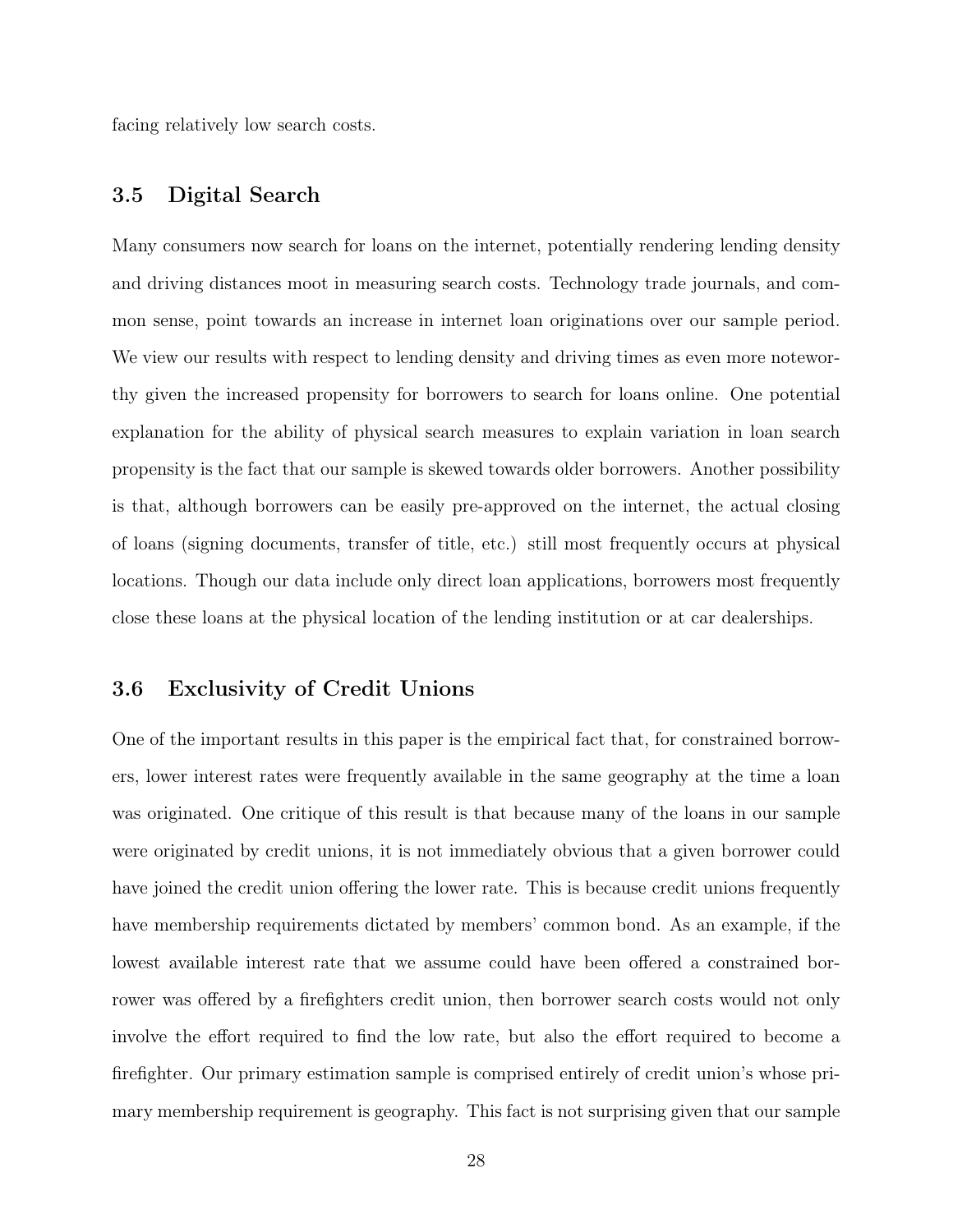requirements include the need for institutions to have a sufficient number of loans around thresholds. Smaller, niche credit unions do not have enough members to meet these sample requirements. Every borrower in our MSA-based matched portfolios is eligible to become a member at any of the credit unions included in the estimation sample by virtue of living in the same MSA as the credit unions involved in the creation of the matched portfolios. We also note that the finance companies in our sample have no membership requirements.

## 4 Conclusion

Mounting evidence indicates that credit constraints are a key issue in household finance and that the supply of finance does indeed influence consumer purchasing decisions. In this paper, we made two main points. First, we presented evidence that borrowers in auto credit markets behave as though they are credit constrained via an interest rate channel. The quasi-random assignment of better loan terms to one borrower results in the purchase of a more-expensive and newer car compared with the purchasing decisions of otherwise similar borrowers offered inferior loan terms. We rule out alternative explanations for the statistically significant response of relaxing a car buyer's credit constraints using data on ex-ante loan application behavior and ex-post loan performance.

Second, we proposed search costs as a potential explanation for the persistence of both credit constraints and equilibrium price dispersion in the auto loans market. Because the arbitrary pricing schedules vary across lending institutions within the same MSA, borrowers on the wrong side of quasi-random pricing thresholds at one institution would likely find themselves on the favorable side of a pricing threshold at a different institution. Absent search frictions, borrowers would never accept dominated loan terms. In stark contrast, we find that for constrained borrowers in our sample, a lower interest rate loan was originated by an equally creditworthy borrower purchasing a similarly priced car on a similar date, suggesting that borrowers are either unwilling or unable to search for more favorable loan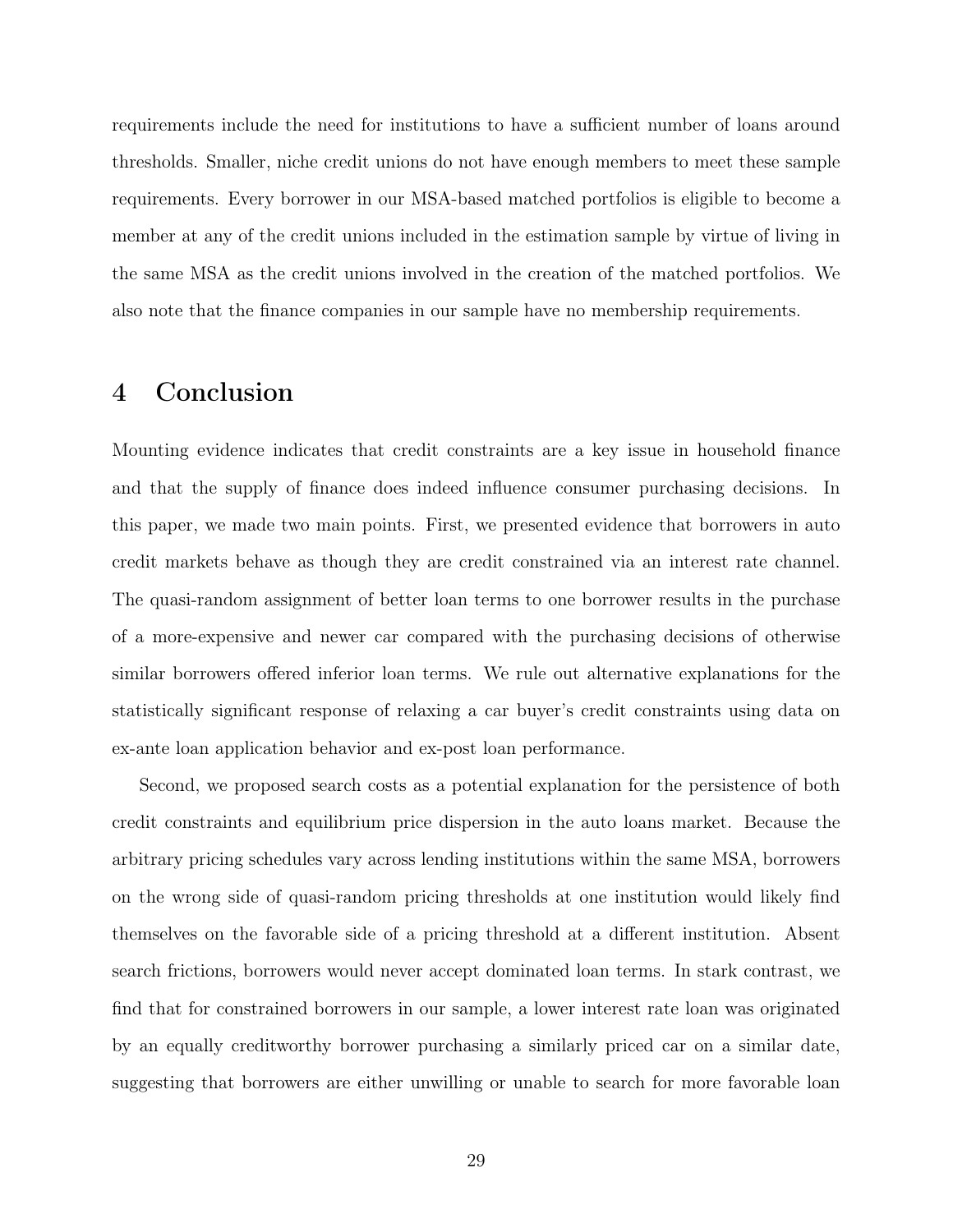terms. Measuring the costliness of acquiring information about loan terms using the drivingtime density of borrowers to the nearest lending institutions, we show that in areas with higher search costs, borrowers are more likely to accept inferior loan terms, constraining their access to efficient credit markets.

Even with a vast financial sector (including secondary markets for many forms of consumer debt), households are still constrained by their access to credit. While this result is well-known from prior empirical work, we provide an answer to an unresolved follow-up question in household finance—why such constraints continue to persist. Even with the possibility of shopping for interest rates online, searching for consumer credit products remains an opaque, local, and costly process for many borrowers. This relationship between costly search and distortionary credit market imperfections extends our understanding of equilibrium price dispersion to credit markets and could justify both the provision of pricing information as a public good and extra regulatory attention on so-called banking deserts.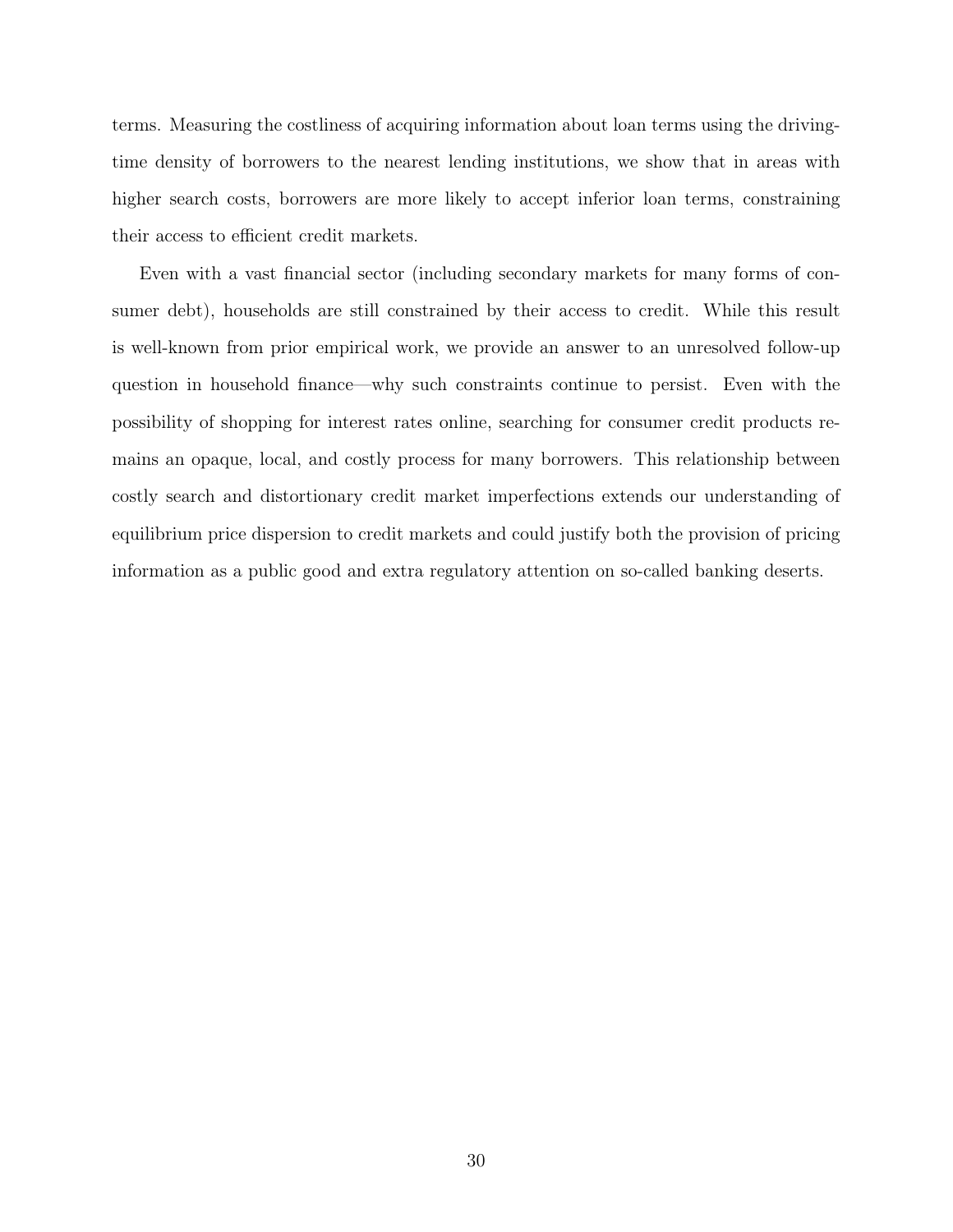

Figure 1: FICO-Based Lending Policies - Interest Rates

Notes: Loan rates are regressed onto dummies that represent 5-point FICO bins as outlined in section 2. Panels A-C depict the coefficient estimates for three different individual institutions.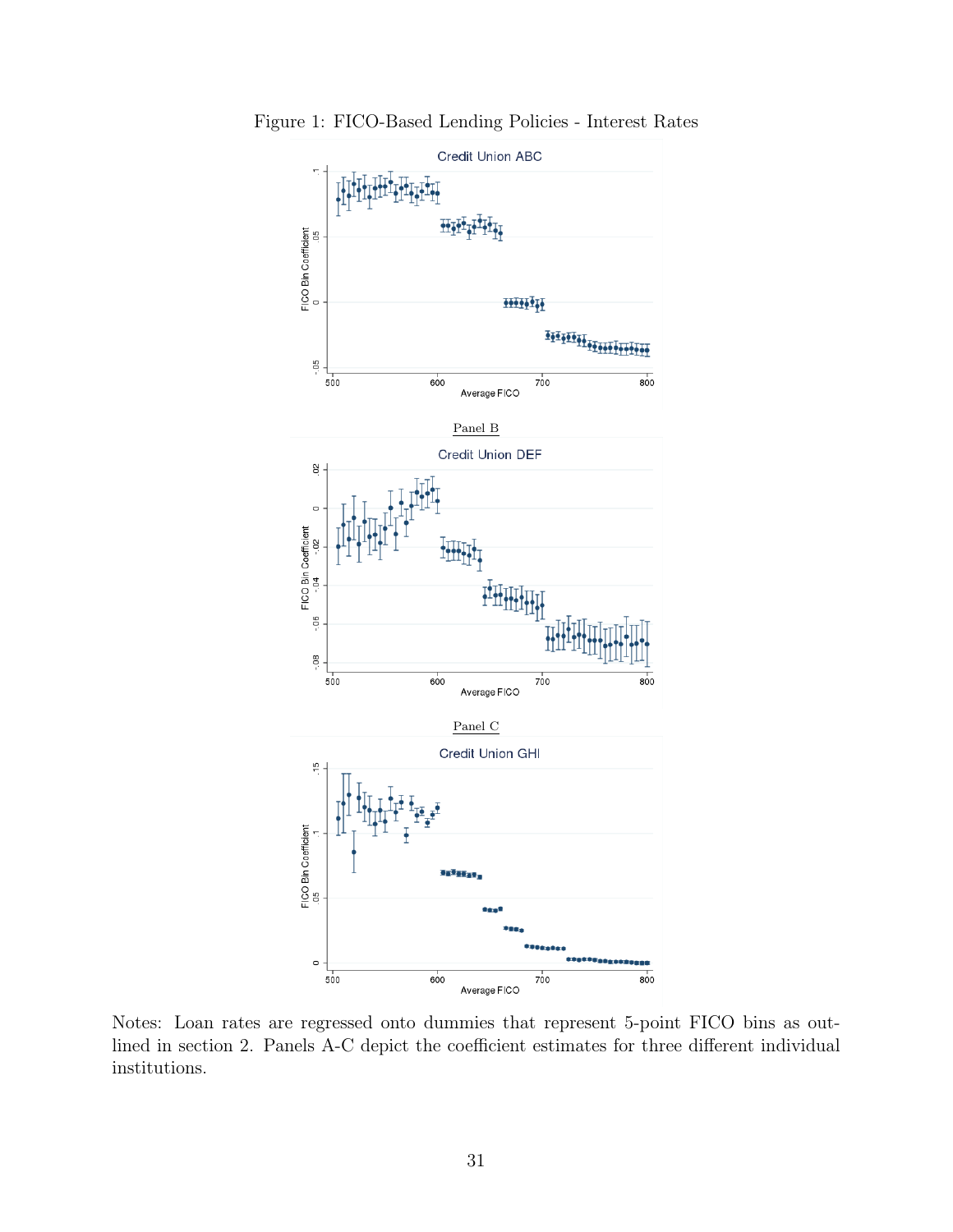

Figure 2: FICO-Based Lending Policies - Terms

Notes: Loan terms are regressed onto dummies that represent 5-point FICO bins as outlined in section 2. Panels A-C depict the coefficient estimates for three different individual institutions.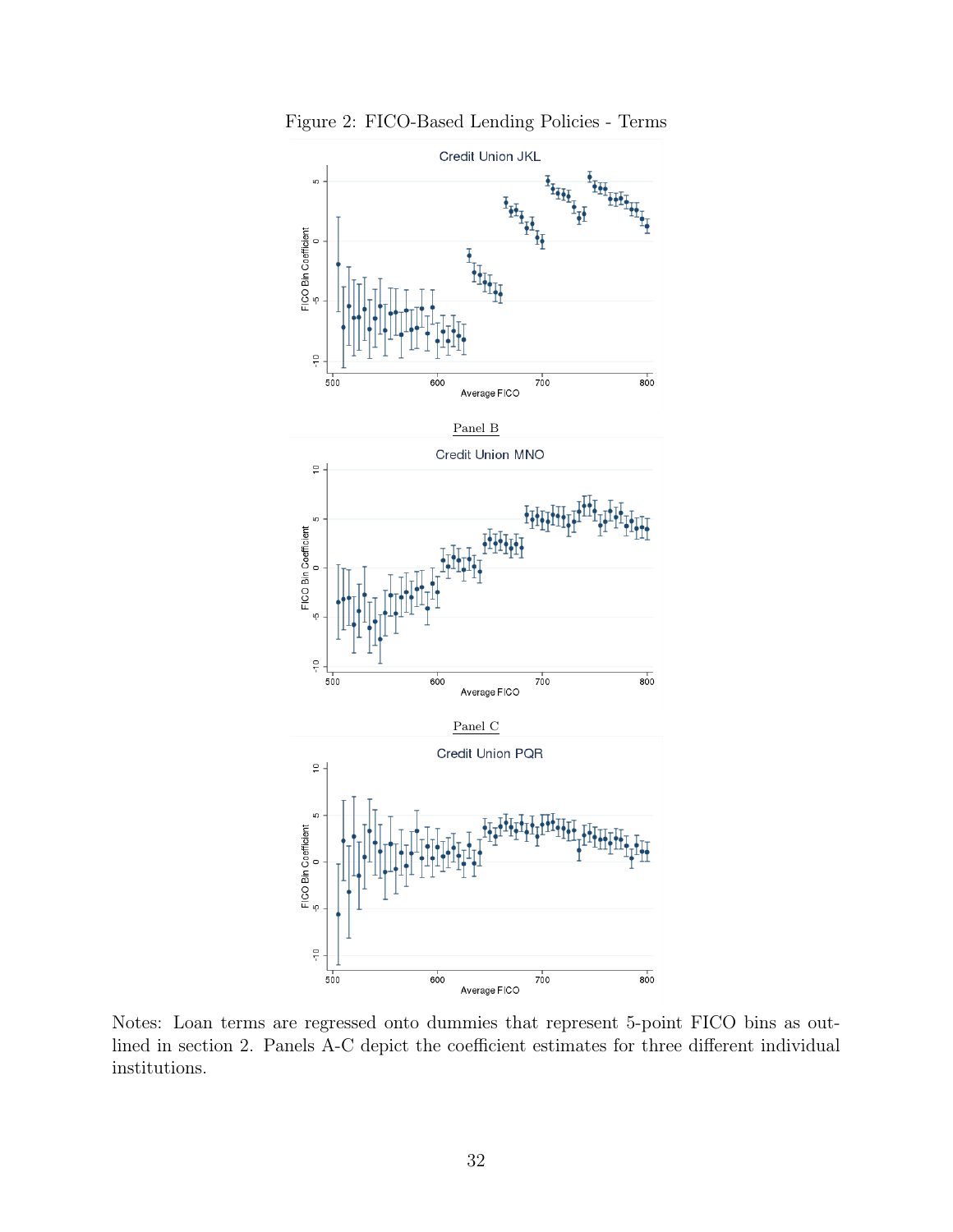

Figure 3: FICO-Based Lending Policies - Interest Rates

Notes: Figures plot interest rates on the vertical axis against borrower FICO scores along the horizontal axis. Panel A restricts FICO scores between 581 and 619. Each dot in the plot represents the average interest rate for borrowers with a given FICO score within the 581-619 range. We repeat the plot using similar 38 point FICO ranges for the 640 and 700 FICO thresholds in panels B and C.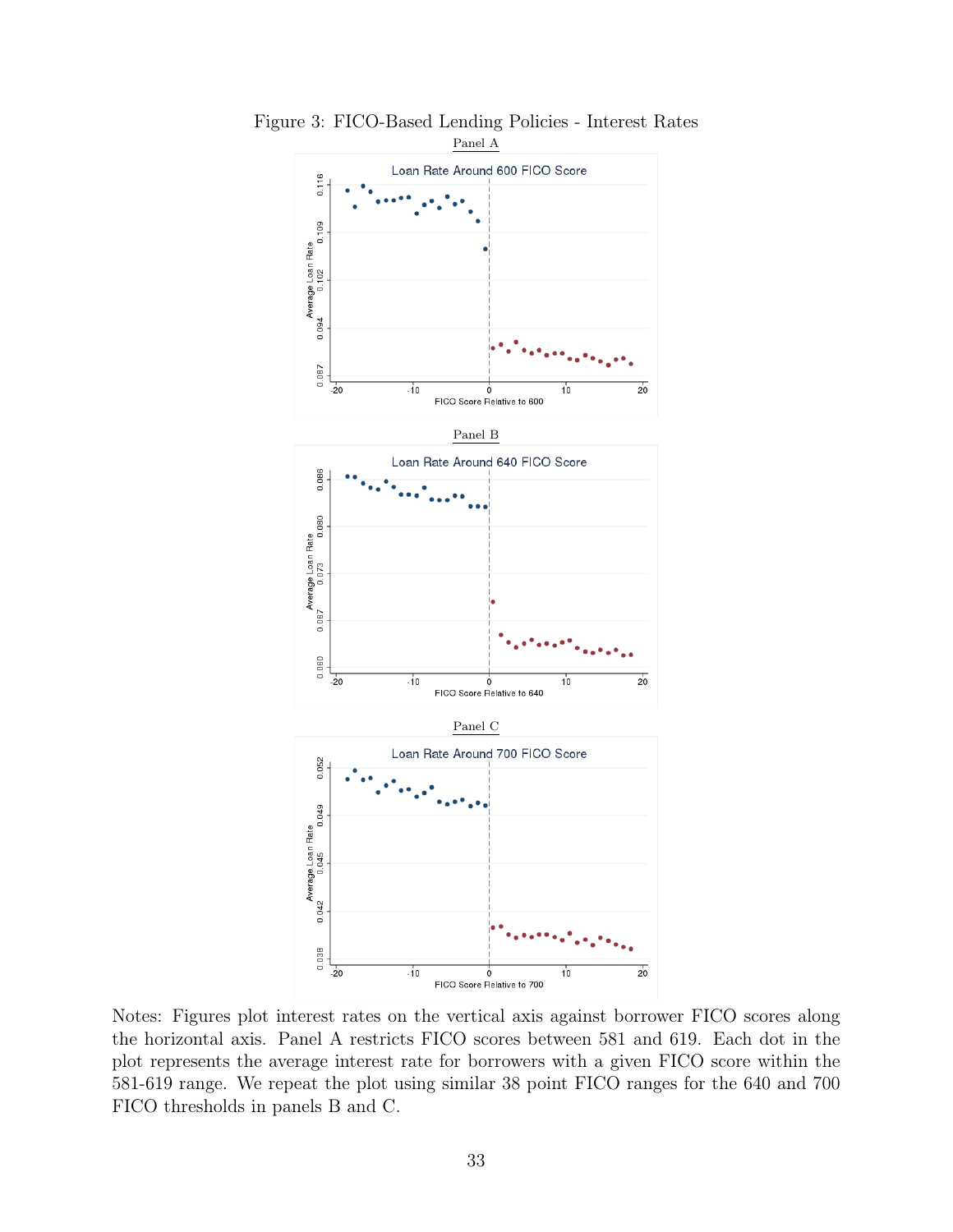

Notes: Figure plots the value of other ex ante borrower characteristics around FICO thresholds shown in Figure 3 in order to evaluate the smoothness condition. Panel A plots borrower debt-to-income ratios against FICO scores. Panel B plots application loan amounts. Panels C and D plot applicant age and gender. Panel E plots the number of applicants within each FICO bin.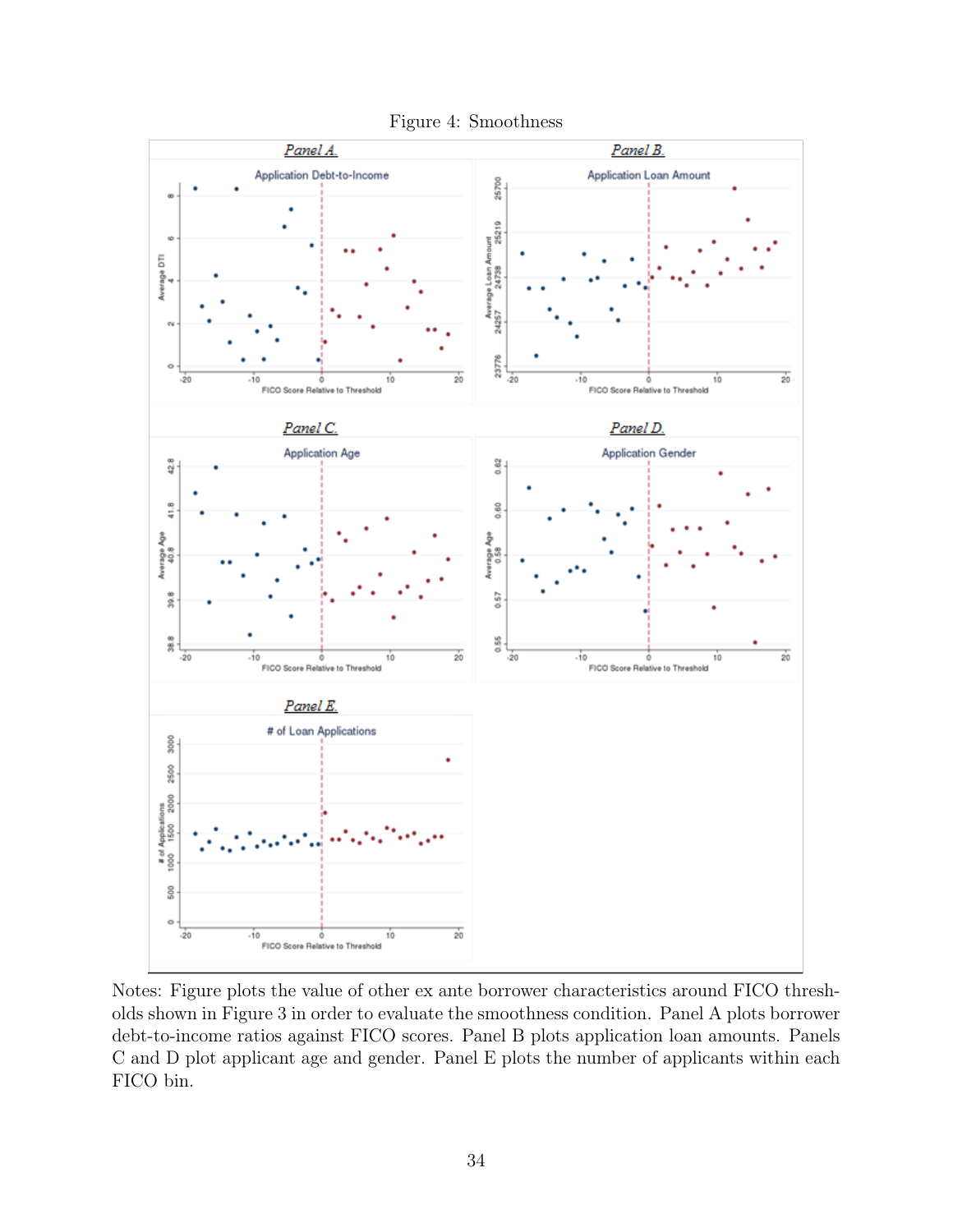

Notes: Figure reports point estimates from regressions described in Table 5.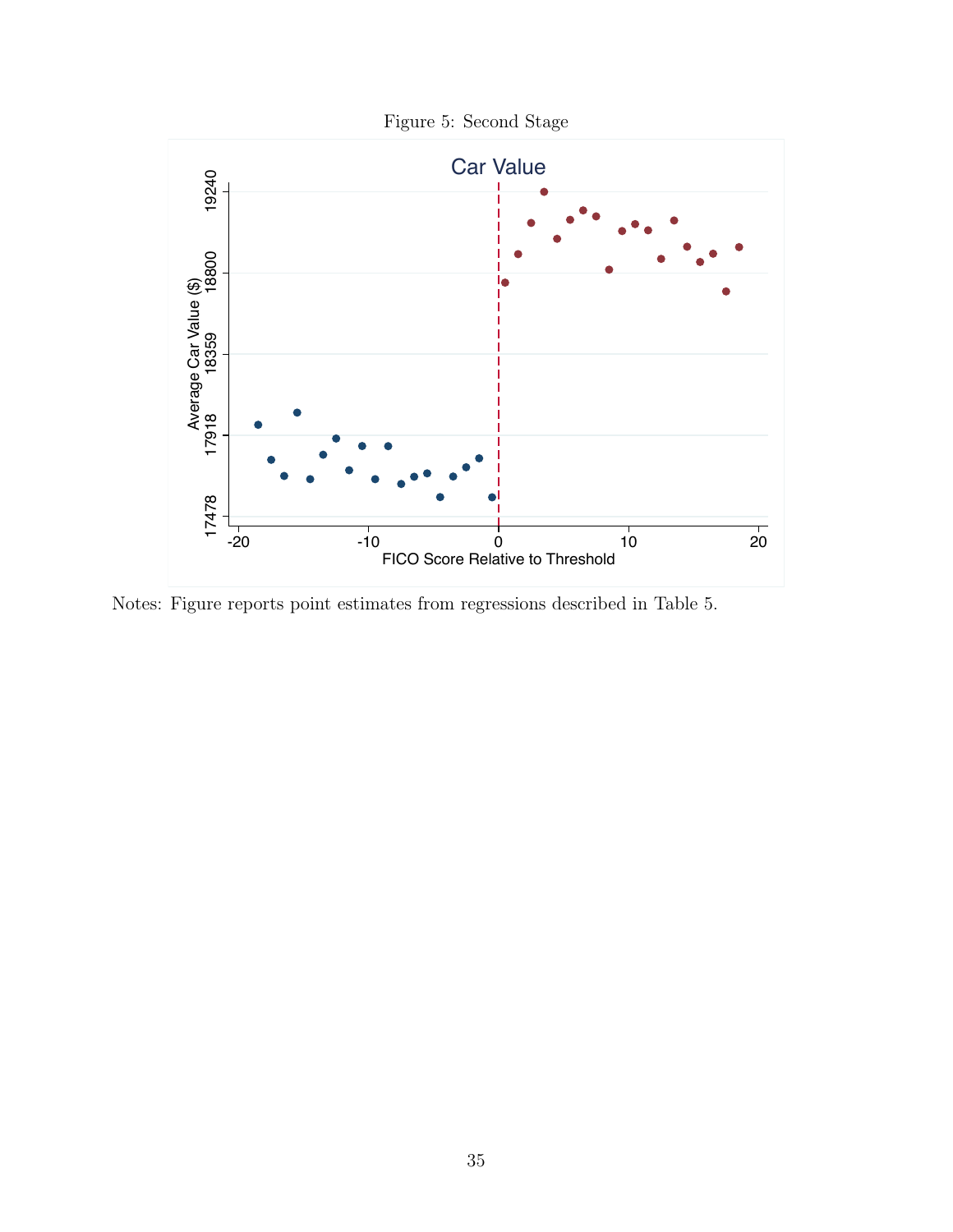

Notes: Figure reports the kernel densities of the Distance from Lowest Available Rate (DLAR) for borrowers with FICO scores just to the left of a threshold that borrowered from institutions with lending thresholds of 600, 640, and 700, respectively.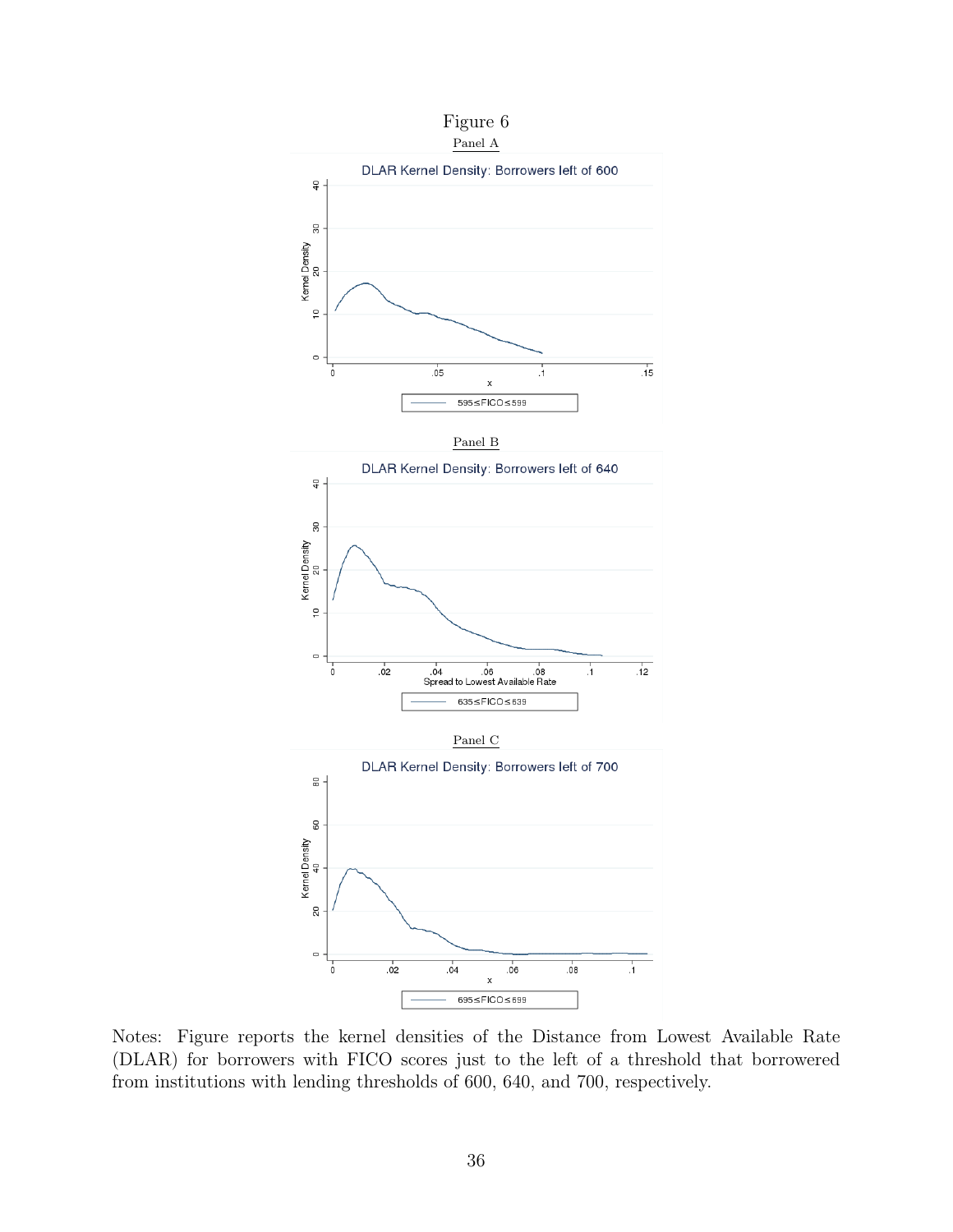|                    |                            |          |                                            |                | Percentile     |                |
|--------------------|----------------------------|----------|--------------------------------------------|----------------|----------------|----------------|
|                    | Count                      | Mean     | Std. Dev.                                  | 25th           | 50th           | 75th           |
|                    | Panel A. Loan Applications |          |                                            |                |                |                |
| Loan Term          | 1,949,743                  | 61.3     | 24.7                                       | 48.0           | 63.0           | 72.0           |
| Loan Amount $(\$)$ | 2,223,920                  | 19,722   | 12,310                                     | 10,000         | 18,093         | 27,239         |
| Loan Rate          | 1,984,681                  | 0.057    | .033                                       | .033           | .045           | .072           |
| Debt-to-Income     | 1,536,660                  | .285     | .198                                       | .164           | .285           | .399           |
| <b>FICO</b>        | 1,549,749                  | 650      | 105                                        | 600            | 658            | 717            |
|                    |                            |          |                                            |                |                |                |
|                    |                            |          | Panel B. Originated Loans                  |                |                |                |
| Loan Rate          | 5,608,509                  | 0.050    | 0.030                                      | 0.030          | 0.042          | 0.062          |
| Loan Amount        | 5,608,509                  | 19,706   | 11,214                                     | 11,490         | 17,737         | 25,745         |
| Loan Term          | 5,608,509                  | 65.3     | 20.7                                       | 60.0           | 63.0           | 72.0           |
| <b>FICO</b>        | 5,033,536                  | 712      | 72.9                                       | 665            | 715            | 769            |
| Debt-to-Income     | 2,693,907                  | 0.248    | 0.358                                      | 0.000          | 0.247          | 0.370          |
| Collateral Value   | 5,608,509                  | 20,766   | 11,051                                     | 12,900         | 18,763         | 26,484         |
| Monthly Payment    | 5,608,509                  | 340      | 162                                        | 225            | 314            | 426            |
|                    |                            |          |                                            |                |                |                |
|                    |                            |          | Panel C. Ex-Post Loan Performance Measures |                |                |                |
| FICO(current)      | 3,865,046                  | 704      | 82.9                                       | 653            | 712            | 770            |
| $\Delta$ FICO      | 3,804,527                  | $-0.011$ | 0.088                                      | $-0.046$       | $-0.003$       | 0.030          |
| Days Delinquent    | 3,820,969                  | 37.1     | 927                                        | $\overline{0}$ | $\overline{0}$ | $\overline{0}$ |
| Charged off        | 5,608,509                  | 0.020    | 0.141                                      | $\overline{0}$ | $\overline{0}$ | $\overline{0}$ |
| Default            | 5,608,509                  | 0.024    | 0.151                                      | $\theta$       | $\overline{0}$ | $\theta$       |

Table 1: Summary Statistics

Note: Panel A contains loan application statistics. Panel B contains loan origination information, and panel C contains ex-post loan performance measures. "Loan Term" is the term (in months) of the loan. "Loan Rate" is the annual interest rate of the loan. "Debt-to-Income" is the ratio of debt to income. "FICO" is the FICO score at origination. "Collateral Value" is the value of the car at origination. "Monthly Payment" is the monthly payment made by the borrower in order to service the loan. "FICO(current)" is the FICO score as of the date the data was pulled.  $\Delta F I C O$  is the change in FICO score since origination as a fraction of the FICO at origination. "Days Delinquent" is the number of days that a borrower has missed one or more monthly payments. "Charged off" is a dummy equal to 1 if the loan has been written off the books of the lending institution. "Default" is a dummy equal to 1 if a borrower has been delinquent for at least 90 days.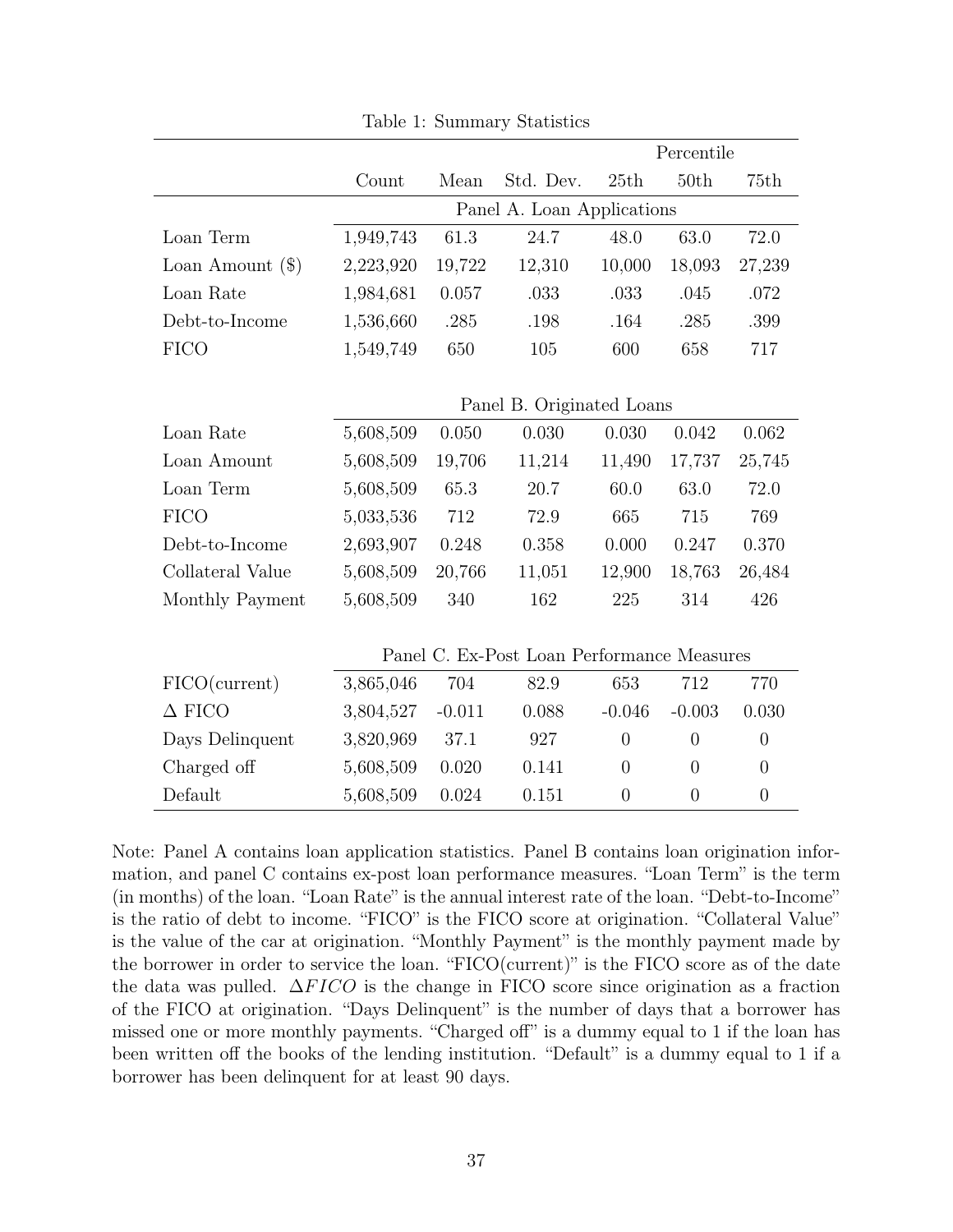|                    |         |                            |                                            |                | Percentile     |                |
|--------------------|---------|----------------------------|--------------------------------------------|----------------|----------------|----------------|
|                    | Count   | Mean                       | Std. Dev.                                  | 25th           | 50th           | 75th           |
|                    |         | Panel A. Loan Applications |                                            |                |                |                |
| Loan Term          | 42,568  | 70.6                       | 16.3                                       | 61.0           | 72.0           | 84.0           |
| Loan Amount $(\$)$ | 73,516  | 24,923                     | 11,924                                     | 16,000         | 23,474         | 32,294         |
| Loan Rate          | 38,236  | 0.052                      | 0.054                                      | 0.038          | 0.042          | 0.060          |
| Debt-to-Income     | 51,257  | 3.22                       | 74.50                                      | 0.16           | 0.27           | 0.38           |
| <b>FICO</b>        | 54,715  | 663                        | 42.1                                       | 623            | 683            | 700            |
|                    |         |                            |                                            |                |                |                |
|                    |         |                            | Panel B. Originated Loans                  |                |                |                |
| Loan Rate          | 489,315 | 0.067                      | 0.031                                      | 0.043          | 0.060          | 0.085          |
| Loan Amount        | 489,315 | 18,018                     | 10,709                                     | 10,149         | 16,018         | 23,691         |
| Loan Term          | 489,315 | 63.7                       | 21.5                                       | 50             | 61             | 72             |
| <b>FICO</b>        | 489,315 | 655                        | 37.5                                       | 627            | 649            | 692            |
| Debt-to-Income     | 278,160 | 0.252                      | 0.309                                      | 0.014          | 0.257          | 0.374          |
| Collateral Value   | 489,315 | 18,524                     | 10,074                                     | 11,425         | 16,675         | 23,625         |
| Monthly Payment    | 489,315 | 328                        | 154                                        | 219            | 303            | 408            |
|                    |         |                            |                                            |                |                |                |
|                    |         |                            | Panel C. Ex-Post Loan Performance Measures |                |                |                |
| FICO(current)      | 369,679 | 649                        | 69.2                                       | 610            | 654            | 695            |
| $\Delta$ FICO      | 369,679 | $-0.011$                   | 0.093                                      | $-0.054$       | 0.000          | 0.044          |
| Days Delinquent    | 336,961 | 46.8                       | 289                                        | $\theta$       | $\overline{0}$ | $\overline{0}$ |
| Charged off        | 489,315 | 0.034                      | 0.181                                      | $\overline{0}$ | $\overline{0}$ | $\theta$       |
| Default            | 489,315 | 0.033                      | 0.178                                      | $\overline{0}$ | $\overline{0}$ | $\overline{0}$ |

Table 2: Summary Statistics of Sample with Identified Discontinuities (Estimation Sample)

Note: Panel A contains loan application statistics. Panel B contains loan origination information, and panel C contains ex-post loan performance measures. "Loan Term" is the term (in months) of the loan. "Loan Rate" is the annual interest rate of the loan. "Debt-to-Income" is the ratio of debt to income. "FICO" is the FICO score at origination. "Collateral Value" is the value of the car at origination. "Monthly Payment" is the monthly payment made by the borrower in order to service the loan. "FICO(current)" is the FICO score as of the date the data was pulled.  $\Delta FICO$  is the change in FICO score since origination as a fraction of the FICO at origination. "Days Delinquent" is the number of days that a borrower has missed a one or more monthly payments. "Charged off" is a dummy equal to 1 if the loan has been written off the books of the lending institution. "Default" is a dummy equal to 1 if a borrower has been delinquent for at least 90 days.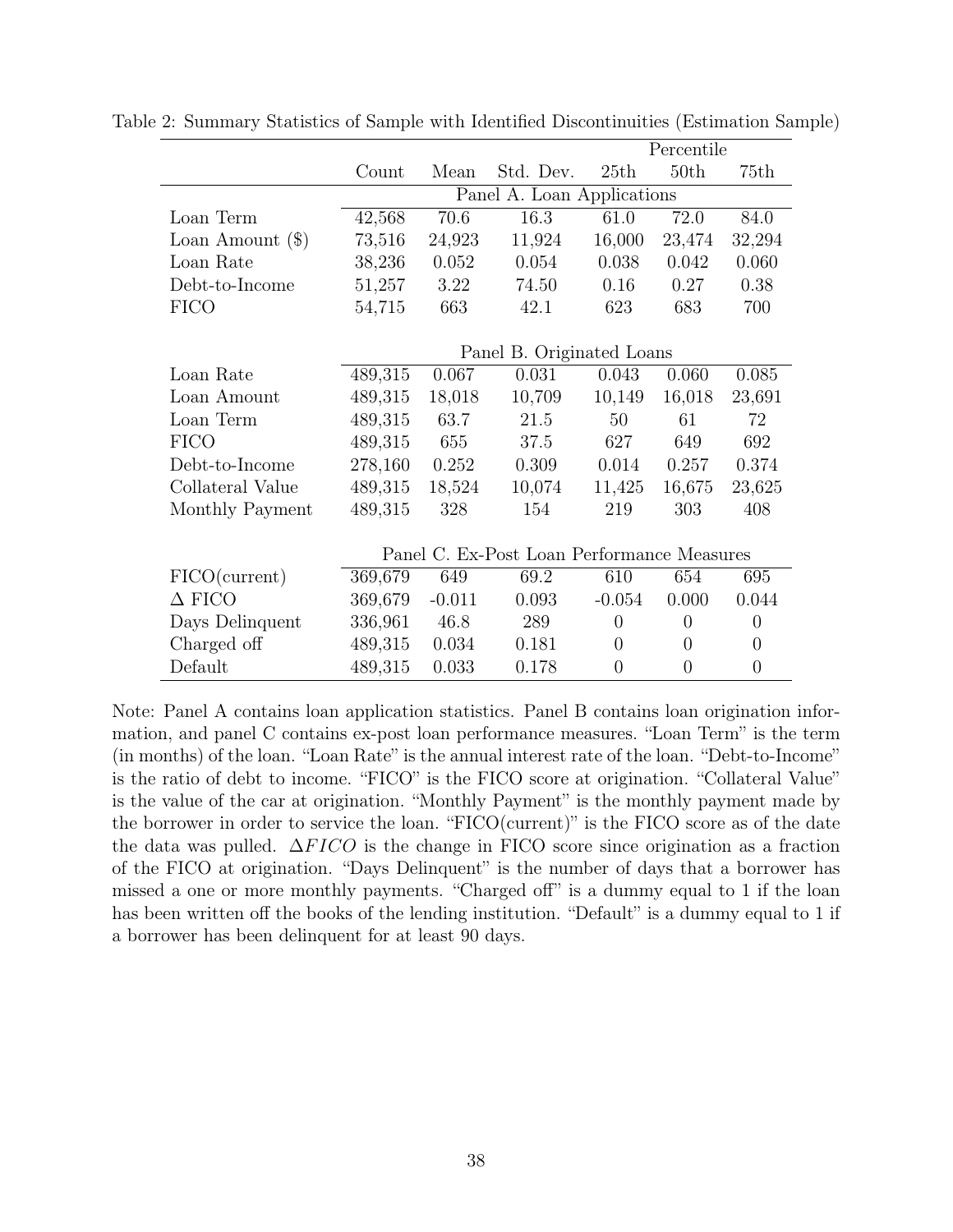| Table 3: First Stage Regression |              |             |  |  |  |
|---------------------------------|--------------|-------------|--|--|--|
|                                 | (1)          | (2)         |  |  |  |
|                                 | Loan Rate    | Loan Term   |  |  |  |
| Coefficient                     | $-0.0147***$ | $1.3782***$ |  |  |  |
|                                 | $[-29.74]$   | [5.12]      |  |  |  |
| Institution FE                  | <b>YES</b>   | <b>YES</b>  |  |  |  |
| Quarter FE                      | YES          | <b>YES</b>  |  |  |  |
|                                 | 489315       | 489315      |  |  |  |

Notes: Table reports regression estimates from Equation (6), which pool each of the three discontinuities shown in Figure 3 into one dataset and thus one discontinuity by normalizing the data around each threshold. As in the figure, our estimate bandwidths are specified at 19 FICO points on either side of the threshold. Our baseline specification controls for polynomials of order 2, though our estimates are strongly robust to any higher order polynomial specification. Our estimates further control for lending institution fixed effects and quarterof-origination fixed effects. Standard errors are clustered at the FICO level.T-statistics reported in brackets.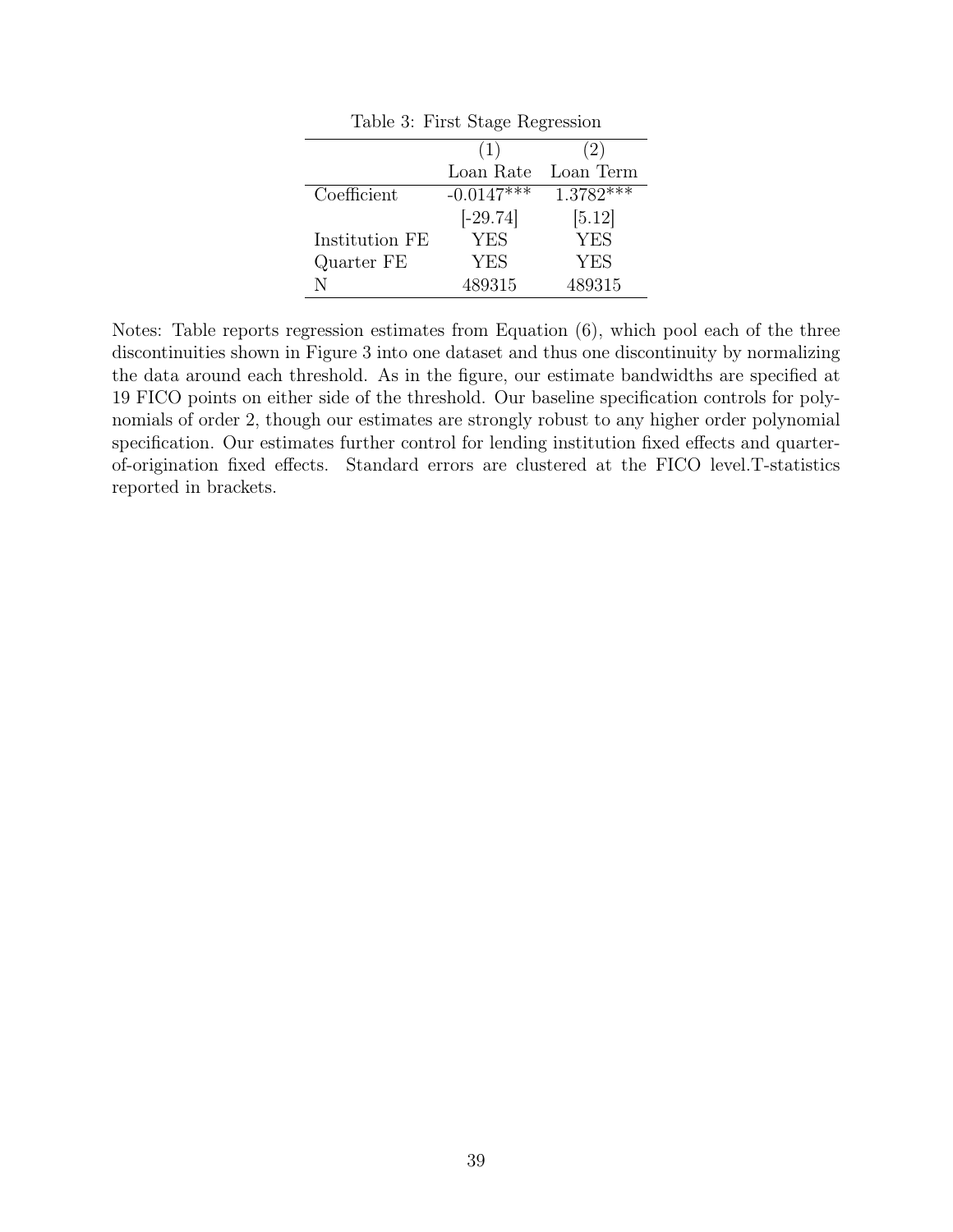|                | rable 1. Hoan <i>hipplication</i> hegicosion |                  |                             |  |  |  |
|----------------|----------------------------------------------|------------------|-----------------------------|--|--|--|
|                | $ 1\rangle$                                  | $\left(2\right)$ | $\left(3\right)$            |  |  |  |
|                | Loan Amount                                  | Debt-to-Income   | Number of Loan Applications |  |  |  |
| Coefficient    | $-110.090$                                   | $-2.685$         | 176.212                     |  |  |  |
|                | $[-0.56]$                                    | $[-1.09]$        | [1.22]                      |  |  |  |
| Institution FE | YES                                          | YES              | YES                         |  |  |  |
| Quarter FE     | YES                                          | YES              | <b>YES</b>                  |  |  |  |
| N              | 54,715                                       | 51,256           | 39                          |  |  |  |

Table 4: Loan Application Regression

Notes: Table reports regression results for the subset of institutions for which we have detailed loan application data. Regressions are similar to the specification used in Table 3. T-statistics reported in brackets.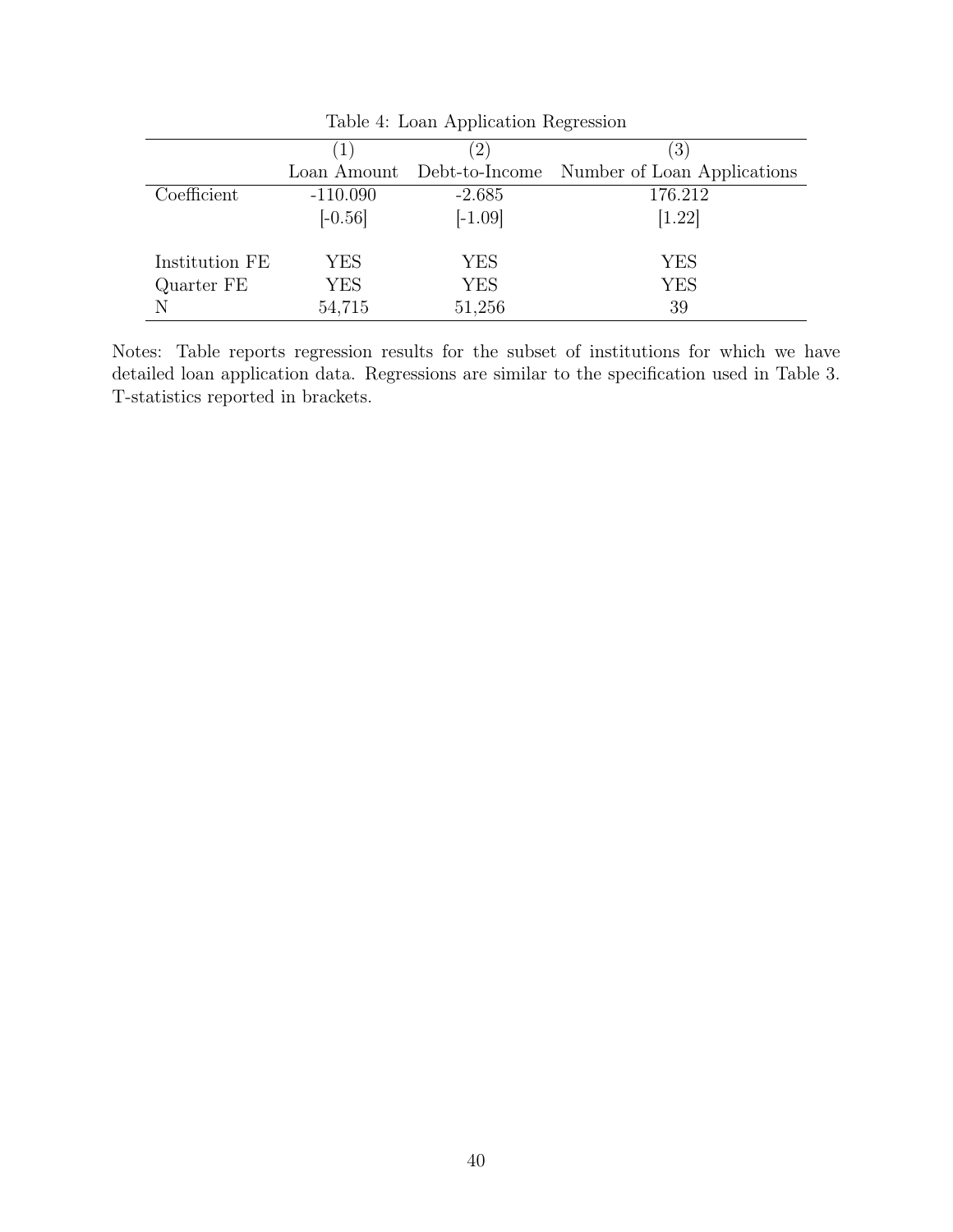| Table 5: Second Stage |                   |                |            |                 |  |  |
|-----------------------|-------------------|----------------|------------|-----------------|--|--|
|                       | $\left( 1\right)$ | (4)            |            |                 |  |  |
|                       | Car Value         | Loan Amount    | <b>LTV</b> | Monthly Payment |  |  |
| Coefficient           | $978.857***$      | $1,479.674***$ | $0.027***$ | $9.670***$      |  |  |
|                       | [11.86]           | [13.63]        | [5.03]     | [6.28]          |  |  |
|                       |                   |                |            |                 |  |  |
| Institution FE        | <b>YES</b>        | YES            | <b>YES</b> | <b>YES</b>      |  |  |
| Quarter FE            | YES               | <b>YES</b>     | YES        | <b>YES</b>      |  |  |
| Make-Model FE         | N <sub>O</sub>    | NO             | NO         | N <sub>O</sub>  |  |  |
| Year-Make-Model FE    | NO.               | NО             | NO         | NO              |  |  |
| N                     | 489,315           | 489,315        | 489,315    | 489,315         |  |  |

Notes: Table uses a RD design. Regressions control for lending institution and quarter-oforigination fixed effects, polynomials of order 2, and a bandwidth of 19 around the normalized FICO threshold. T-statistics reported in brackets.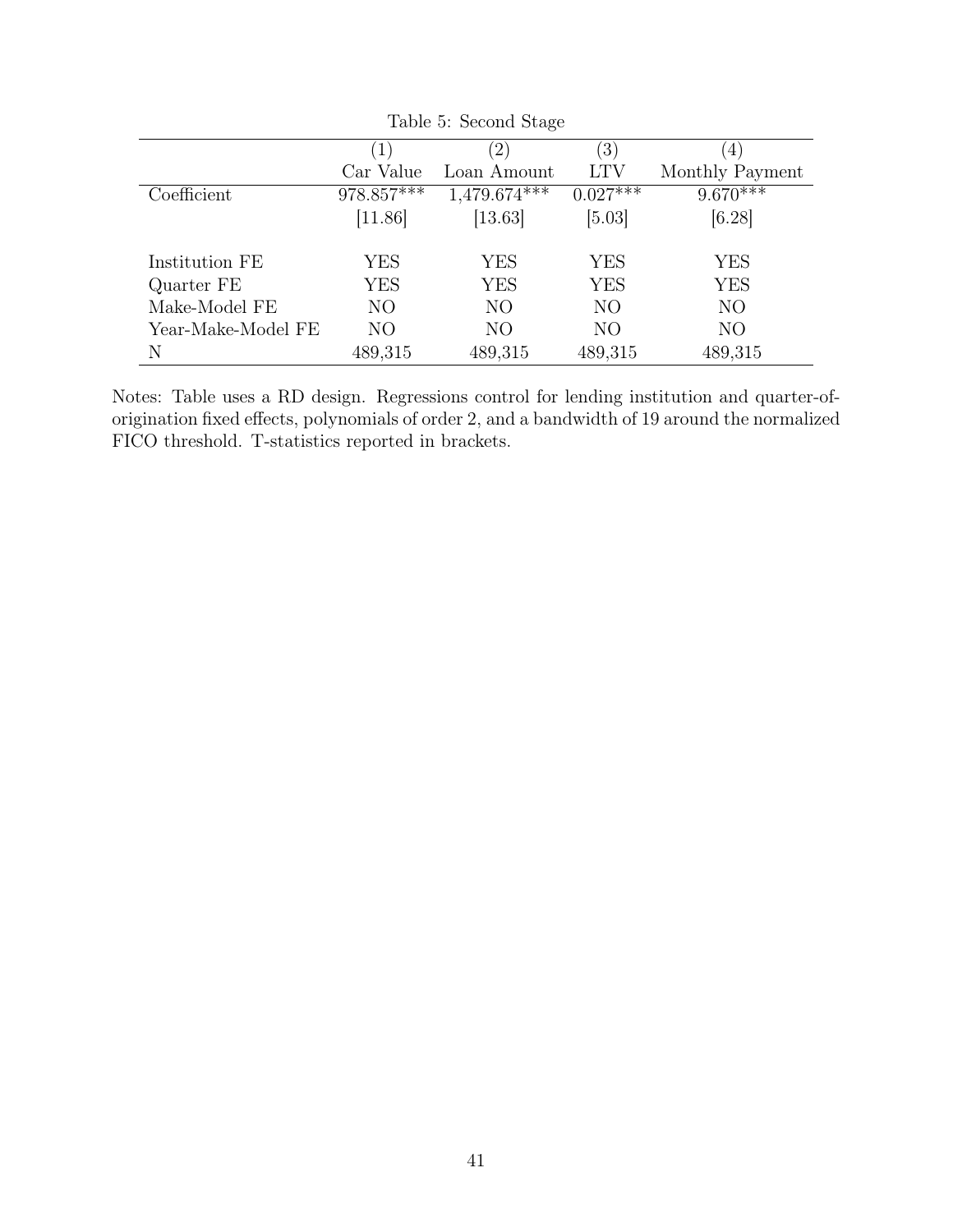|                    | (1)       | $\left(2\right)$ | (3)          |
|--------------------|-----------|------------------|--------------|
|                    | Car Value | Car Value        | Car Age      |
| Coefficient        | 887.69*** | 84.623           | $-.4001$ *** |
|                    | [10.84]   | [1.56]           | $[-20.86]$   |
|                    |           |                  |              |
| Institution FE     | YES       | <b>YES</b>       | YES          |
| Quarter FE         | YES       | <b>YES</b>       | <b>YES</b>   |
| Make-Model FE      | YES       | NO               | <b>YES</b>   |
| Year-Make-Model FE | NO        | <b>YES</b>       | NO           |
| N                  | 448,017   | 448,017          | 448,017      |

Table 6: Second Stage Robustness to Heterogeneity

Notes: Table employs a regression model similar to Table 5. In addition, these regressions control for year-make-model fixed effects in the RD regressions. T-statistics reported in brackets.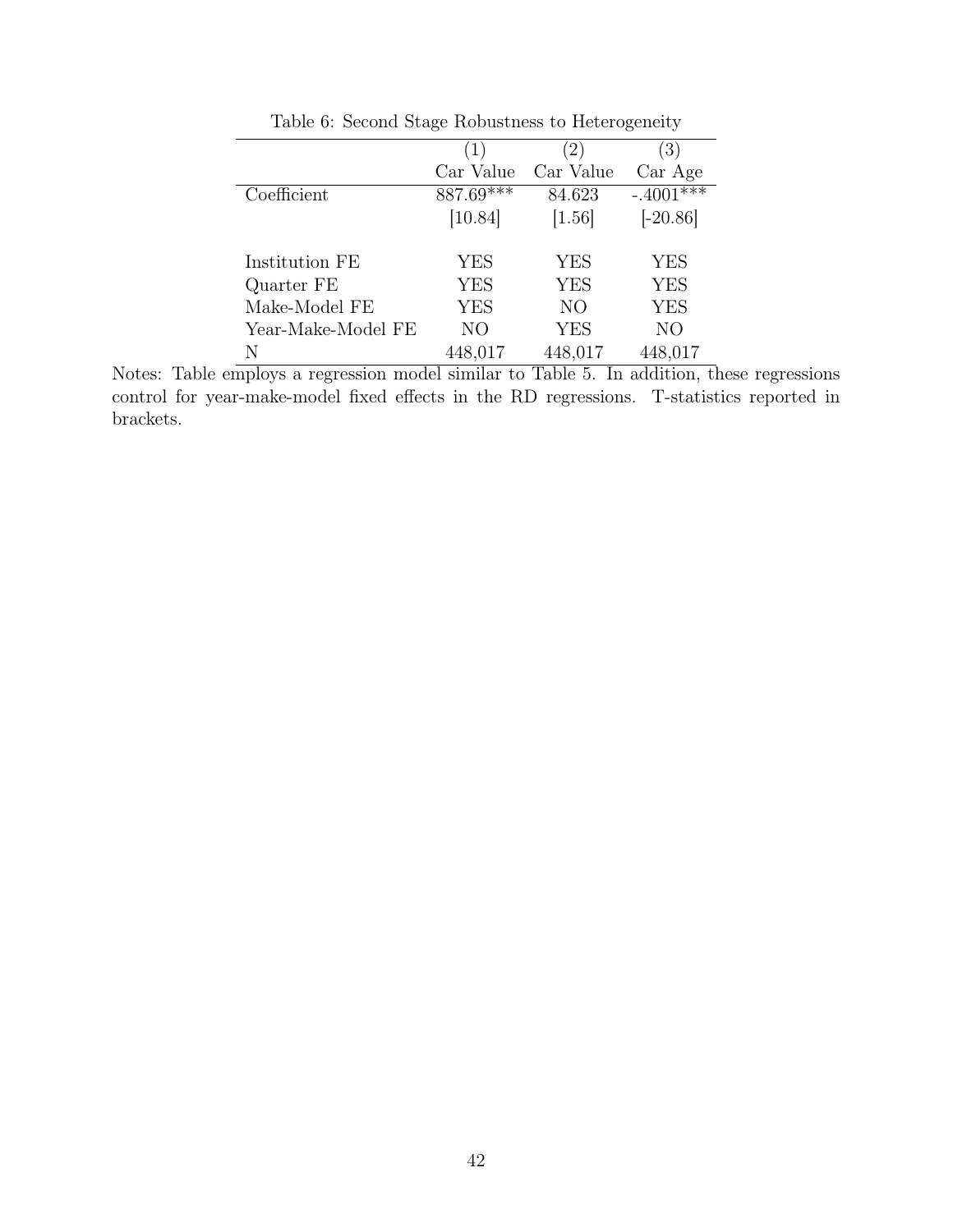|                | $\perp$         | $\left(2\right)$ | $\left(3\right)$ | 4                |
|----------------|-----------------|------------------|------------------|------------------|
|                | Days Delinquent | Charge Off       | Default          | $\triangle FICO$ |
| Coefficient    | $-3.76$         | $-.00079$        | $-.00195$        | .00035           |
|                | $[-1.12]$       | $[-.636]$        | $[-1.17]$        | [.18]            |
| Institution FE | YES             | <b>YES</b>       | <b>YES</b>       | <b>YES</b>       |
| Quarter FE     | YES             | <b>YES</b>       | <b>YES</b>       | <b>YES</b>       |
|                | 336,961         | 489,315          | 489,315          | 369,679          |

Table 7: Ex-Post Outcomes

Notes: Column (1) uses the number of days a borrower is delinquent as the dependent variable in the RD setting. The regressions use the standard bandwidth, polynomial order, and fixed effects. Column (2) uses the institution-reported charge off measure. Column (3) uses a binary indicator of loan default, defined as borrowers' delinquent in excess of 90 days, a standard default metric in evaluating loan performance. Column (4) uses the change in the borrowers' ex-post credit score for the sub-sample of institutions that report credit scores after loan origination. T-statistics reported in brackets.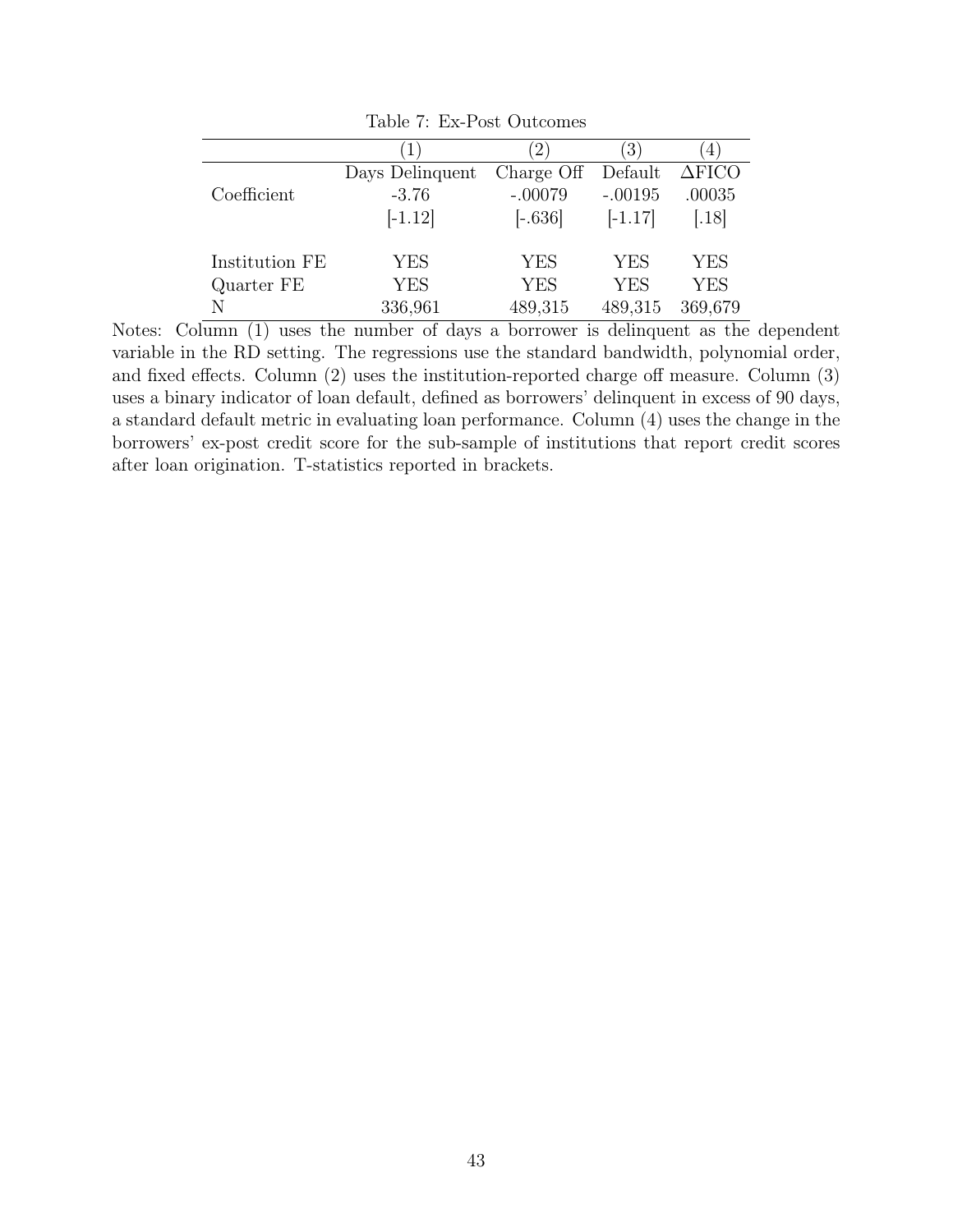|                          |               | Mean $#$         |       |           |      |                  |      |
|--------------------------|---------------|------------------|-------|-----------|------|------------------|------|
|                          |               | <b>Borrowers</b> |       |           |      | Percentile       |      |
| FICO Range               | $\#$ of Cells | in Cell          | Mean  | Std. Dev. | 25th | 50 <sub>th</sub> | 75th |
| 595 < FICO < 599         | 124           | 2.46             | .0336 | .0254     | .01  | .0298            | .05  |
| 635 < FICO < 639         | 1006          | 2.99             | .025  | .021      | .01  | .02              | .037 |
| $695 \leq FICO \leq 699$ | 671           | 3.92             | .016  | .014      | .006 | .013             | .021 |

Table 8: Difference Between Lowest Available Rate (DLAR) Summary Statistics

Notes: Table reports summary statistics on the DLARs of borrowers just left of lending thresholds. Borrowers within the same MSA are assigned to a 5 point non-overlapping FICO buckets. We further refine the match to require that borrowers in the same MSA and 5 point FICO buckets purchased cars within a \$1,000 range. The \$1,000 auto purchase bins are also non-overlapping, beginning from \$2,000 to \$2,999, up to a maximum purchase amount of \$100,000. We further pool borrowers into 5% debt-to-income bins. Finally, to control for time variation in interest rates, matched portfolios require that all auto purchases occurred within 2 quarters of each other. Within each of the matched bins, we then calculate the average difference between the lowest interest rate in the portfolio and each individual loan in the portfolio. Summary statistics are reported for only those cells that contain at least 2 borrowers.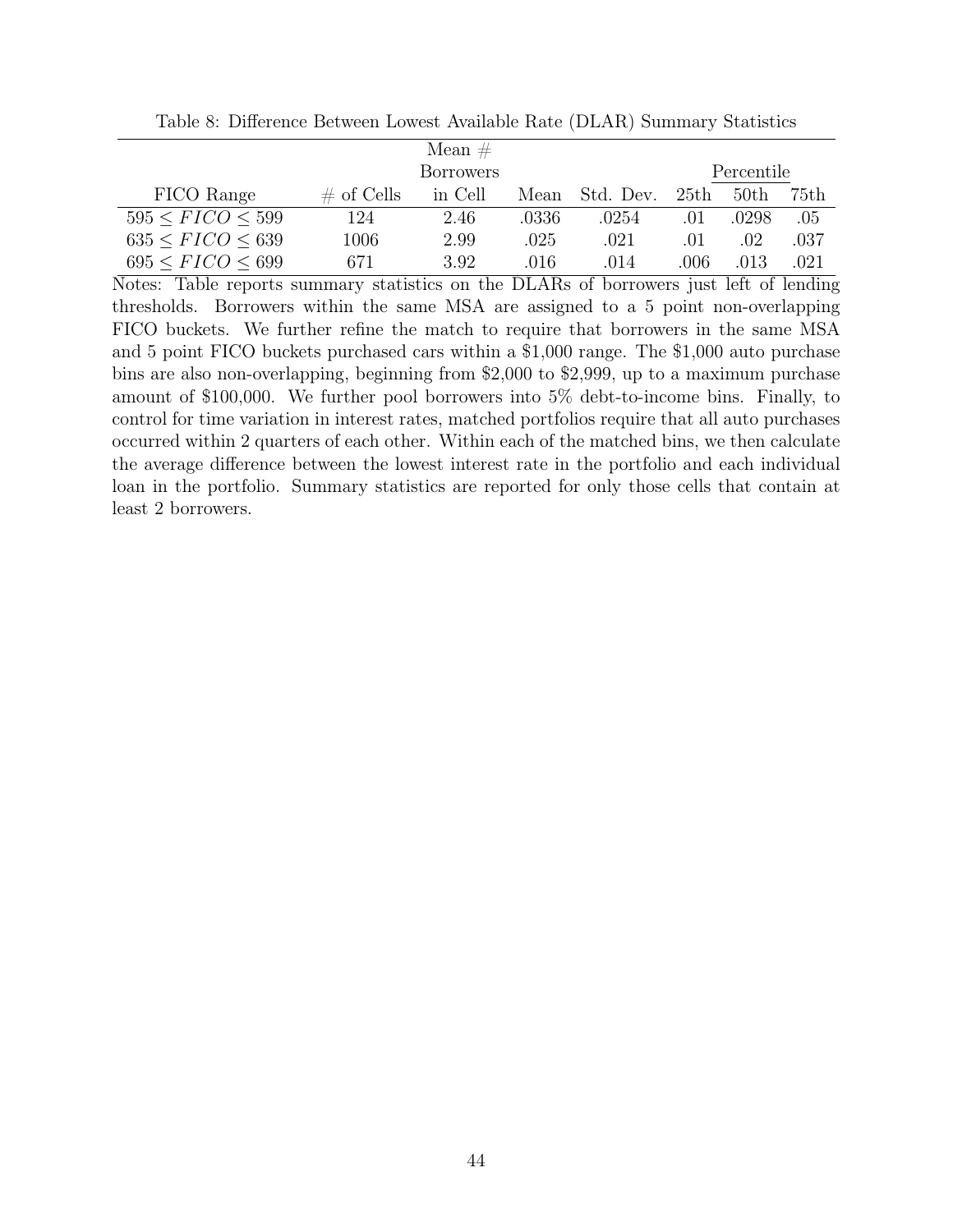|                | $\perp$    | $\overline{2}$ | $\left 3\right\rangle$ |
|----------------|------------|----------------|------------------------|
|                | 0.172      | .142           | 0.196                  |
|                | [7.06]     | [3.98]         | [6.54]                 |
| Institution FE | <b>YES</b> | <b>YES</b>     | YES                    |
| Quarter FE     | <b>YES</b> | <b>YES</b>     | <b>YES</b>             |
| N              | 48679      | 24,446         | 24,233                 |
| Sample         | Full       | Driving-time   | Driving-time           |
|                |            | Density - LOW  | Density - HIGH         |

Table 9: Effect of Search Cost Proxies on Loan Offer Take-up

Notes: Table shows results for RD regressions of loan take-up (conditional on being offered a loan) on different measures of search costs separately for the highest search cost quintile and lowest search cost quintile. Using our standard RD framework, we specify loan take up rates as the dependent variable and estimate differences in the take up rate around FICO thresholds. Loan take up rates are defined as the percentage of applicants that accept an offered loan. T-statistics reported in brackets.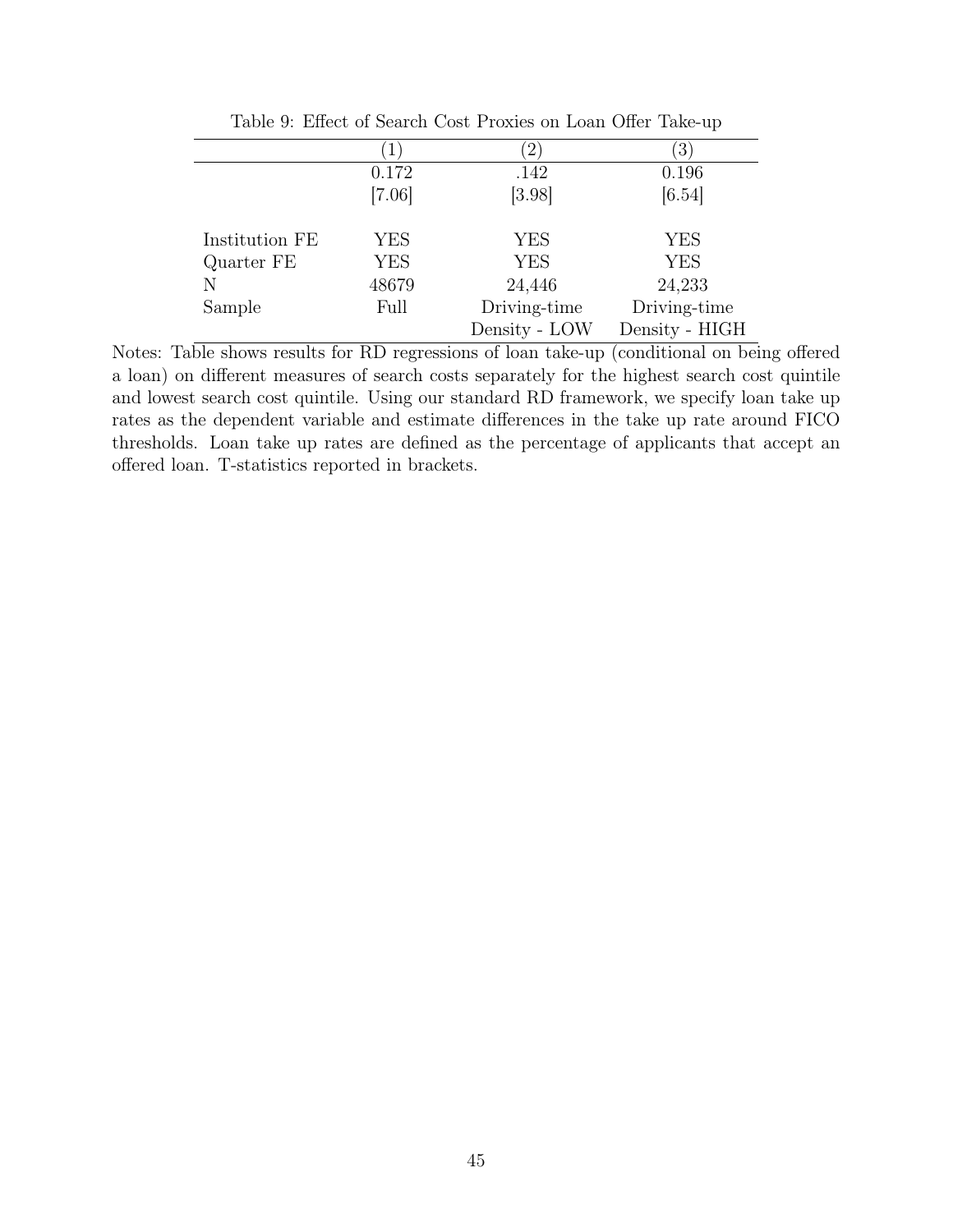|        |         |             |        | Competition |
|--------|---------|-------------|--------|-------------|
|        | $20\pi$ |             | LOW    | <b>HIGH</b> |
|        | LOW     | 0.12        | 0.272  |             |
| riving |         |             | [2.36] | [1.97]      |
| ensit  |         | 0.193       | 0.478  |             |
|        |         | <b>HIGH</b> | [3.69] | [4.79]      |

 $\overline{\phantom{0}}$ 

Table 10: Search Costs- Double Sorts

Notes: We calculate the share of originated mortgage loans by HMDA lenders within a given MSA, a commonly accepted measure of lending competition, and use the origination shares to construct an MSA-level Herfindahl index. In an effort to differentiate between search costs and competition, we divide loans into low and high competition halves based on our our constructed Herfindahl index. We then sort within a competition half along search costs. We then perform our take up regression on each of the four subsets in the double sort. Loan take up rates are defined as the percentage of applicants that accept an offered loan. All regressions include Institution and quarter fixed effects. T-statistics reported in brackets.